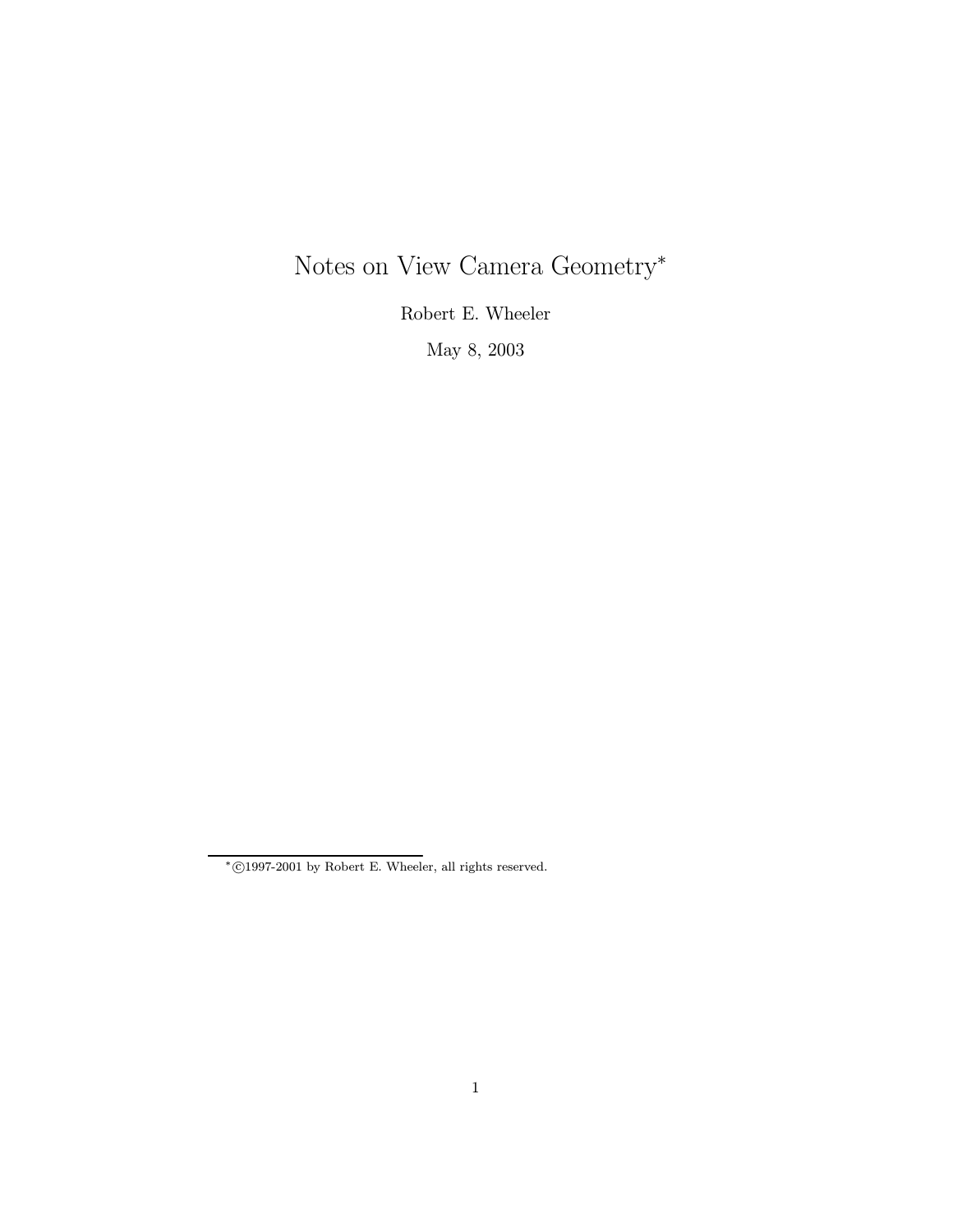## Contents

| 1 | Desargues's Theorem<br>4                                                                     |    |  |  |  |  |  |  |
|---|----------------------------------------------------------------------------------------------|----|--|--|--|--|--|--|
| 2 | The Gaussian Lens Equation                                                                   | 6  |  |  |  |  |  |  |
| 3 | Thick lenses<br>8                                                                            |    |  |  |  |  |  |  |
| 4 | <b>Pivot Points</b>                                                                          | 9  |  |  |  |  |  |  |
| 5 | Determining the lens tilt                                                                    | 10 |  |  |  |  |  |  |
|   | 5.1<br>Using distances and angles $\ldots \ldots \ldots \ldots \ldots \ldots \ldots$         | 10 |  |  |  |  |  |  |
|   | 5.2<br>Using back focus $\ldots \ldots \ldots \ldots \ldots \ldots \ldots \ldots$            | 12 |  |  |  |  |  |  |
|   | 5.3<br>Wheeler's rules                                                                       | 13 |  |  |  |  |  |  |
|   | 5.4                                                                                          | 14 |  |  |  |  |  |  |
|   | 5.5                                                                                          | 14 |  |  |  |  |  |  |
| 6 | Depth of field for parallel planes                                                           | 15 |  |  |  |  |  |  |
|   | $6.1\,$                                                                                      | 15 |  |  |  |  |  |  |
|   | 6.2<br>Far DOF limit                                                                         | 17 |  |  |  |  |  |  |
|   | 6.3                                                                                          | 17 |  |  |  |  |  |  |
|   | 6.4<br>Circles of confusion $\ldots \ldots \ldots \ldots \ldots \ldots \ldots \ldots \ldots$ | 18 |  |  |  |  |  |  |
|   | 6.5                                                                                          | 19 |  |  |  |  |  |  |
|   | $6.6\,$                                                                                      | 19 |  |  |  |  |  |  |
|   | 6.7<br>Hyperfocal distance $\ldots \ldots \ldots \ldots \ldots \ldots \ldots \ldots$         | 20 |  |  |  |  |  |  |
|   | 6.8                                                                                          | 21 |  |  |  |  |  |  |
|   | 6.9<br>Focus given near and far limits                                                       | 21 |  |  |  |  |  |  |
|   | 6.9.1                                                                                        | 21 |  |  |  |  |  |  |
|   | 6.9.2                                                                                        | 22 |  |  |  |  |  |  |
| 7 | Depth of field, depth of focus                                                               | 23 |  |  |  |  |  |  |
| 8 | <b>Fuzzy</b> images                                                                          | 24 |  |  |  |  |  |  |
| 9 | Effects of diffraction on DOF                                                                | 26 |  |  |  |  |  |  |
|   | 9.1                                                                                          | 26 |  |  |  |  |  |  |
|   | 9.2                                                                                          | 27 |  |  |  |  |  |  |
|   | 9.3                                                                                          | 29 |  |  |  |  |  |  |
|   | 9.4<br>Format considerations                                                                 | 31 |  |  |  |  |  |  |
|   | 9.5<br>Minimum aperture $\ldots \ldots \ldots \ldots \ldots \ldots \ldots \ldots$            | 32 |  |  |  |  |  |  |
|   | 9.6                                                                                          | 33 |  |  |  |  |  |  |
|   |                                                                                              |    |  |  |  |  |  |  |
|   | 10 Depth of field for a tilted lens                                                          | 35 |  |  |  |  |  |  |
|   | 10.1 Near and far DOF equations                                                              | 35 |  |  |  |  |  |  |
|   | 10.2 Near and far DOF equations in terms of $\rho$                                           | 35 |  |  |  |  |  |  |
|   |                                                                                              | 37 |  |  |  |  |  |  |
|   |                                                                                              | 37 |  |  |  |  |  |  |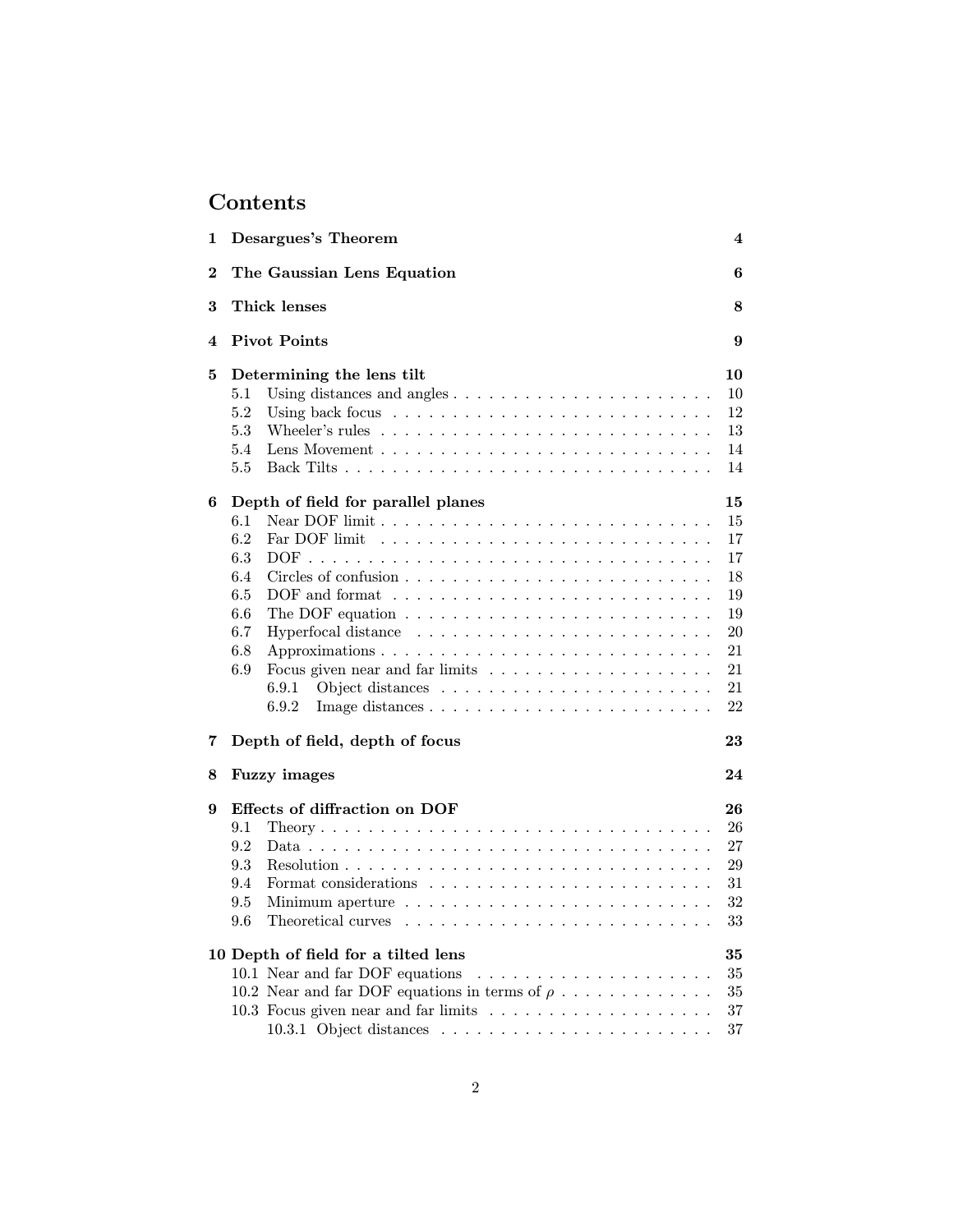|            |                                                                                                                   | 38 |
|------------|-------------------------------------------------------------------------------------------------------------------|----|
|            |                                                                                                                   | 38 |
|            | 10.5 Variation of maximum diameter of the ellipse of confusion with $\rho$                                        | 39 |
|            | 11 Image control                                                                                                  | 41 |
|            |                                                                                                                   | 41 |
|            | 11.2 Light meters $\dots \dots \dots \dots \dots \dots \dots \dots \dots \dots \dots \dots$                       | 42 |
|            |                                                                                                                   | 43 |
|            |                                                                                                                   | 43 |
|            | 11.5 Contrast control – the Zone system $\ldots \ldots \ldots \ldots \ldots$                                      | 43 |
|            |                                                                                                                   | 44 |
|            |                                                                                                                   | 44 |
|            |                                                                                                                   | 45 |
|            | 12 Perspective and normal lenses                                                                                  | 46 |
|            |                                                                                                                   |    |
| 13 Digital |                                                                                                                   | 48 |
|            |                                                                                                                   | 48 |
|            |                                                                                                                   | 49 |
|            | 14 Miscellany                                                                                                     | 50 |
|            |                                                                                                                   | 50 |
|            |                                                                                                                   | 51 |
|            |                                                                                                                   | 52 |
|            |                                                                                                                   | 52 |
|            |                                                                                                                   | 52 |
|            | 14.6 Film flatness and vibration effects                                                                          | 53 |
|            |                                                                                                                   | 53 |
|            | 14.7 Hand holding a camera<br>14.8 Finding the 1:1 focus point $\ldots \ldots \ldots \ldots \ldots \ldots \ldots$ | 53 |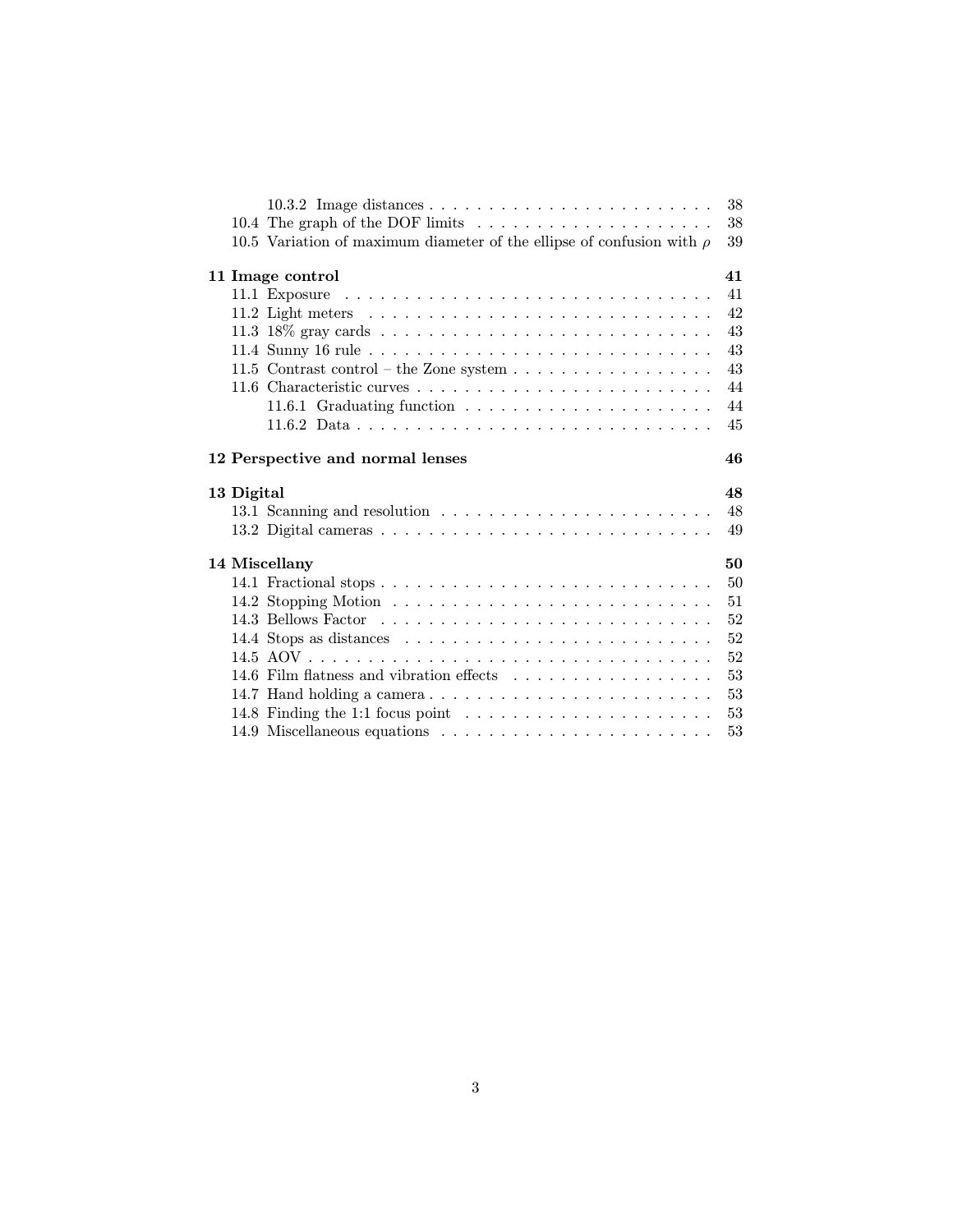## Preface

The following is a collection of notes and derivations that I made while reading about view cameras. Everything is geometrical (trigonometrical), and thus may not apply in various ways to actual lenses; although it should be pointed out that while actual lens's may not attain these ideals, it is these for which lens designers strive.

## 1 Desargues's Theorem

There are three fundamental planes: the film plane, FP, the lens plane, LP, and the subject plane, SP. An object in SP will be in focus on FP only when the three planes bear a particular relationship. This relationship, interestingly enough, may be derived from a theorem of Desargues (1593-1662) in projective geometry.

Projective geometry is the name for that branch of mathematics that arose to explain the relationships of three dimensional objects, projected onto a two dimensional canvas; these relationships were observed by artists in the Renaissance (about 1400) when they began to develop an understanding of perspective. To draw a rug on a floor, for example, whose sides appear proper, one must choose a vanishing point, VP, on the horizon at which lines through the sides of the rug converge. The interesting thing is that if one draws a object, say box in three quarter view, then lines through its sides must converge to VP's on the horizon and all such VP's must lie on the same line.

This convergence to points on a line is the essence of Desargues's theorem.

Theorem (Desargues): If in a plane two triangles ABC and abc are situated so that the straight lines joining corresponding vertices are concurrent in a point O, then the corresponding sides, if extended, will intersect in three collinear points.

This is illustrated in space by figure 1. The theorem is rather difficult to prove for triangles lying in the same plane, but it is quite easy to prove if they lie in different planes. In figure 1, aA, bB, cC are concurrent at O according to the hypothesis. Now ab lies in the same plane as AB, so that these two lines intersect at some point P2; likewise ac and AC intersect at P3, and cb and CB intersect at P1. Since P1, P2, and P3 are on extensions of the sides of abc and ABC, they lie in the same plane with each of these two triangles, and must consequently lie on the line of intersection of these two planes. Hence P1, P2, and P3 are collinear which was to be proved.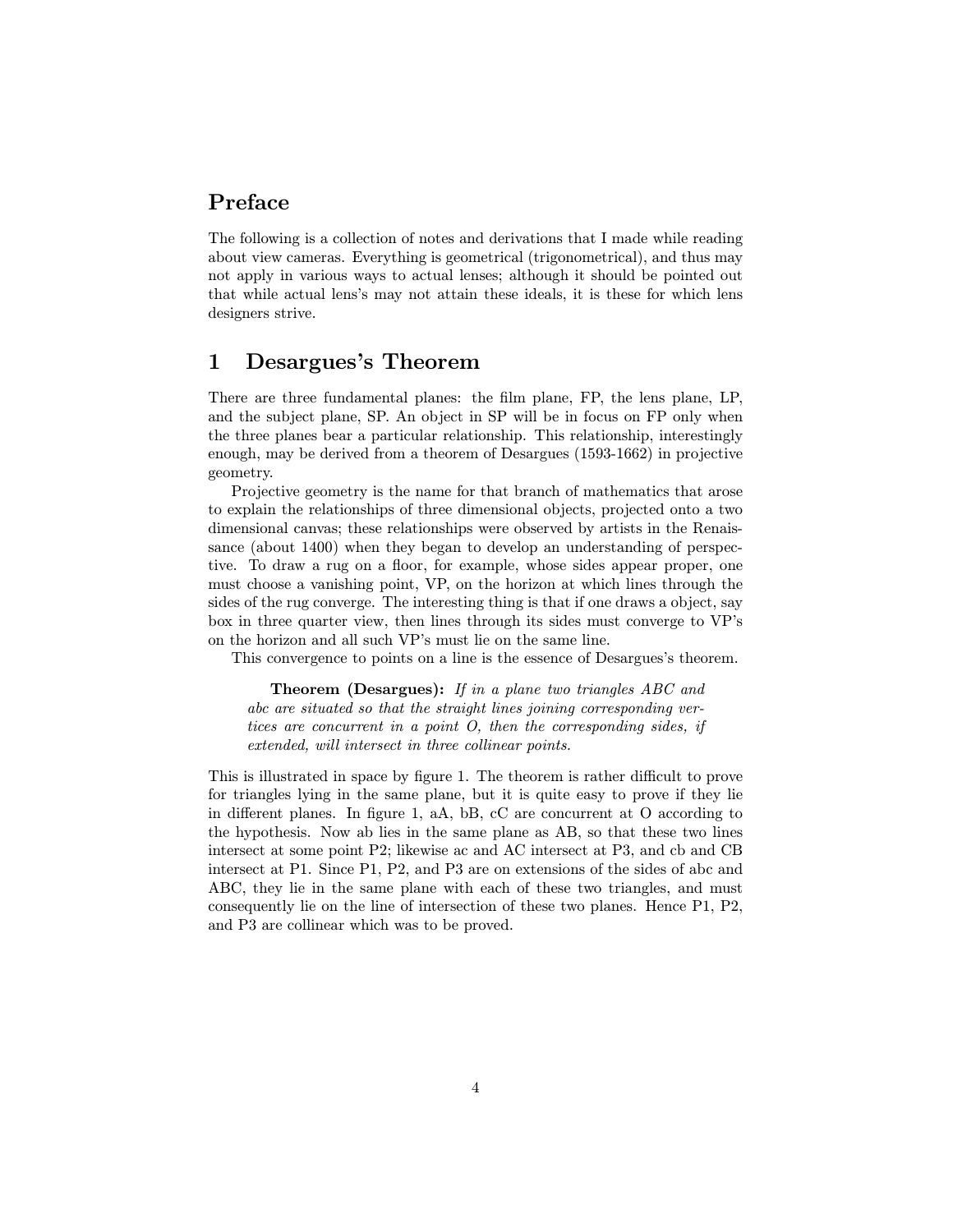

Figure 1: Desargues's configuration in space

It should be noted that the theorem holds, and the above proof follows through if one places the concurrent point O at infinity, as illustrated by figure 2, which brings us to Photography, since the three lines SP, LP, and FP in figure 2 represent the three photographic planes mentioned above. P1 may also be at infinity, in which case the three planes are parallel.

The point b in figure 2 is the lens center, and the lines P2a, and P3c are rays through the lens from SP to FP. The triangles P2Aa and P3Cc are those usually used to graphically depict image formation — see Stroebel, et.al. (1986). The lines aA and  $bB<sup>1</sup>$  and cC are drawn to be orthogonal to LP. Hence the extensions of aA, cC and bB are coincident at a point at infinity, satisfying the condition of Desargues's theorem, and thus the points P1, P2, and P3 are collinear. Since such a diagram may be drawn for any three lines which meet at a point, one has Scheimpflug's rule.

Scheimpflug's rule: The subject plane is rendered sharp when the subject plane, the lens plane, and the focus plane all meet in a line.

<sup>&</sup>lt;sup>1</sup>B may be placed anywhere on the line orthogonal to LP as far as Desargues's theorem is concerned, but for Photography, it should be placed one focal length away from b, making it the object focal point.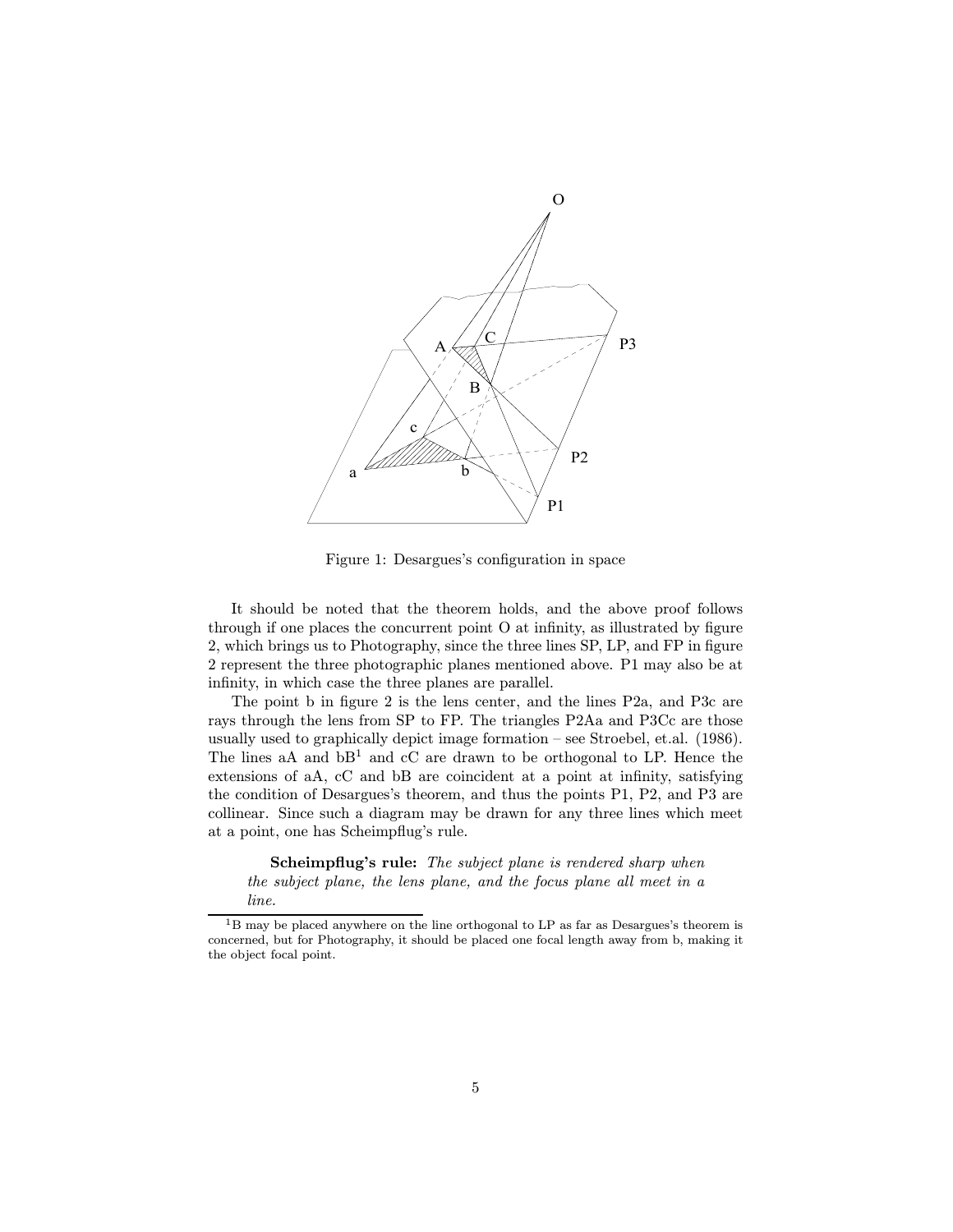

Figure 2: The three planes

## 2 The Gaussian Lens Equation

Figure 3 shows the three planes from figure 2 with some additional lines and points. The lines Aa, Bb and Cc are orthogonal to LP. The point L is the lens center, and the dashed line parallel to SP ending at point c is a line from infinity: since this line meets SP at infinity Desargues's theorem is satisfied. The length of Cc, f, is defined, as is customary, as the focal length of the lens. As has been noted, the three planes satisfy the Scheimpflug rule. We will now show that Desargues's theorem also implies the Gaussian lens equation:

$$
\frac{1}{u} + \frac{1}{v} = \frac{1}{f}.\tag{1}
$$

Using figure 3, equation (1) may be obtained as follows:

$$
\frac{1}{u} + \frac{1}{v} = \frac{1}{Pb \sin \alpha} + \frac{1}{Pa \sin \beta},
$$

$$
= \frac{1}{Pb \frac{f}{cL}} + \frac{1}{Pa \frac{f}{Pc}},
$$

$$
= \frac{1}{f} \left( \frac{cL}{Pb} + \frac{Pc}{Pa} \right),
$$

and since by similar triangles  $cL/Pb = ca/Pa$ , one has

$$
\frac{1}{u} + \frac{1}{v} = \frac{1}{f} \left( \frac{ca}{Pa} + \frac{Pc}{Pa} \right) = \frac{1}{f}.
$$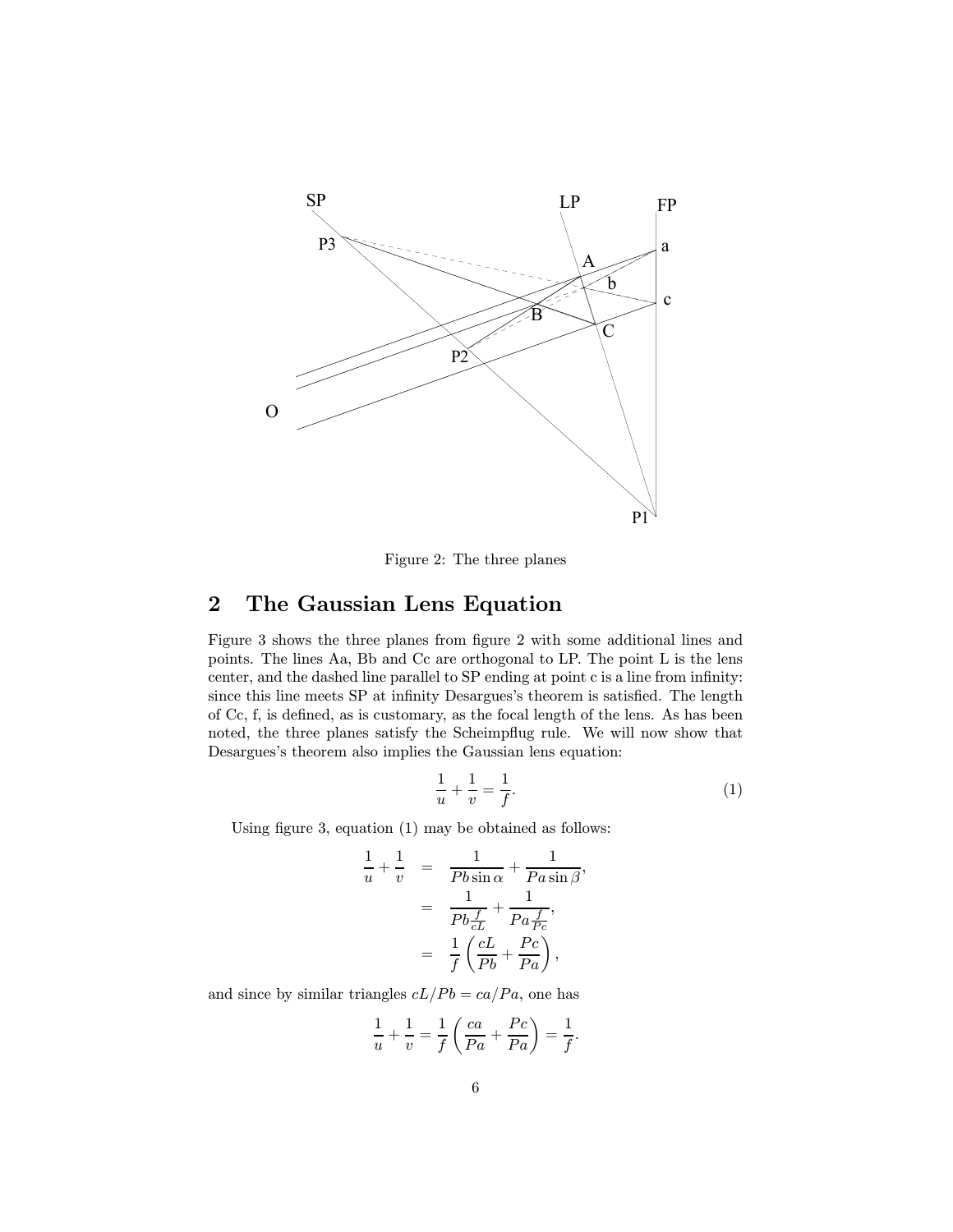One can express this in terms of distances along the line a-b as

$$
\frac{1}{h} + \frac{1}{y} = \frac{\cos \omega}{f}
$$
 (2)

where  $u = h \cos \omega$  and  $v = y \cos \omega$ .



Figure 3: The lens equation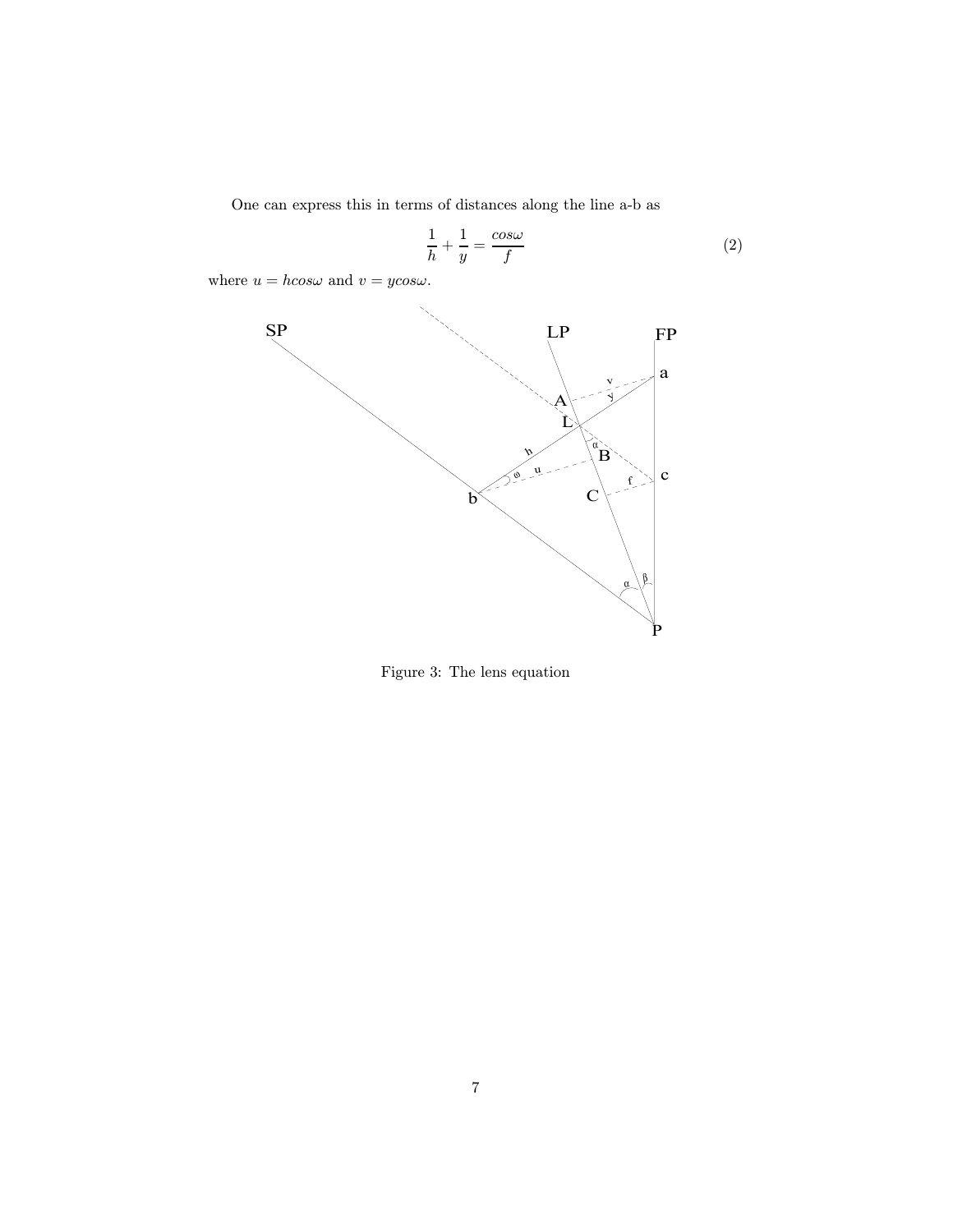There are several derived forms of equation (1) that are frequently of use.

$$
u = \frac{vf}{v - f}, \tag{3}
$$

$$
v = \frac{uf}{u - f}.\tag{4}
$$

And if one defines magnification by

$$
m = \frac{v}{u} = \frac{v - f}{f} = \frac{f}{u - f},\tag{5}
$$

then

$$
u = f(1 + \frac{1}{m}), \t\t(6)
$$

$$
v = f(1+m), \tag{7}
$$

and of course the Newtonian form:

$$
f^{2} = (u - f)(v - f).
$$
 (8)

These equations hold for h and y when f is replaced by  $f / cos \omega$  as per equation(2). Later, use will be make of the fact that magnification,  $m$ , is constant for all values of  $\omega$ . This follows algebraically and by inspection of the similar triangles in figure (3).

## 3 Thick lenses

The above is geometrical, and is an approximation to a thin lens, which is an abstraction describing a lens such that, within acceptable precision,the thickness can be ignored. Camera lenses are not thin. Fortunately, the consequences are negligible.

Light from a lens may be described geometrically as if it radiated from a single surface, which is essentially a plane for paraxial rays called the rear principal plane. This plane acts like a plane though a thin lens, and the focal length, distance v, and other variables on the lens side act as in the geometric theory above. The geometry is attributed to Gauss, see (Kingslake 1978) or (Mouroulis and Macdonald 1997). Because the lens is thick, variables on the object side are not quite what is given by the thin lens geometry, but the differences are usually so small as to have no effect on the acceptable precision of the calculations. The front principal plane is cognate to the rear principal plane in that they are images of one another with unit magnification. If  $\delta$  is the nodal space<sup>2</sup>, then u becomes  $u' = u - \delta/\cos \alpha \approx u - \delta$ , where  $\alpha$  is the

 $2$ The nodal space or hiatus is the thickness of the lens as measured by the difference between the two nodal points. In air, the difference between the principal planes is equal to the nodal space.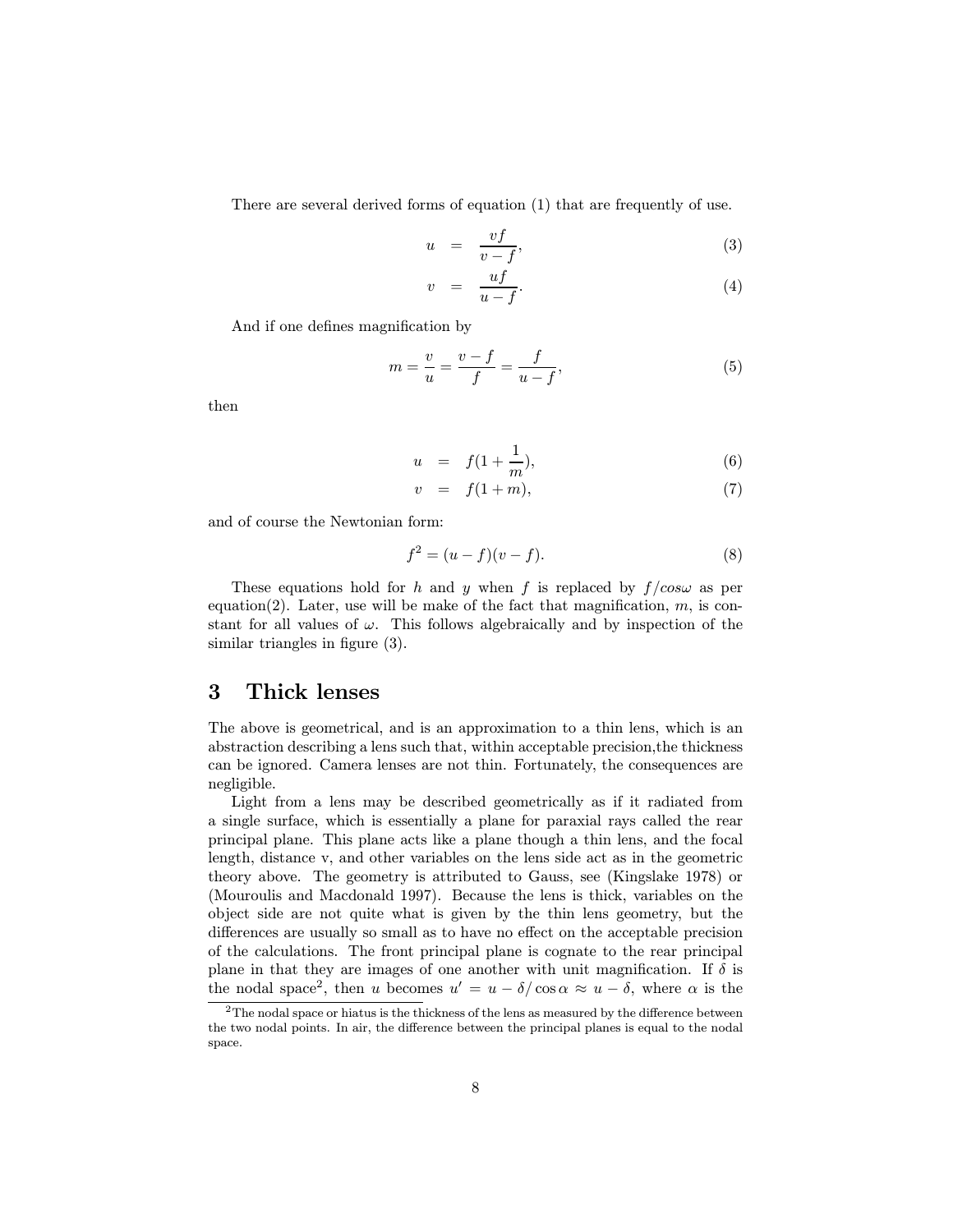angle of a ray with respect to the lens axis. hence for  $u = 10$  meters, and  $\delta = 2$ centimeters, the correction is  $u' = 9.96$  meters. Even for close up photography, this difference hardly matters. It only becomes important when  $\delta$  is substantial with respect to  $u$  – it should be noted that  $\delta$  can be negative.

## 4 Pivot Points

Figure 4 shows the three planes and two lines from infinity: the line IQ meeting FP at Q and the line IP meeting SP at P. The distances from P and Q to LP must of course be f. J and K are the lengths of the rays from the lens center, L, to P and Q respectively. The points P and Q are pivot points, as will now be discussed.



Figure 4: Pivot points

Suppose LP is fixed, and FP is moved parallel to itself, then SP must also move in order for the lens equation, equation (1), to be satisfied. SP does not move parallel to itself, as at first might be thought, nor does it pivot about V. It, in fact, turns about the pivot point P. P is the point where IP meets SP. By definition, P must be f units from LP, and since there is only one such point on the segment of IP below L, it follows that SP must pivot on P as FP is moved parallel to itself.

A similar statement may be made about the reciprocal pivot point Q with respect to movements of SP parallel to itself.

Later it will be seen that the near and far depth of field limits are essentially planes corresponding to movements of FP parallel to itself, hence they too must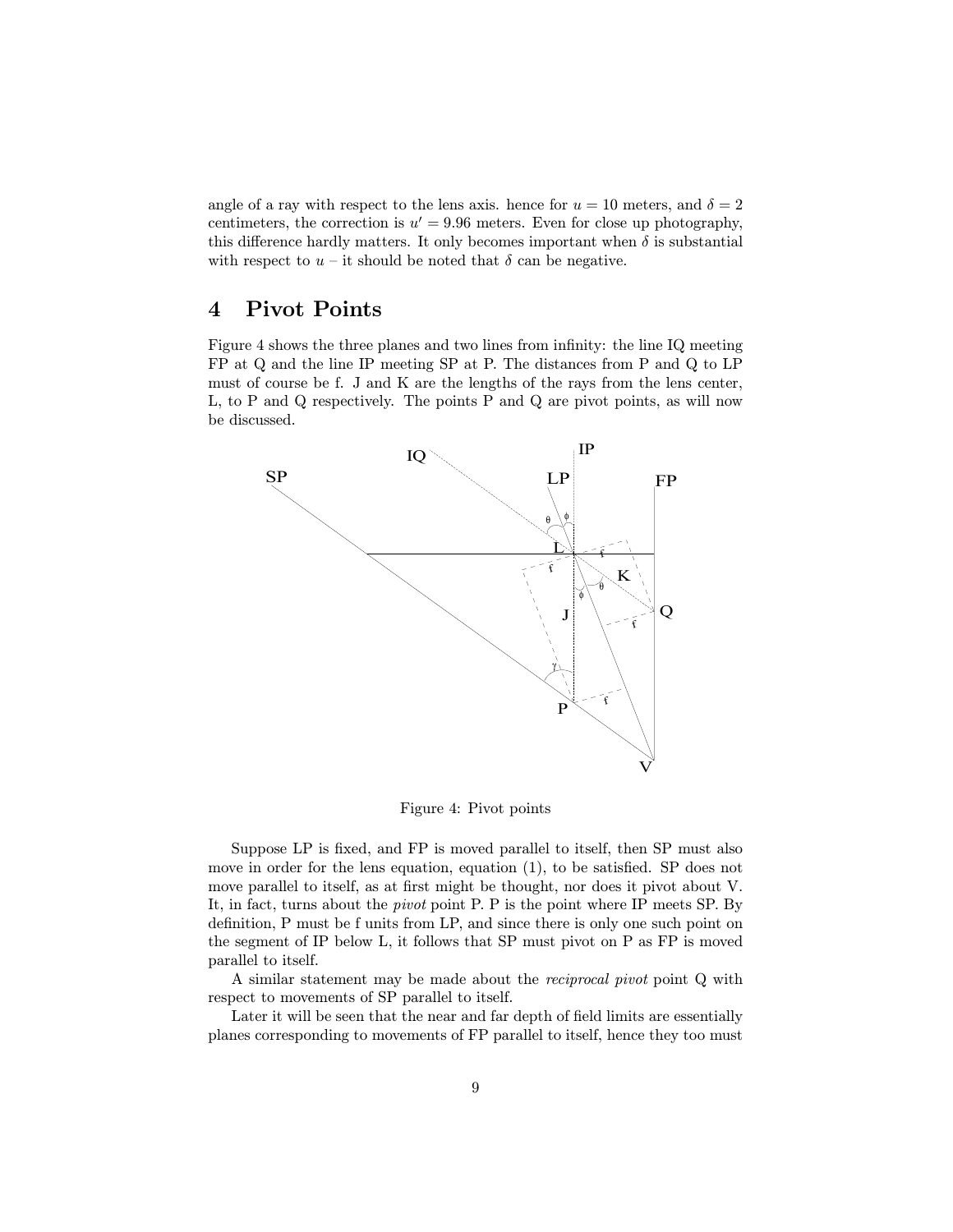pivot on P.

The tilt angle of the lens,  $\phi$ , with respect to FP is easily seen to be given by  $arcsin(f/J)$ . Similarly the tilt with respect to SP is  $\theta = \arcsin(f/K)$ , and  $\gamma$ , the angle of SP with respect to FP, is  $\phi + \theta$ .

## 5 Determining the lens tilt

## 5.1 Using distances and angles

There are some authors, Merklinger(1993), who suggest that  $\phi$ , the lens tilt angle, should be determined by guessing  $J$ . This can sometimes be done, since one does not need to know  $\phi$  very precisely – within a degree is usually satisfactory. A more rigorous procedure is to measure the distance and angle of two points in SP, and then calculate J.

Consider figure 5 where two rays of length  $d$  and  $D$  have been drawn from the lens center on LP to SP. The longer ray is  $B$  degrees above the lens axis, of length Z, from the lens center and the shorter one is  $\beta$  degrees below the horizontal.



Figure 5: J from two rays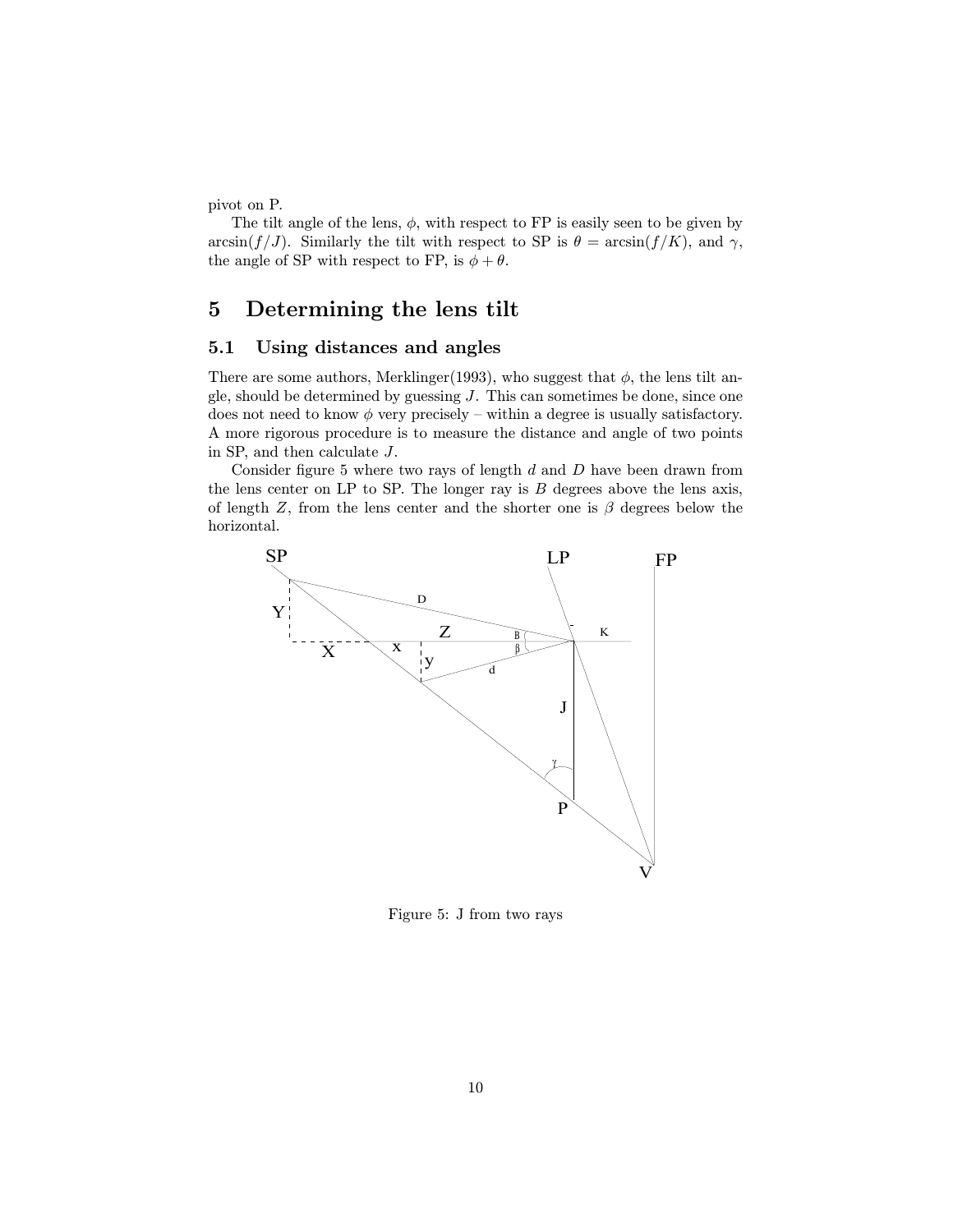For the ray above the lens axis, one has:

$$
\begin{array}{rcl}\n\frac{X}{Y} &=& \frac{Z}{J}, \\
Y &=& D\sin B, \\
X &=& D\cos B - Z, \\
J &=& \frac{ZD\sin B}{D\cos B - Z}, \\
Z &=& \frac{JD\cos B}{D\sin B + J}.\n\end{array}
$$

Although not needed here, it is useful to note that  $D = Z \cos(\gamma) / \cos(B+\gamma)$ . A similar calculation may be made for the ray below the lens axis, but one must adopt a convention about signs. There is a standard convention which chooses B negative and  $\beta$  positive. It seems better in the present case to re-

verse this convention; hence we will assume that angles below the lens axis are

negative. This leads to a common formula for both types of rays:

$$
J = \frac{Z\delta\sin\alpha}{\delta\cos\alpha - Z},\tag{9}
$$

$$
Z = \frac{J\delta\cos\alpha}{\delta\sin\alpha + J}.
$$
 (10)

for an arbitrary ray of length  $\delta$  and angle  $\alpha$ .

If one can measure  $Z$ , then one may use equation (9) to find  $J$  and hence  $\phi = \arcsin(f/J).$ 

If one cannot, or chooses not to measure  $Z$ , then one may eliminate  $Z$  by using two rays and equating the values of equation (10) for each:

$$
\frac{Jd\cos\beta}{d\sin\beta + J} = \frac{JD\cos B}{D\sin B + J},
$$
  
\n
$$
dD(\sin B\cos\beta - \cos B\sin\beta) = J(d\cos\beta - D\cos B),
$$
  
\n
$$
dD\sin(B - \beta) = J(d\cos\beta - D\cos B),
$$
  
\n
$$
\frac{1}{J} = \frac{d\cos\beta - D\cos B}{dD\sin(B - \beta)}.
$$

One may then find  $\phi$ , using  $\phi = \arcsin(f/J)$ , from

$$
\sin \phi = \frac{f(D\cos B - d\cos \beta)}{dD\sin(B - \beta)}.
$$
\n(11)

The angle,  $\gamma$ , SP makes with respect FP will be needed shortly. It is given by  $\gamma = \arctan(Z/J)$ . If Z is known, then from equation (9),  $\tan \gamma = (\delta \cos \alpha Z/\delta \sin \alpha$ . If Z is not known, then one may find Z by equating the values from equation 9 for two rays, obtaining: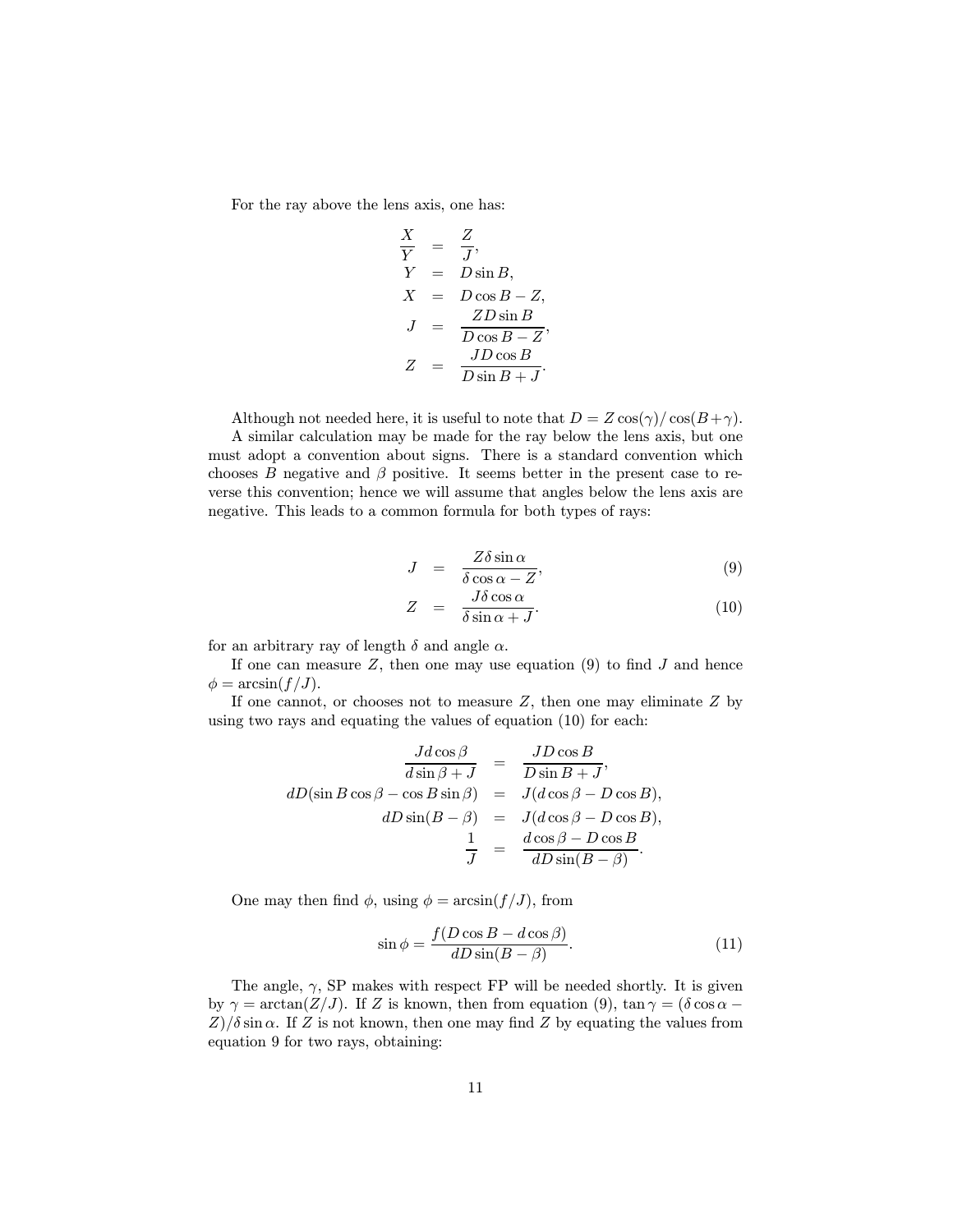$$
Z = \frac{dD\sin(B - \beta)}{D\sin B - d\sin\beta},
$$
  

$$
\tan\gamma = \frac{D\cos B - d\cos\beta}{D\sin B - D\sin B}.
$$
 (12)

and then,

$$
\tan \gamma = \frac{D \cos B - d \cos \beta}{d \sin \beta - D \sin B}.
$$
\n(12)

The distance  $K$  shown in figure 5, is used in subsection 5.2. It is the conjugate of Z for an untilted lens:

$$
K = \frac{f}{Z - f}.
$$

## 5.2 Using back focus

Figure 6 shows both a tilted lens plane (TLP), and a tilted film plane (TFP). Two points, A and C, on SP are shown in focus on TFP at a and c respectively.



Figure 6: Back movements to obtain tilt

Note that the conjugates of SP points are on both TFP and on vertical planes through the conjugates. Thus the distance from A to LP is conjugate to the distance from LP to a, and these distances are the same both for a tilted film plane and for a vertical film plane. Thus one may locate a and c by moving FP. The angle  $\alpha$  is given as the arctangent of  $(b - a)/(c - b)$ , and it is easily seen that  $\phi$  may be found from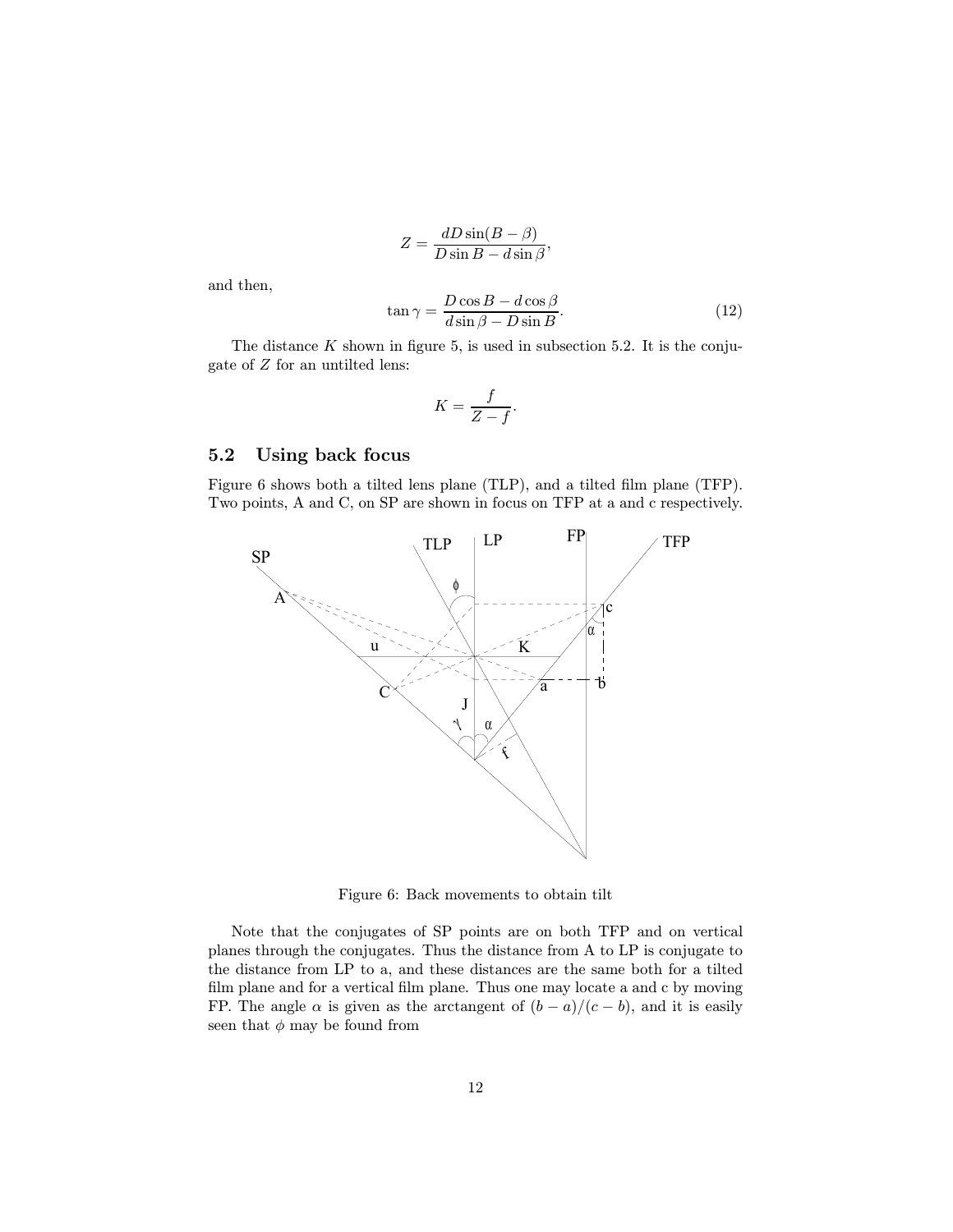$$
\sin(\phi) = \frac{f}{K} \tan \alpha = Q \sin(\alpha),
$$

where

$$
Q = \frac{f}{K\cos(\alpha)} = \frac{1}{(1+m')\cos(\alpha)},
$$

where  $K = uf/(u-f) = f(1+m')$  with m' the magnification for a ray through the untilted lens center. The distance from the lens center to FP is of course  $uf/(u \cos(\phi) - f)$  because  $\omega$  in equation (2) is  $\phi$ . See figure (20). In general Q is not greatly different from unity, hence one may often take  $\phi = \alpha$ .

Finally, one may find  $\gamma$  from

$$
\tan(\gamma) = \frac{Kf}{K - f} \frac{1}{J} = \frac{f}{K - f} \tan(\alpha) = \frac{1}{m'} \tan(\alpha);
$$

which leads to:

$$
\sin(\phi) = \frac{1}{\frac{1}{\tan(\alpha)} + \frac{1}{\tan(\gamma)}}.
$$

In other words  $sin(\phi)$  is half the harmonic mean of  $tan(\alpha)$  and  $tan(\gamma)$ .

### 5.3 Wheeler's rules

A more practical expression for use in the field is Wheeler's rule of 60, given by

$$
\phi \approx 60 \frac{(b-a)}{(c-b)} \frac{(u-f)}{u},
$$

where  $(u - f)/u$  is close to unity except for close-up work.

Since some cameras do not have angle scales, one can calculate the tilt in terms of the distance  $\Delta$  that the top of the front standard moves. Let T be the distance between the top of the front standard and the tilt axis, then Wheeler's tilt rule is

$$
\Delta = T \frac{(b-a)}{(c-b)} \frac{(u-f)}{u},
$$

where  $(u - f)/u$  is close to unity except for close-up work.

Some cameras do not have movable backs, and must be focused by moving the lens. The rules may still be used — but not for close up work.

EXAMPLE: A plane containing a nearby flower and a distance mountain sweeps from under the photographer's feet passing through both. The rail distance between the two points of focus on the camera is 12 mm. On the groundglass, the two images are about 60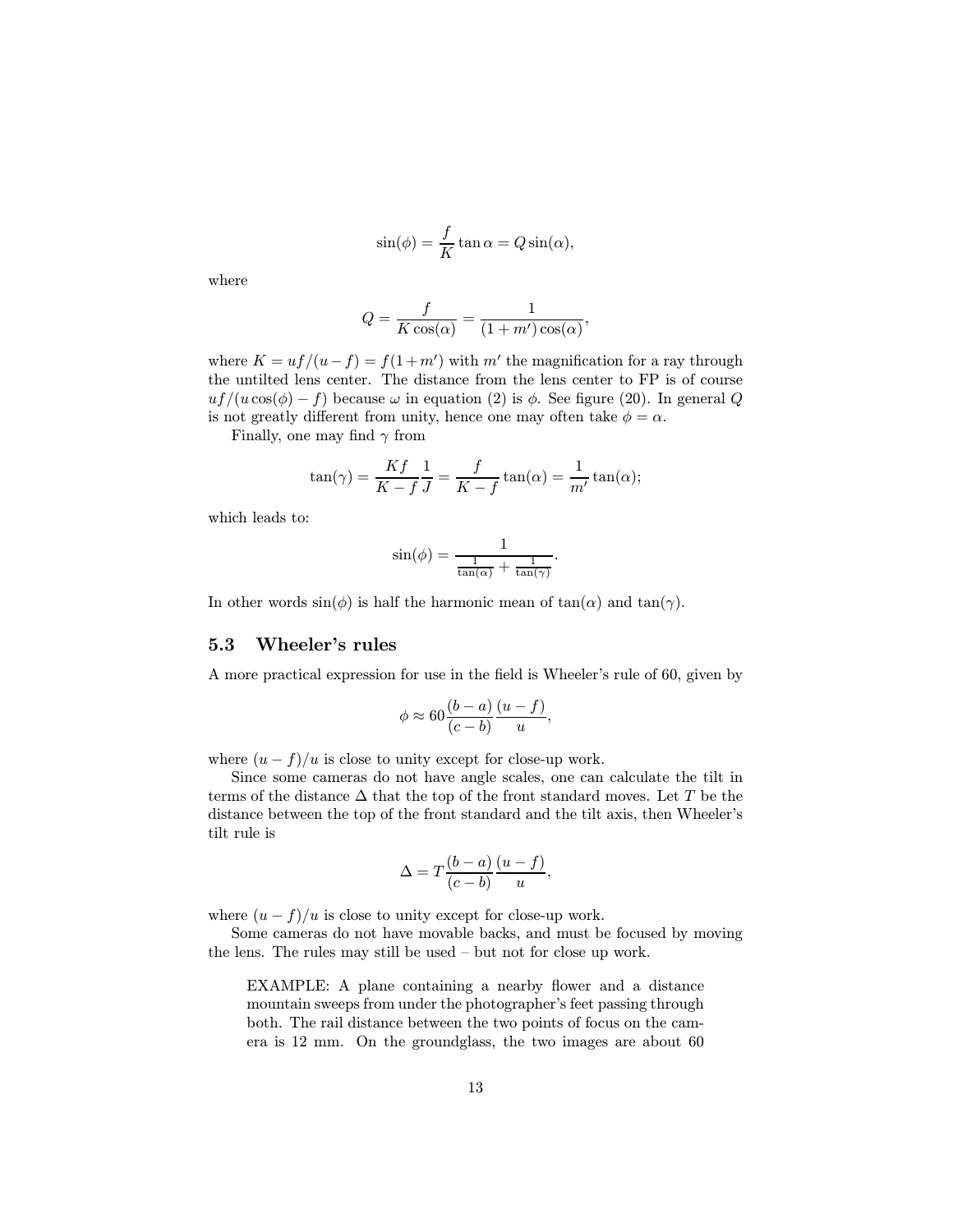mm apart. Wheeler's rule of 60 indicates that the lens should be tilted by 60\*12/60=12 degrees. If the height of the front standard measured from the tilt axis to the top of the standard is 25 cm, then Wheeler's tilt rule indicates that lens should be tilted forward until the top of the standard has moved forward  $25*12/60=5$  cm.

## 5.4 Lens Movement

Figure (6) places the center of the lens at the same point for both a tilted and untilted lens. But in fact the lens center is not at the same point for the two situations. The lens moves as it is tilted. It moves slightly with center tilt cameras, and substantially with base tilt cameras. This has little effect on the calculation of  $\phi$  since if the lens center in figure (6) is moved horizontally by  $\Delta$ , one has  $\phi = \arcsin(f/(J - \theta))$ , where  $\theta = \Delta/\tan(\gamma)$ , which is usually a negligible change from  $\phi = \arcsin(f/J)$  because  $\Delta$  is seldom more than about 50 millimeters, and  $J$  is in meters.

Lens movement has more effect on the focus position, since  $FP$ , for a tilted lens, is at a horizontal distance of  $uf/(u \cos(\phi) - f)$  from the lens center, which is larger than  $K = uf/(u - f)$  for the untilted lens. For a base tilt camera, the FP for a tilted lens will be at approximately  $K - \Delta$ , hence usually in front of a. For a center tilt camera, the  $FP$  will usually be in back of  $a$ .

#### 5.5 Back Tilts

Tilting the lens preserves perspective because the magnification defined by  $v/u$ remains unchanged. If h and y are distances as shown in figure (3), then  $y/h = (y \cos \omega)/(h \cos \omega) = v/u$  for any tilt, and thus tilting leaves magnification unchanged. On the other hand, tilting the back changes the  $v/u$  ratio, and the perspective. Parallel lines can be made to meet at vanishing points and vice versa.

When the back is tilted, it is also necessary to tilt the lens to bring the subject into focus. Figure  $(7)$  shows the relevant planes, where LP and FP are the untilted lens and focal planes, and  $TB$  is the tilted back plane. The back is tilted  $\alpha$  degrees, and the desired lens tilt is given by  $\alpha + \beta$ . It may be seen that

$$
D = \frac{J\sin\gamma}{\sin(\gamma - \alpha)},\tag{13}
$$

and thus  $\beta$  is given by

$$
\beta = \arcsin\left(\frac{f\sin(\gamma - \alpha)}{J\sin\gamma}\right) = \arcsin\left(\frac{t}{m+1}\frac{\sin(\gamma - \alpha)}{\sin\gamma}\right),\,
$$

where  $t = H/V$  in figure (7), and m is the magnification as in figure (6).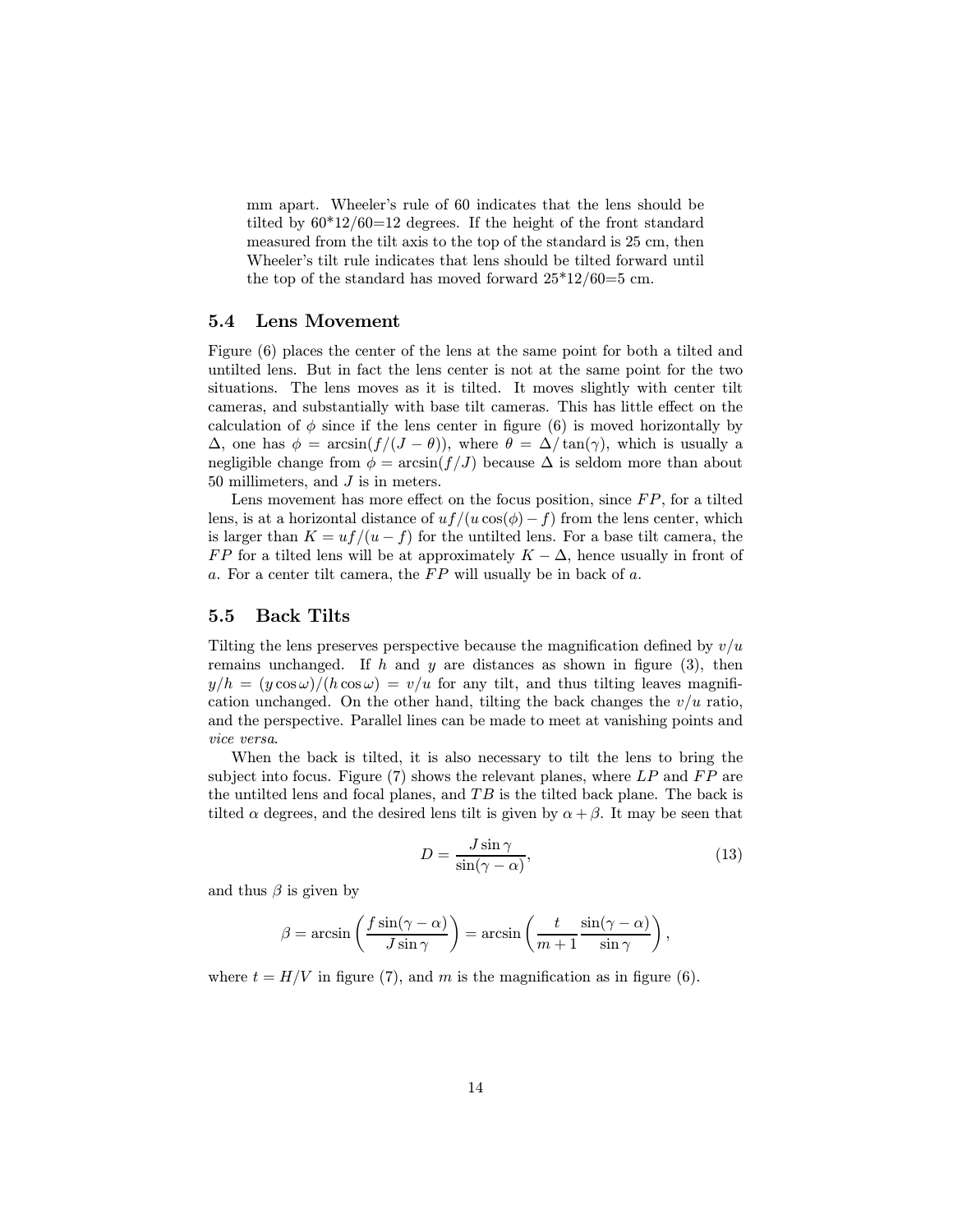

Figure 7: Lens tilt for tilted back

## 6 Depth of field for parallel planes

Figures 8 and 9 show diagrams that will be used in deriving depth of field, DOF, equations for the case when SP, LP, and FP are parallel. The diameters of the aperture and circle of confusion are d and c, respectively.

## 6.1 Near DOF limit

For figure 8, the circle of confusion arises because the image plane, IP is behind FP. The near DOF distance is given by equation (3) as

$$
Z_n = \frac{(v+x)f}{(v+x)-f}.
$$

By similar triangles, one sees that  $x = cv/(d-c)$ , hence the near DOF limit is

$$
Z_n = \frac{vdf}{vd + f(d - c)} = \frac{uf^2}{f^2 + (u - f)Nc} = \frac{u(H - f)}{H + u - 2f},
$$
(14)

where  $N = f/d$  is the f-number, and

$$
H = \frac{f^2}{Nc} + f\tag{15}
$$

is the hyperfocal distance.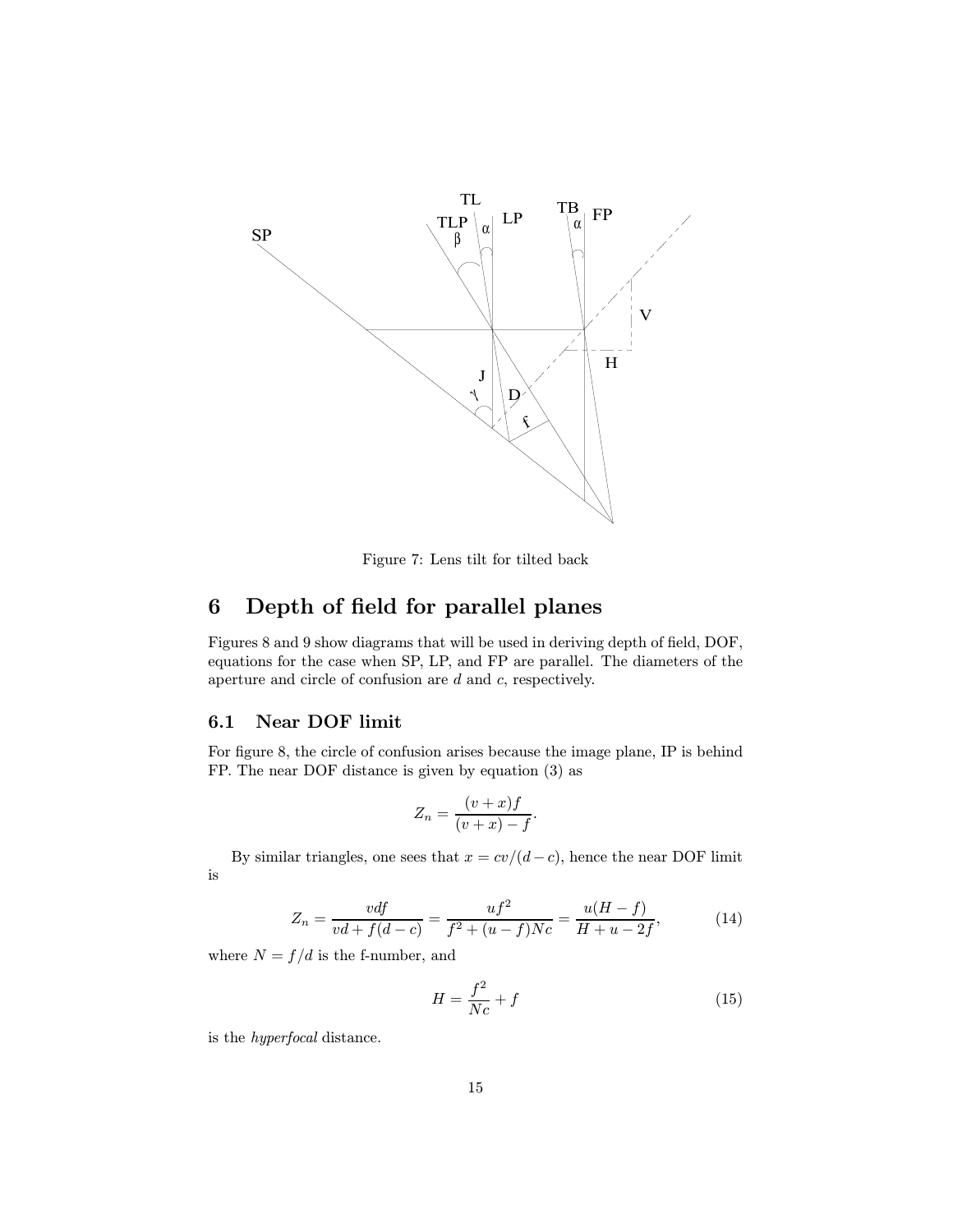

Figure 9: DOF far

The Front DOF is  $u - Z_n = u(u - f)/(H + u - 2f)$ . If one takes  $H_a = \frac{f^2}{N_c}$ , then one has

$$
Z_n = \frac{uH_a}{H_a + (u - f)}.\tag{16}
$$

One may also recast these equations in terms of the distance, t, from the focal plane. Since  $t = u + v + \delta$ , where  $\delta$  is the nodal space, one has  $t = \delta + u^2/(u - f)$ and  $u(t) = (t - \delta) \left( \frac{1}{2} + \sqrt{\frac{1}{4} - \frac{f}{t - \delta}} \right)$ Q . It follows that the near distance from the focal plane is

$$
Z_{nt} - \delta = \frac{u(t)f^2}{f^2 + (u(t) - f)Nc} + u(t)f/(u(t) - f) = \frac{u(t)f}{u(t) - f} \frac{u(t)f + (u(t) - f)Nc}{f^2 + (u(t) - f)Nc}.
$$

or perhaps more succinctly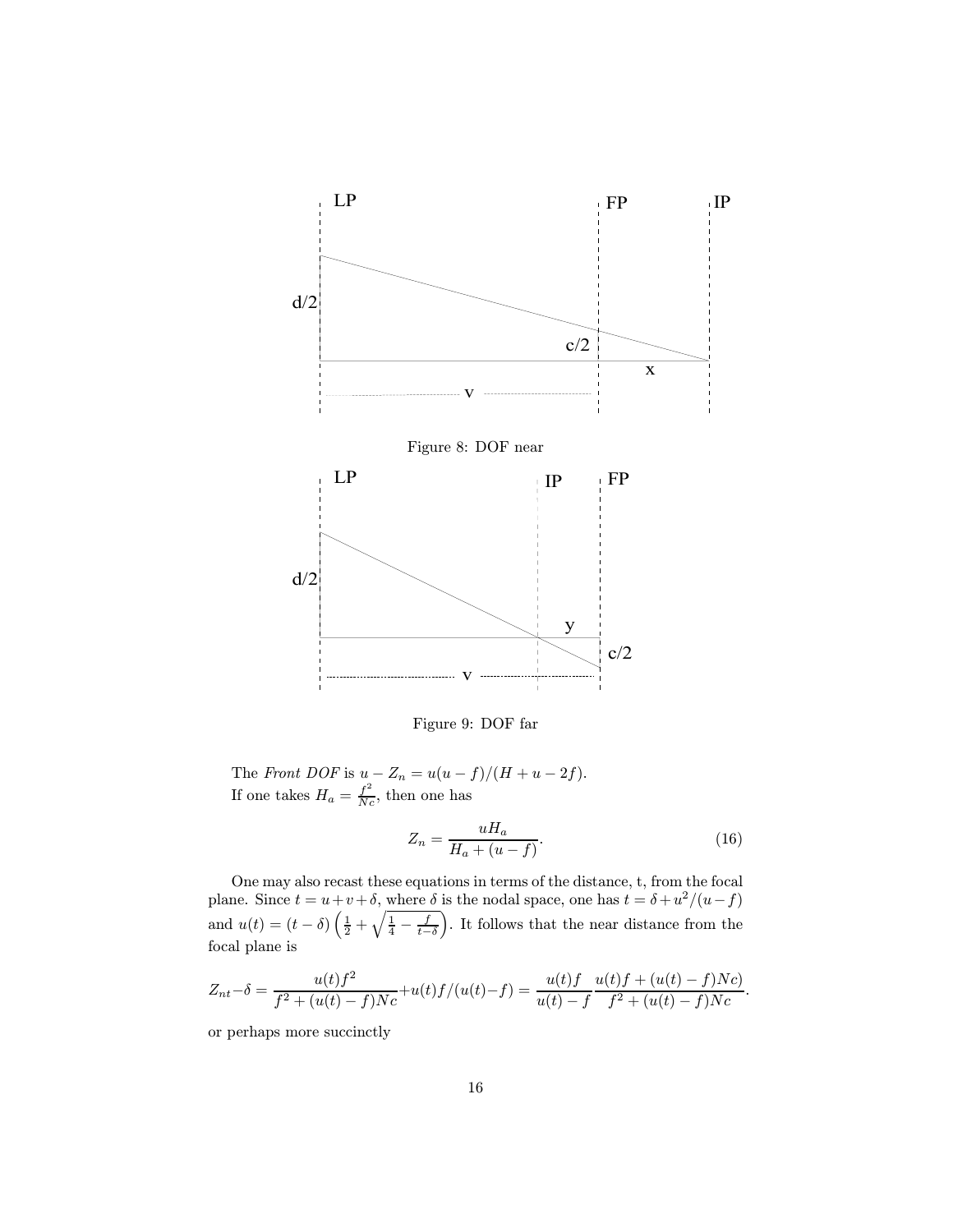$$
Z_{nt} - \delta = Z_n \left( \frac{u(t)}{(u(t) - f)} + \frac{N}{f} \right) = Z_n \left( \frac{t}{f(1 + 1/m)} + \frac{Nc}{f} \right) = Z_n \left( \frac{t}{f(1 + 1/m)} + \frac{f}{H_a} \right),
$$

where  $m$  is magnification.

## 6.2 Far DOF limit

For figure 9, IP is in front of FP, giving

$$
u' = \frac{(v - y)f}{(v - y) - f}.
$$

By similar triangles, one has  $y = cv/(d + c)$ , and

$$
u' = \frac{vdf}{vd - f(d - c)} = \frac{uf^2}{f^2 - (u - f)Nc}.
$$

When y is zero, the denominator vanishes because the rays from the object are parallel, hence the far DOF limit is

$$
Z_f = \begin{cases} \frac{uf^2}{f^2 - (u-f)Nc} = \frac{u(H-f)}{H-u} & \text{for } u < H\\ \infty & \text{for } u \ge H \end{cases}
$$
 (17)

The Back DOF is  $Z_f - u = u(u-f)/(H-u)$  for  $u < H$  and infinity otherwise. If one takes  $H_a = \frac{f^2}{Nc}$ , then for  $(u - f) < H_a$ one has

$$
Z_f = \frac{uH_a}{H_a - (u - f)}.\tag{18}
$$

.

In terms of the distance, t, from the focal one has for  $u(t) < H$ 

$$
Z_{ft} - \delta = \frac{u(t)f^2}{f^2 - (u(t) - f)Nc} + u(t)f/(u(t) - f) = \frac{u(t)f}{u(t) - f} \frac{u(t)f - (u(t) - f)Nc}{f^2 - (u(t) - f)Nc},
$$

or perhaps more succinctly

$$
Z_{ft} - \delta = Z_f \left( \frac{u(t)}{(u(t) - f)} - \frac{Nc}{f} \right) = Z_f \left( \frac{t}{f(1 + 1/m)} - \frac{Nc}{f} \right) = Z_f \left( \frac{t}{f(1 + 1/m)} - \frac{f}{H_a} \right)
$$

## 6.3 DOF

The DOF is the difference  $Z_f - Z_n$ , so

$$
DOF = \begin{cases} \frac{2Nc(u-f)uf^2}{f^4 - [Nc(u-f)]^2} = \frac{2u(u-f)(H-f)}{(H-f)^2 - (u-f)^2} & \text{for } u < H \\ \infty & \text{for } u \ge H \end{cases}, \qquad (19)
$$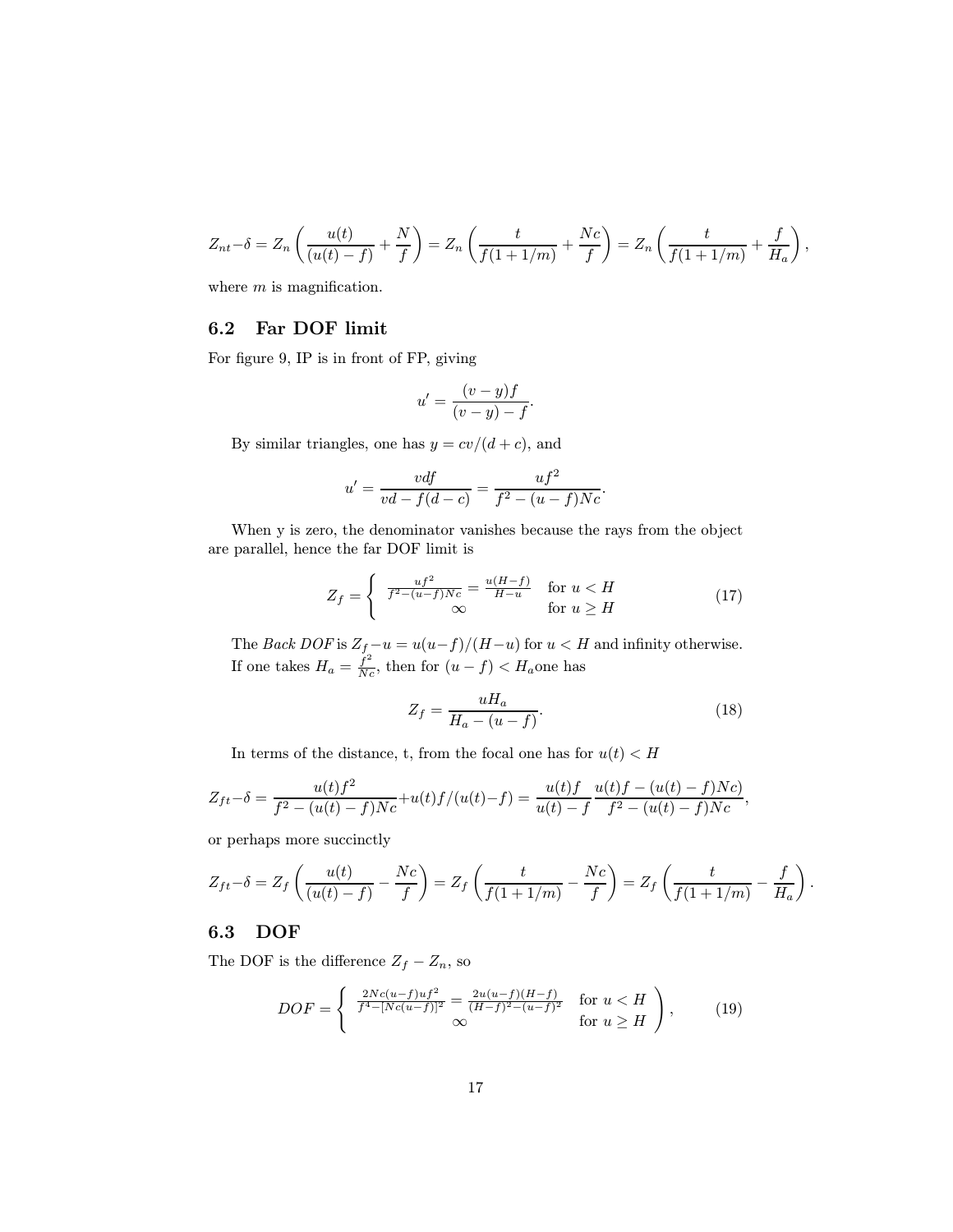$$
DOF = \begin{cases} \frac{2Ncvf}{(v-f)^2 - (Nc)^2} = \frac{2vf^3(H-f)}{(v-f)^2(H-f)^2 - f^4} & \text{for } v < Hm \\ \infty & \text{for } v \ge Hm \end{cases},
$$

An interesting variant of this may be obtained by substituting equation (6) into equation (19):

$$
DOF = \begin{cases} \frac{2Nc\frac{m+1}{m^2}}{1-K} & \text{for } K < 1, \\ \infty & \text{for } K \ge 1 \end{cases}
$$
 (20)

where  $K = \left(\frac{Nc}{mf}\right)^2$ , which for small K (as might occur in macro photography) becomes

$$
DOF \approx 2Nc \frac{m+1}{m^2} = 2Nc \left(\frac{S}{I} + \left(\frac{S}{I}\right)^2\right),\tag{21}
$$

where  $S$  is the subject height, and  $I$  the image height.

In general, one should use

$$
DOF = \frac{2Nc(m+1)}{m^2 - (\frac{Nc}{f})^2}.
$$
\n(22)

This equation shows how DOF decreases as  $f$  increases. It is interesting to note that the denominator of equation 22 vanishes when  $u$  equals the hyperfocal distance as given by equation 15. In practice, this means that DOF depends on f when  $u > H/2$ , say, but not for closer subjects.

The near and far limits in terms of  $m$  are:

$$
Z_n = \frac{f(1+m)}{m + \frac{Nc}{f}},\tag{23}
$$

and

$$
Z_f = \begin{cases} \frac{f(1+m)}{m - \frac{Nc}{f}} & \text{for } mf > Nc\\ \infty & \text{for } mf \le Nc \end{cases}
$$
 (24)

## 6.4 Circles of confusion

The human eye has a resolution limit of about 5 line pairs per millimeter  $(1/\text{mm})$ at the nearest distance of distinct vision (about 25 cm for a normal eye). This means that a normal human eye can just discriminate between finely drawn lines separated by 0.2 mm. One can check this for oneself with a lens chart. It follows that  $5 \frac{1}{\text{mm}}$  is the maximum resolution needed by a print. The field of view of human vision is about 60 degrees, which corresponds to about 290 mm at 25 cm. The diagonal of an 8x10 print is 325 mm, and viewing such a print at 25 cm completely fills the field of view. For such a print viewed at such a distance, the perspective will be correct if the photograph was taken with

or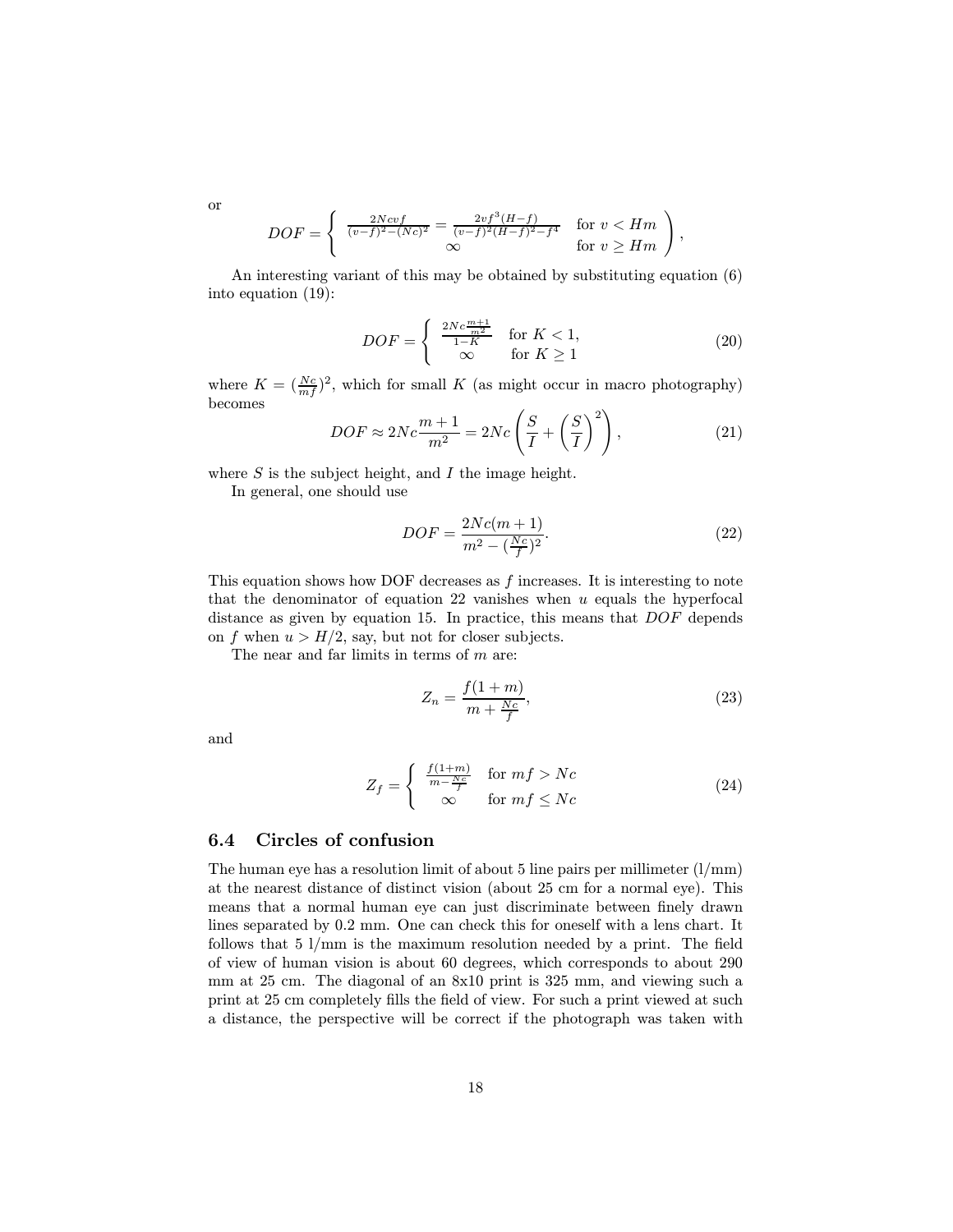a standard lens<sup>3</sup>. This means that to preserve perspective, one should view a 16/20 print at 50 cm, and other prints proportionally.

For an  $8x10$  contact print, one should have at least 5  $1/\text{mm}$ . When the image size is smaller, magnification comes into play: thus there will be a factor of 8 for a 35 mm image. This implies geometrically that the film resolution should be eight times 5 l/mm or 40 l/mm. The reciprocal of this, 0.025 mm, gives the spacing between lines, and the diameter of a circle at the limit of human discrimination. This circle is called the "circle of confusion."

The circle of confusion thus depends on the degree of magnification of the image with respect to the size of a print taken with a standard lens. As may be seen throughout these notes, the diameter of this circle, c, is an important variable. For DOF, setting it properly means that those objects at the DOF limits will just be resolvable in a print. For a 35 mm camera, it should be at most about 0.025/mm, and should decrease as the print size increases past 8x10.

## 6.5 DOF and format

There is always heated argument about the DOF achieved from various formats. The general view is that larger formats have smaller DOF. To a large extent this opinion derives from a selective modification of the parameters: leaving some fixed and changing others.

If one fixes the f-number, then the DOF decreases as the format increases, but this is not so if the f-number is scaled as the other parameters are scaled. Figure (10) on the left shows the DOF when  $N = 16$ ,  $c = 0.025$  mm,  $m = 0.01$ , and  $f = 50$  mm. The x axis indicates the format in terms of the size of the short side of the film  $-1$  for 35 mm, 4 for 4x5. The lens to subject distance, u, is approximately constant at 5 m for the x's shown. One concludes from this that DOF decreases with format size when the f-number is fixed, but remains unchanged or slightly increases when the f-number -number is scaled with the other parameters.

For macro photography, with  $m = 1$  and the other parameters as above, Figure (10) on the right shows the DOF in the fixed and scaled cases — note that the DOF scales are in millimeters on this graph. One has  $u = 100$  mm for the 35 mm format and  $u = 400$  mm for the 4x5 format.

## 6.6 The DOF equation

An interesting equation similar to the Gaussian lens equation may be derived for the near and far DOF limits.

From figures 8 and 9 one sees

$$
\frac{d}{c} = \frac{v+x}{x} = \frac{v-y}{y} = r,
$$

<sup>&</sup>lt;sup>3</sup>One who's diameter is approximately equal to its focal length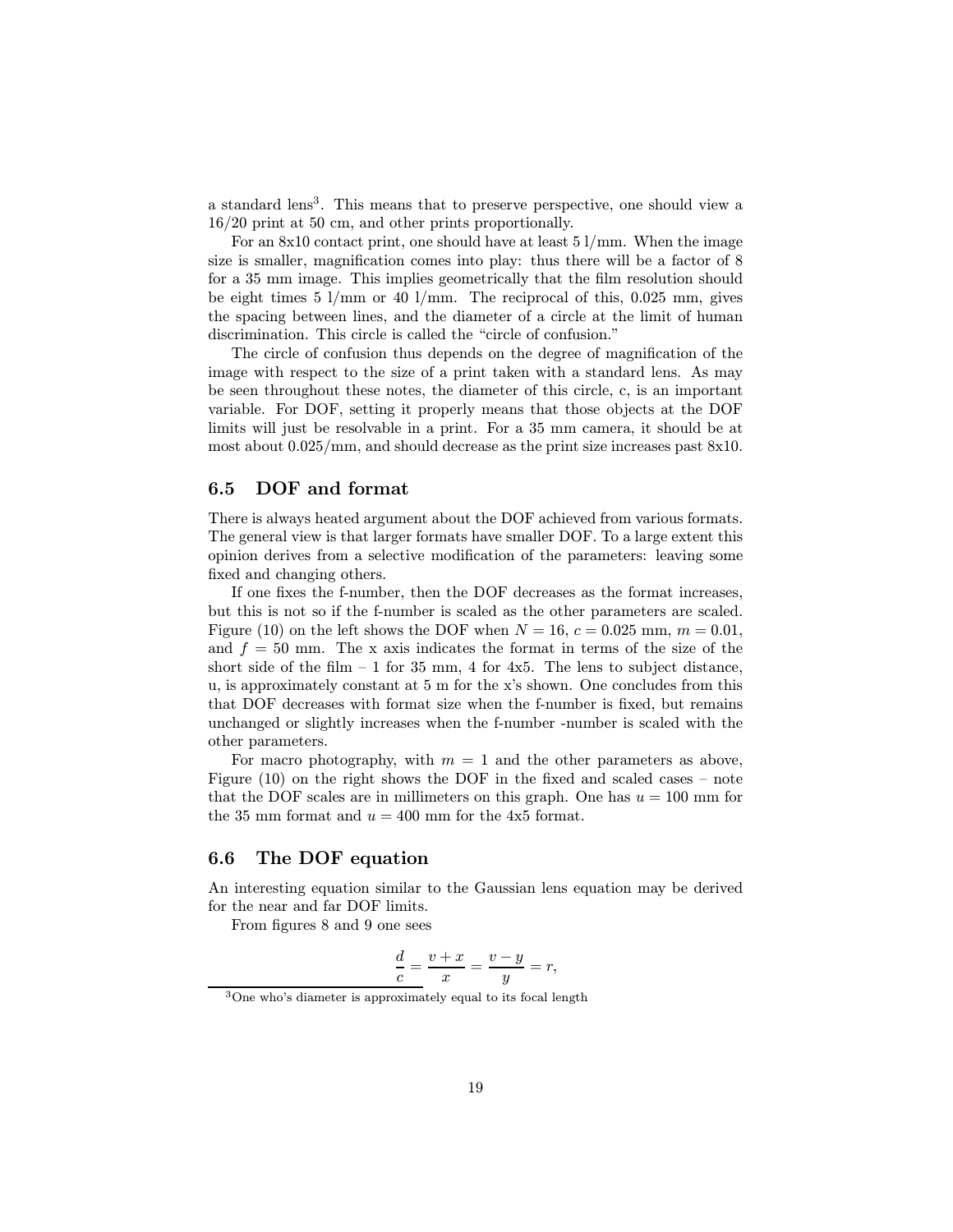

Figure 10: DOF for Fixed and scaled N

thus

$$
\frac{1}{v+x} = \frac{1}{v} \frac{r-1}{r},
$$
  

$$
\frac{1}{v-y} = \frac{1}{v} \frac{r+1}{r},
$$

and since

$$
\frac{1}{Z_n} + \frac{1}{v+x} = \frac{1}{u} + \frac{1}{v}, \n\frac{1}{Z_f} + \frac{1}{v-y} = \frac{1}{u} + \frac{1}{v},
$$

one has by addition

$$
\frac{1}{Z_n} + \frac{1}{Z_f} = \frac{2}{u} + \frac{2}{v} - \frac{1}{v} \left( \frac{r-1}{r} + \frac{r+1}{r} \right),
$$

or the DOF equation

$$
\frac{1}{Z_n} + \frac{1}{Z_f} = \frac{2}{u}.\tag{25}
$$

A more straightforward derivation is to sum the reciprocals of equations (14) and (17).

## 6.7 Hyperfocal distance

The hyperfocal distance in equation (15) is the distance at which the far limit of DOF becomes infinite. Substituting this as  $u$  into the formula for the near limit, equation (14) gives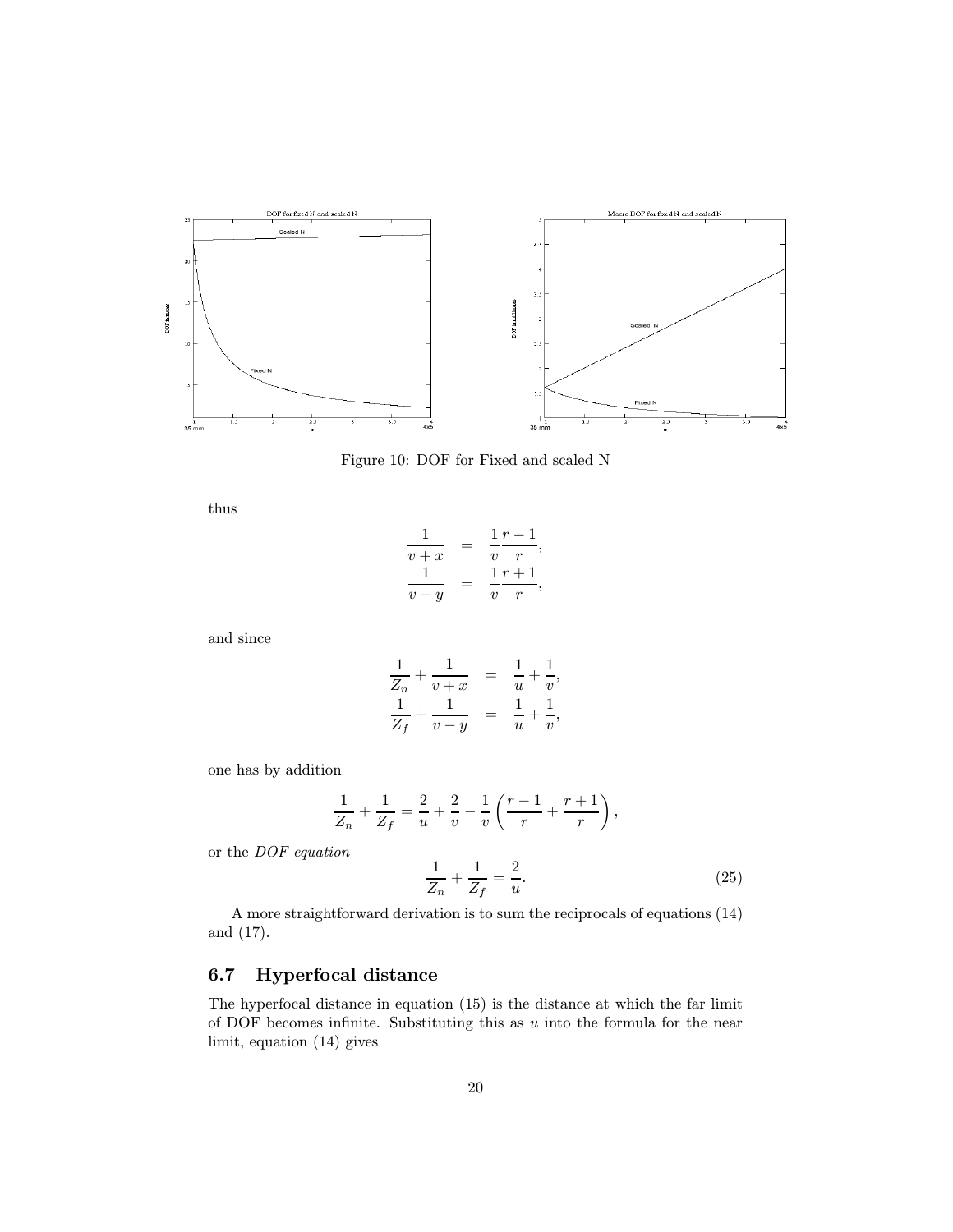$$
Z_n = \frac{H}{2},
$$

thus focusing at the hyperfocal distance puts everything in focus from half this distance to infinity. It is worth noting that  $H = \frac{f^2}{Nc} + f = f(1 + \frac{f}{Nc})$ .

Another often quoted definition for "hyperfocal distance" is the value of  $Z_n$ when  $u = \infty$ . As u increases,  $Z_n$  in equation (14) may be seen to approach  $f^2/(Nc)$ , a good approximation to H.

As a practical matter, the hyperfocal focus is best determined from distances on the image side of the lens. Simple substitution into equation (15) shows

$$
v_H = f + Nc = f(1 + \frac{Nc}{f}),
$$
\n(26)

where  $v_H$  is the position of the standard when focused on the hyperfocal distance. Thus one may focus on infinity, and then move the standard by  $N_c$  to obtain focus at the hyperfocal distance.

## 6.8 Approximations

These equations simplify by noting that in many cases  $u - f \approx u$ , giving the usually cited formulas

$$
H' \approx \frac{f^2}{Nc}.\tag{27}
$$

$$
Z_n' = \frac{uf^2}{f^2 + uNc} = \frac{Hu}{H + u},\tag{28}
$$

$$
Z'_f = \begin{cases} \frac{uf^2}{f^2 - uNc} = \frac{H'u}{H'-u} & \text{for } u < H'\\ \infty & \text{for } u \ge H' \end{cases}
$$
 (29)

$$
DOF' = \begin{cases} \frac{2Ncu^2f^2}{f^4 - (Ncu)^2} = \frac{2H'u^2}{H'^2 - u^2} & \text{for } u < H'\\ \infty & \text{for } u \ge H' \end{cases}
$$
 (30)

The approximate DOF is slightly larger than the exact DOF. A calculation shows that  $Z_n(1 - Nc/f) \approx Z'_n$ , and  $Z_f(1 - Nc/f) \approx Z'_f$ , and that  $DOF' \approx$  $DOF + (Z_n + Z_f)Nc/f$ . It is hard to imagine situations in which these small differences will matter.

## 6.9 Focus given near and far limits

#### 6.9.1 Object distances

An interesting question, is "what is the focus distance, given the near and far DOF limits?"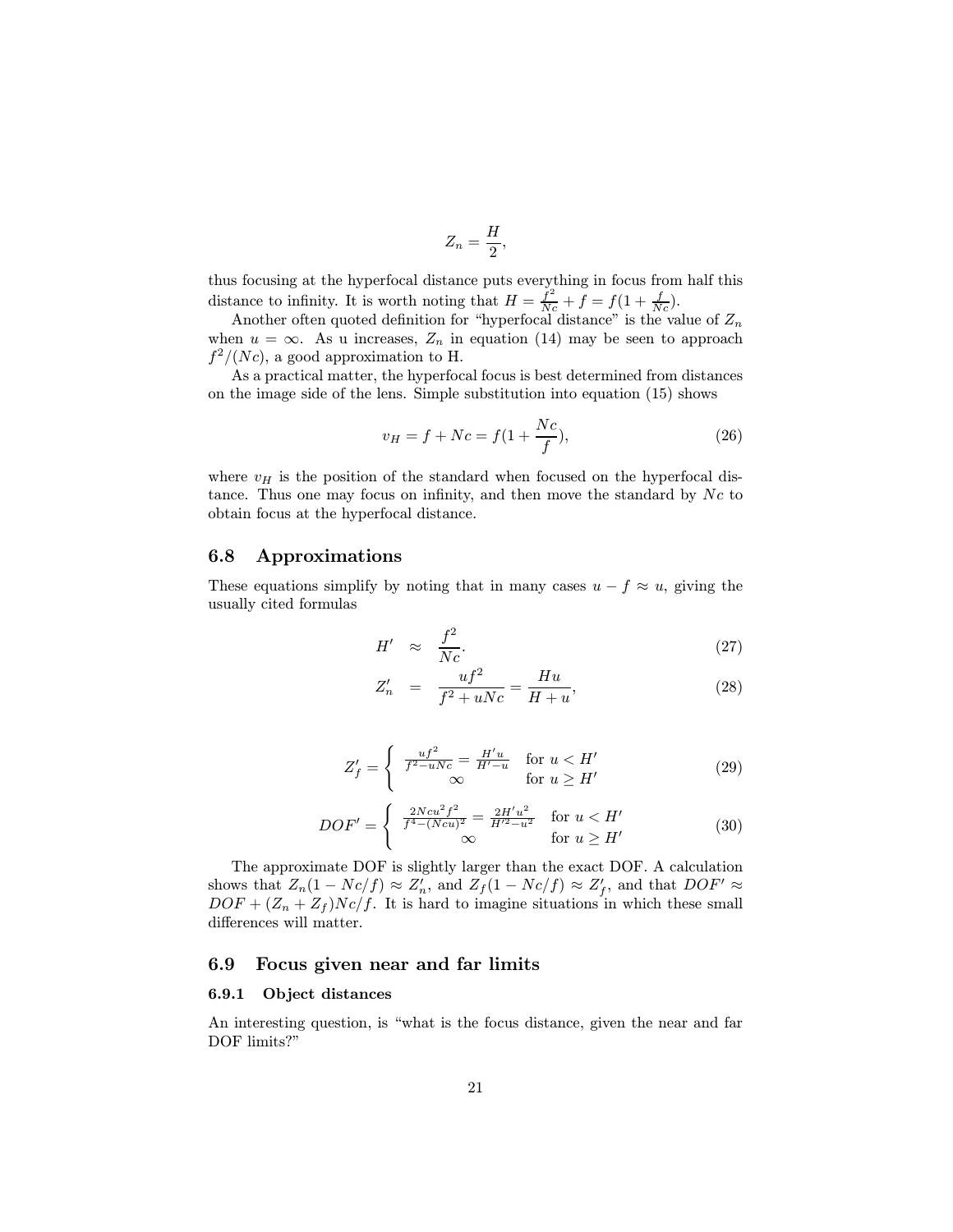The DOF Equation, equation(25), is

$$
\frac{1}{Z_n} + \frac{1}{Z_f} = \frac{2}{u},
$$

which when solved for  $u$  gives

$$
u = \frac{2Z_n Z_f}{Z_n + Z_f} = \frac{2\alpha x}{1 + \alpha},\tag{31}
$$

where  $x = Z_n$  and  $\alpha = Z_f/Z_n$ . Note also that u is the product of the limits divided by their average, and that the commonly stated one third rule<sup>4</sup> is correct, non-trivially, only when  $\alpha = 2$ ; although many will be satisfied when using it in the range of, say,  $2 \pm \frac{1}{2}$ .

One may solve for  $\overline{N}$  given f in equation (14), obtaining

$$
N = \frac{f^2}{c} \frac{Z_f - Z_n}{(2Z_f Z_n - f(Z_f + Z_n))} = \frac{f^2}{c} \frac{\alpha - 1}{(\alpha(2x - f) - f)},
$$
(32)

and for  $f$  given  $N$ :

$$
f = \frac{1}{2} N c \frac{Z_f + Z_n}{Z_f - Z_n} \left( -1 + \sqrt{1 + \frac{8Z_f Z_n}{Nc} \frac{Z_f - Z_n}{(Z_f + Z_n)^2}} \right),
$$
  
= 
$$
\frac{1}{2} N c \frac{\alpha + 1}{\alpha - 1} \left( -1 + \sqrt{1 + \frac{8\alpha x}{Nc} \frac{\alpha - 1}{(\alpha + 1)^2}} \right).
$$

Thus from two distances x and  $\alpha x$ , with  $\alpha > 1$  one may obtain the focus distance and either the f-number or the focal length that will make these two distances the near and far DOF limits. It is useful to note that equation (31) ranges between 1x and 2x, and that 2x, for  $x > 0$ , corresponds to focus at the hyperfocal value. It is also interesting that approximations for  $f$  and  $N$  may be obtained by equating the focus distance to the hyperfocal distance.

#### 6.9.2 Image distances

The expressions simplify considerably when one uses the image distances  $z_n$  and  $z_f$  corresponding to  $Z_n$  and  $Z_f$  respectively. For u one has

$$
\frac{1}{u} = \frac{1}{f} - \frac{1}{\theta},\tag{33}
$$

where  $\theta$  is the harmonic mean of  $z_n$  and  $z_f$ :

$$
\theta = \frac{2z_n z_f}{z_n + z_f}.
$$

Equation (33) may also be obtained from equation (2).

<sup>4</sup>"The focus point is one third of the distance between the near and far limits."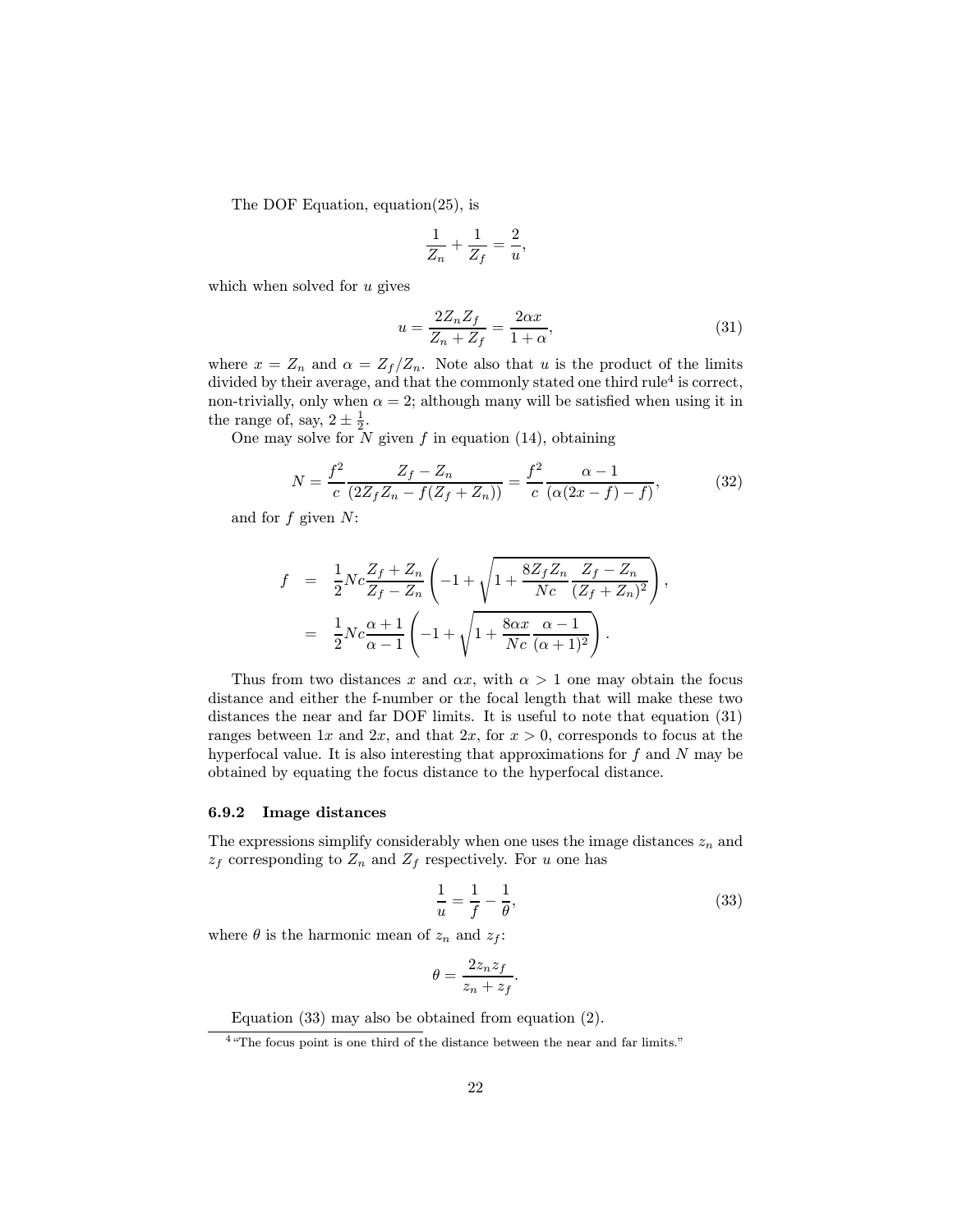Since  $\theta = \lambda/\mu$ , where  $\lambda$  is the square of the geometric mean and  $\mu$  the arithmetic mean of  $z_n$  and  $z_f$ , and since all three means differ by at most about 1%, one can write equation (33) as

$$
\frac{1}{u} \approx \frac{1}{f} - \frac{1}{\mu}.
$$

For  $N$  given  $f$  one may write from equation  $(32)$ 

$$
cN = \rho \frac{f}{\mu} = \frac{\rho}{1+m},\tag{34}
$$

where  $\rho = (z_n - z_f)/2$ , and m is magnification.

When the magnification is small, one has the approximation

$$
cN\approx\rho,
$$

which is likely that used by Sinar for their DOF calculation.

The expression for  $f$  given  $N$  is of course

$$
f = \frac{\mu cN}{\rho}.
$$

## 7 Depth of field, depth of focus

The function relating DOF and  $\rho$  may be obtained by assuming the depth of focus range  $2\rho$  is equally divided by the focus point v. Thus  $(v - \rho)$  and  $(v + \rho)$ are the conjugates of  $Z_f$  and  $Z_n$ . This gives

$$
DOF = Z_f - Z_n = \frac{2f^2\rho}{(v-f)^2 - \rho^2} = \frac{2f^2\rho}{(mf)^2 - \rho^2},
$$
\n(35)

from which one may express  $\rho$  as a function of  $DOF$  and m:

$$
\rho = \frac{f^2}{DOF} \left( -1 + \sqrt{1 + \left( \frac{mDOF}{f} \right)^2} \right). \tag{36}
$$

Equation (34) may be used to find  $m = (\rho - Nc)/Nc$ , which then gives  $\rho$  as a function of DOF:

$$
\rho = \frac{Ncf^2}{f^2 - (Nc)^2} \left( \left( 1 + \frac{Nc}{DOF} \right) + \sqrt{\left( 1 + \frac{Nc}{DOF} \right)^2 - \left( 1 - \left( \frac{Nc}{f} \right)^2 \right)} \right),
$$

or

$$
\rho = \frac{Ncf^2}{f^2 - (Nc)^2} \left( \left( 1 + \frac{Nc}{DOF} \right) + \sqrt{2\frac{Nc}{DOF} + \left( \frac{Nc}{DOF} \right)^2 + \left( \frac{Nc}{f} \right)^2} \right).
$$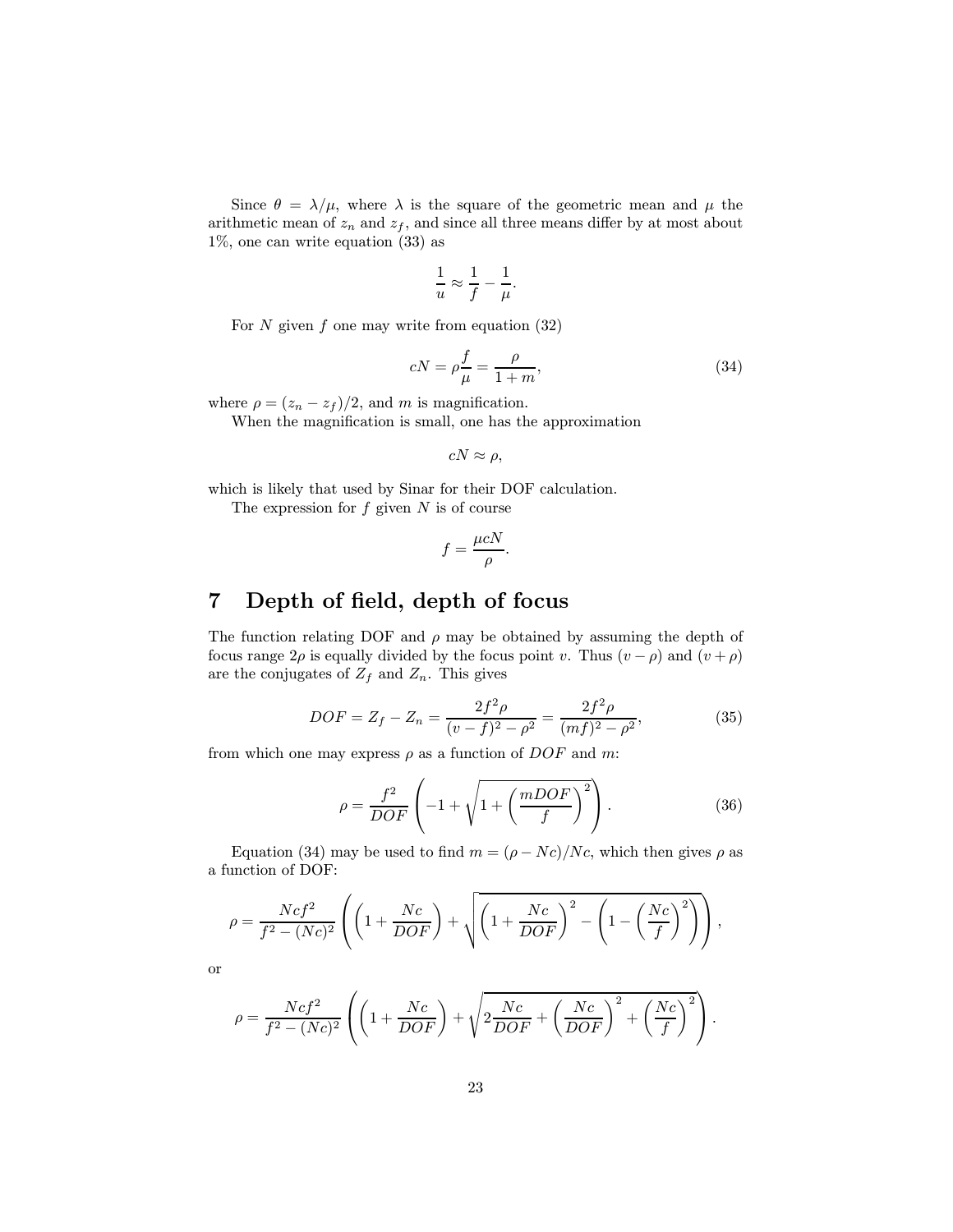## 8 Fuzzy images

Points image as circles on the film. Some of the image circles are so small that the eye cannot distinguish them on a print or slide. These are those between the DOF limits. Points in other regions, image as circles which the eye can distinguish, and objects made up of such circles are fuzzy. Knowing the degree of fuzziness for an object can be useful; as when one wants letters on a sign in the background to be unreadable. This may be done by calculating the size of an object at a given distance, which will produce an image with diameter  $k$ times the diameter of a circle corresponding to a point image at that distance. Thus an object with  $k = 2$  will be quite fuzzy and impossible to recognize, while one with  $k = 10$  will probably be recognizable, although still fuzzy.

Figure 11 shows the three planes as well as a plane, P, and its image plane, IP with a circular<sup>5</sup> object of diameter S on P. The image of this object has diameter  $r$  on IP, and  $t$  on FP. The diameter of the aperture is  $d$  The diameter of the image of an object point is shown as  $p$ . If P were the near DOF plane, then  $p$  would equal  $c$ . The problem is to calculate  $S$  corresponding to a multiple, say  $k$ , of  $p$ .



Figure 11: Object in front of SP

The magnification of the object with respect to IP is  $r/S = (v+x)/u'$ , thus

$$
r = S\frac{v+x}{u'} = S\frac{f}{u'-f},
$$

from equation (3).

From similar triangles  $(d - r)/(t - r) = (v + x)/x$  one finds

$$
t = \frac{rv + xd}{v + x}.
$$

<sup>5</sup>A flat disk without depth.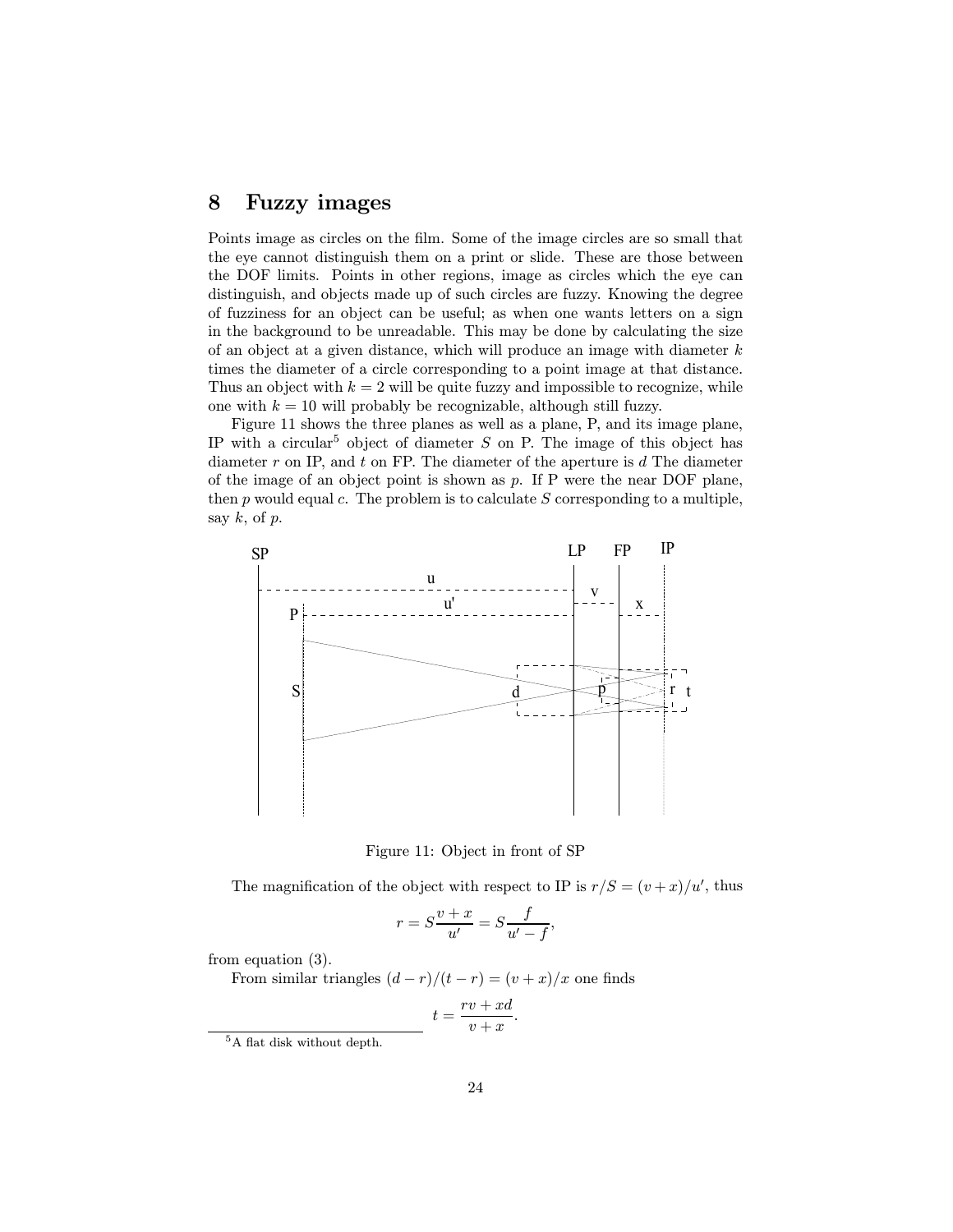Again using equation (3), one finds

$$
x = v + x - v = \frac{u'f}{u' - f} - \frac{uf}{u - f} = \frac{f^2(u - u')}{(u' - f)(u - f)}.
$$
 (37)

From similar triangles  $p/d = x/(v+x)$ , and one obtains

$$
p = \frac{xd}{v+x}.
$$

Let t be a multiple of p, say  $t = kp$ , then

$$
t = \frac{rv + xd}{v + x} = kp = k\frac{xd}{v + x},
$$

thus

$$
(k-1)xd = rv = r\frac{uf}{u-f} = S\frac{f}{u'-f}\frac{uf}{u-f},
$$

and using equation (37),

$$
S = (k-1)d \frac{(u'-f)(u-f)}{f^2u}x = (k-1)\frac{f}{N}\frac{u-u'}{u} = (k-1)\frac{xf^2}{Nv(v+x-f)},
$$
(38)

with  $N = f/d$ .

At the near DOF limit, this becomes

$$
S = (k-1)\frac{f}{N}\left(1 - \frac{Z_n}{u}\right).
$$

It is worth noting that the above derivation holds if  $S$  is not symmetrical about the lens axis.

Figure 12 shows the planes with P to the left of SP. The argument is essentially the same as above. The only small problem is finding the similar triangles involving  $t$ . The inset shows the triangles, which give

$$
\frac{d+t}{t-r} = \frac{v}{y},
$$

thus,

$$
t = \frac{rv + dy}{v - y}.
$$

The equation is

$$
S = (k-1)\frac{f}{N}\frac{u'-u}{u} = (k-1)\frac{yf^2}{Nv(f+y-v)},
$$
\n(39)

and when P is the far DOF limit: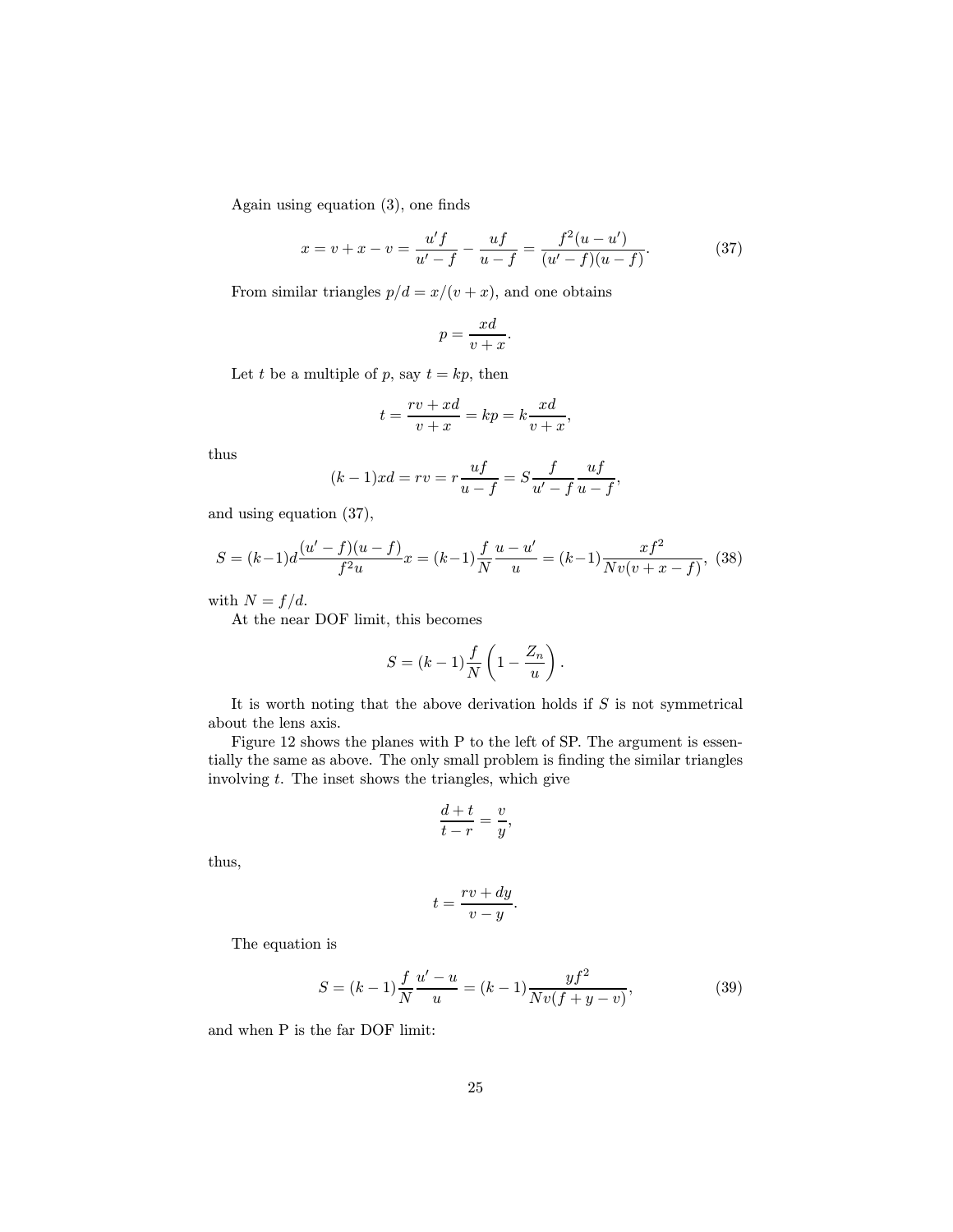

Figure 12: Object behind SP

$$
S = (k-1)\frac{f}{N}\left(\frac{Z_f}{u} - 1\right).
$$

The derivation does not depend on the symmetry of S about the lens axis. Useful expressions for  $t$  and  $S$  in terms of each other are:

$$
t = \frac{f|u-u'|d}{u'(u-f)} + \frac{fu}{u'(u-f)}S,
$$
  

$$
S = \frac{u'(u-f)}{fu}t - \frac{|u-u'|d}{u}.
$$

## 9 Effects of diffraction on DOF

#### 9.1 Theory

Light from a point source, diffracted by a circular opening, is focused by a lens not as a geometrical point, but as a disk of finite radius surrounded by dark and bright rings. This is due to the fact that the path of light near an edge is longer than that away from the edge causing a phase difference, and complete interference occurs at a certain distance from the center, and at harmonic distances further away.

From a study of the appearance of the diffraction patterns of closely spaced points, Lord Rayleigh concluded that two equally bright point sources could just be resolved by an optical system if the central maximum of the diffraction pattern of one source coincided with the first minimum of the other. The disk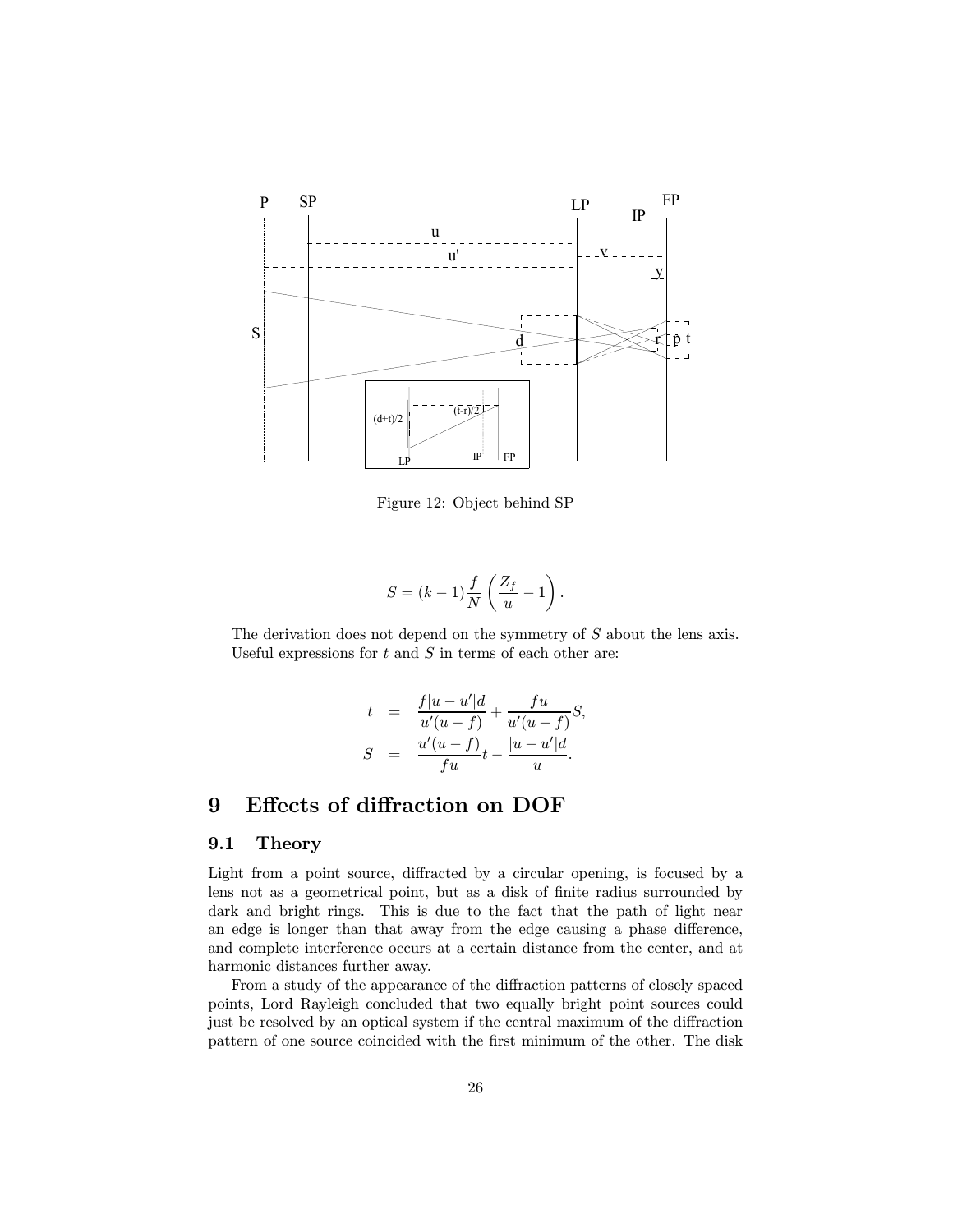defined by this first minimum is called an Airy disk. The angle  $\alpha$  from the center of the lens subtended by two points with this spacing is given by  $sin(\alpha)$  =  $(1.22\lambda)/(nD)$ , where  $\lambda$  is the wavelength of light, D is the diameter of the aperture, and  $n$  the index of refraction. For an object at distance  $u$ , one finds the object distance to be  $s = \sin(\alpha)u$ . Since  $u/D = f(1 + \frac{1}{m})/D = N(1 + \frac{1}{m}),$ where f is focal length, m is magnification, and N is the f-number, one has:

$$
s = 1.22N(1 + \frac{1}{m})\lambda/n \approx \frac{N(1 + \frac{1}{m})}{K_{\lambda}n} \text{mm},\tag{40}
$$

Since visible light ranges from about  $400 \times 10^-6$  mm to about  $700 \times 10^-6$ mm,  $K_{\lambda}$  varies from about 1000  $\frac{1}{(mm)}$  to about 2000  $\frac{1}{(mm)}$ . Often one takes  $K_{\lambda} = 1500 \frac{1}{(mm)}$  for a medium wavelength  $\lambda = 550 \times 10^{-6}$  mm: see Sears (1958), p260.

The distance s' on the other side of the lens is given by  $s' = ms(n/n')$ , where  $n'$  is the index of refraction on the image side of the lens. This is

$$
s' \approx \frac{N(1+m)}{K_{\lambda}n'} \text{mm},\tag{41}
$$

The spacial frequency  $1/s$  gives lines per millimeter,  $1/mm$ , as the frequency of two just separable lines. The diameter of the diffraction circle of confusion, c, is s. Test charts allow the selection of "just separable" pairs of lines, called either "line pairs per millimeter", lp/mm, or simply "lines per millimeter",  $1/mm$ . These correspond to the spacial frequency  $1/s$ . For test charts, black bars are used separated by spaces of the same width, thus a spacial cycle consists of a black bar and a space, with  $s/2$  the common width.

It is generally agreed that normal human vision can just resolve about 5 l/mm on a test chart at the minimum distance of distinct vision (about 250mm). This may be confirmed by inspecting an Edmund USAF pattern. It follows that for human vision,  $s \approx 1/5 = 0.2$  mm or 0.008 in. Assuming the human eyeball is about 25 mm, this gives  $m = 0.1$  which when substituted in equation (40) gives  $N \approx 25$  mm. Since  $N = f/D$ , and  $f \approx 25$  mm, this gives  $D \approx 1$ mm, which is a bit small, but in the ball park (In bright light the iris can close down to about 2 mm.).

## 9.2 Data

Diffraction affects resolution so that the parameter  $c$  used in equations, such as equation (34), changes as other parameters change. Table  $1^6$  shows resolution in  $1/\text{mm}$  as a function of N and depth of focus,  $\delta$  mm<sup>7</sup>, about the point of focus. The 35 observations in this table were obtained by using a 150 mm Sironar lens with Velvia. The contrast between the dark lines and the white background was approximately 5 stops, placing the contrast ratio, 35, approximately midway

 $6$ records 153-157

<sup>&</sup>lt;sup>7</sup>Note:  $\delta = 2\rho$  in equation (34)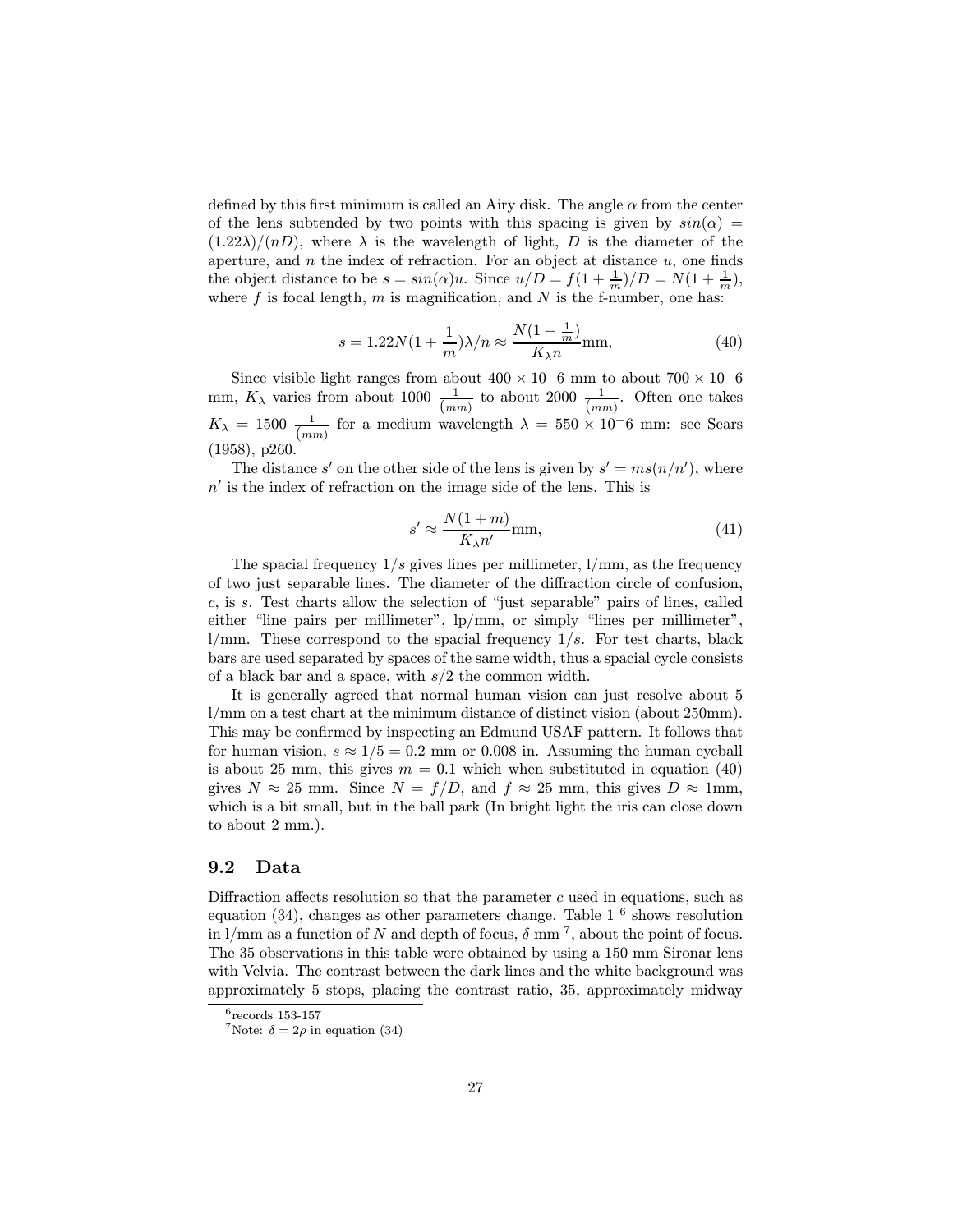|          | mm |     |     |     |      |  |
|----------|----|-----|-----|-----|------|--|
| f-number | 0  | 2.5 | 5   | 7.5 | 10   |  |
| 64       | 23 | 23  | 20  | 20  | 20   |  |
| 45       | 23 | 23  | 26  | 23  | 23   |  |
| 32       | 26 | 32  | 23  | 16  | 10   |  |
| 22       | 32 | 26  | 14  | 9   | 6.4  |  |
| 16       | 32 | 18  | 9   | 6.4 | 4.5  |  |
| 11       | 23 | 18  | 6.4 | 4.5 | 3.2  |  |
| 8        | 26 | 9   | 4.5 | 2.5 | 2.25 |  |

Table 1: Raw resolution data for Velvia

|          | mm |                 |     |     |     |  |  |
|----------|----|-----------------|-----|-----|-----|--|--|
| f-number | 0  | 2.5             | 5   | 7.5 | 10  |  |  |
| 64       | 22 | 20              | 20  | 20  | 17  |  |  |
| 45       |    |                 |     |     |     |  |  |
| 32       | 28 | $\frac{25}{22}$ | 20  | 17  | 11  |  |  |
| 22       | 28 |                 | 14  | 8   | 9   |  |  |
| 16       |    |                 |     |     |     |  |  |
| 11       | 31 | 11              | 6.1 | 3.9 | 3.1 |  |  |
| 8        | 28 | 4.3             | 3.1 | 2.2 | 1.7 |  |  |

Table 2: Raw resolution data for TMax 100

between the usual 1.6 and 100 contrast ratios. The USAF target was 1500 mm distant from the lens giving a magnification of 1/9.

The data was smoothed by a low order polynomial and is shown as Figure 13. The residuals had a sample standard deviation of 3.1 l/mm; which is of the order of experimental error, since one can read the USAF charts only to the nearest 2 l/mm. Table 2<sup>8</sup> shows a set of data taken with TMAX 100 using a 210mm Sironar lens — all other parameters are the same as for Velvia.

In Section 9.6 it will be seen that the data for  $\delta = 0$  does not agree with equation (43). This suggests that the data may be in error. It seems likely that the focus when taking the data was not at  $\delta = 0$ , but at some small value, perhaps  $\delta = 0.5$  or larger.

To preserve perspective, one should view a picture at a distance consistent with that of the taking lens. For normal lens's where the focal length is approximately equal to the film size, this means that one views a picture x inches high from x inches. For a 4x5 film, this means that an 8x10 will be at the distance of distinct vision, and so the diameter of the on-film circle of confusion should be one half  $s$  or 0.1 mm, corresponding to a spacial frequency of 10 l/mm.

The locus of equation (34) is marked on figure 13 by the line labeled  $c = 0.1$ . Lines for  $c = 0.05$  and  $c = 0.2$  are also shown. The  $c = 0.1$  lines seems to be

<sup>8</sup>record 149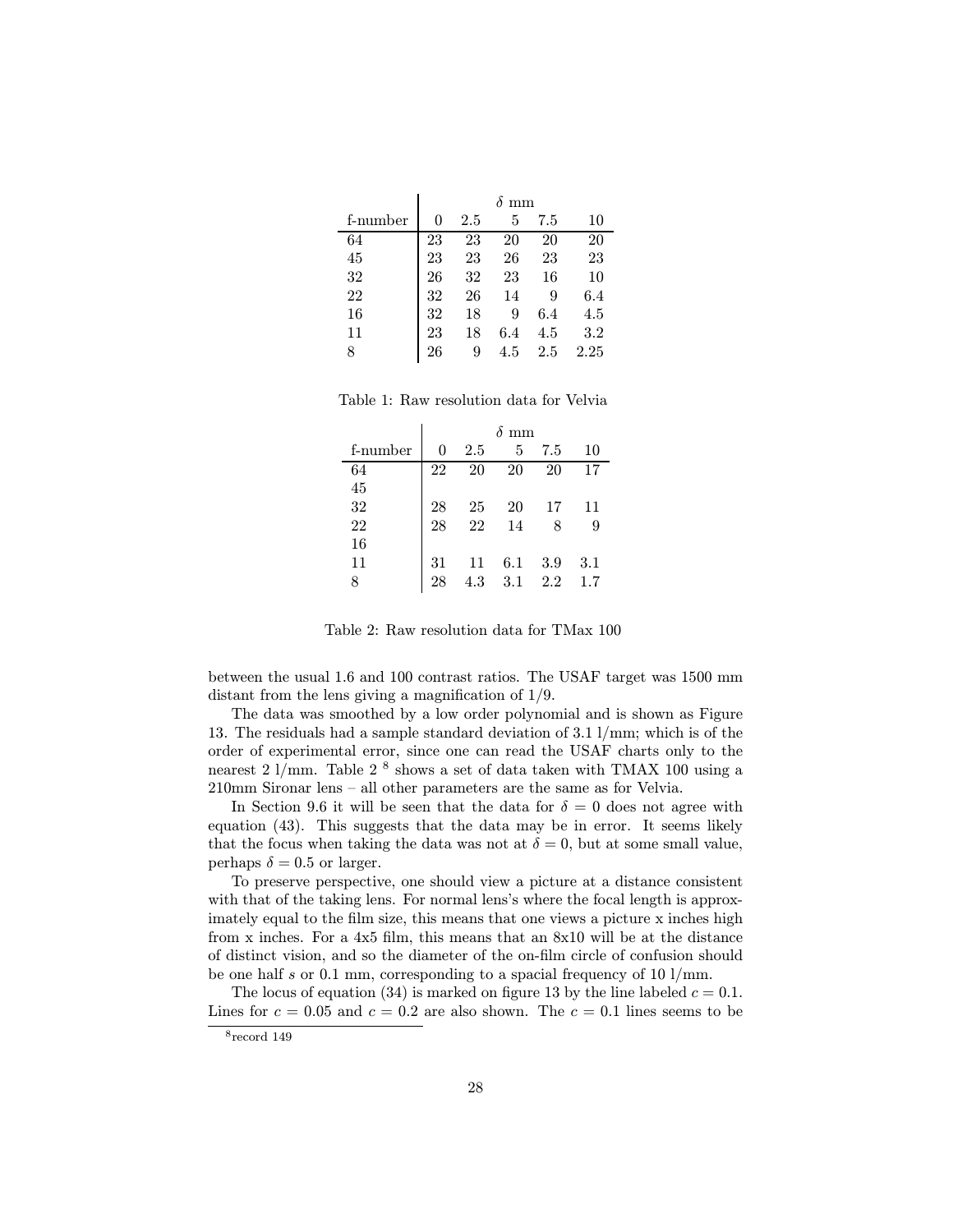

Figure 13: Resolution as a function of N and  $\delta$  for m=1/9

somewhat above the 10 l/mm contour, but the data has a standard deviation of at least 2 l/mm. Since 4x5 prints are often printed at 16x20, one would need a film resolution of 20 l/mm, which corresponds to  $c = 0.05$ . The line  $c = 0.05$ shown in figure 13 is slightly above the 20 l/mm contour. Both the data and the choice of fitting model could be improved upon. The results are good enough, however, to show that equation (34) is reasonable.

As an additional check, an array of dollar bills was photographed and the film examined under magnification. In figure 17 the dollars were arranged 30 mm apart on a slanting board. A Pentax 645 camera with a 150 mm lens at f32 was positioned 1500 mm from the central pair of bills (numbers 8 and 9, marked with dots on their corners). The DOF using  $c = 0.05$  is 290 mm, with the front and back DOF being 130 mm and 160 mm. This ranges from bill number 5 through bill number 12. The magnification is  $1/9 = 150/(1500 - 150)$ , hence a 9 power loupe will bring the image to full size. An 8 power loupe was used. Noticeable degredation seems to occur in the neighborhood of bills 5 and 12, so the choice of  $c = 0.05$  for a 645 format seems reasonable.

#### 9.3 Resolution

It is useful to observe how the contours change in figure 13. For large  $\delta$ , the lines per millimeter increase steadily with N because of the shrinking aperture. For small  $\delta$ 's, however, N increases to a maximum and then decreases. This is due to the fact that lines per millimeter, increases directly with  $N$  for depth of focus, and inversely for diffraction. Figure 15 indicates the effect of decreasing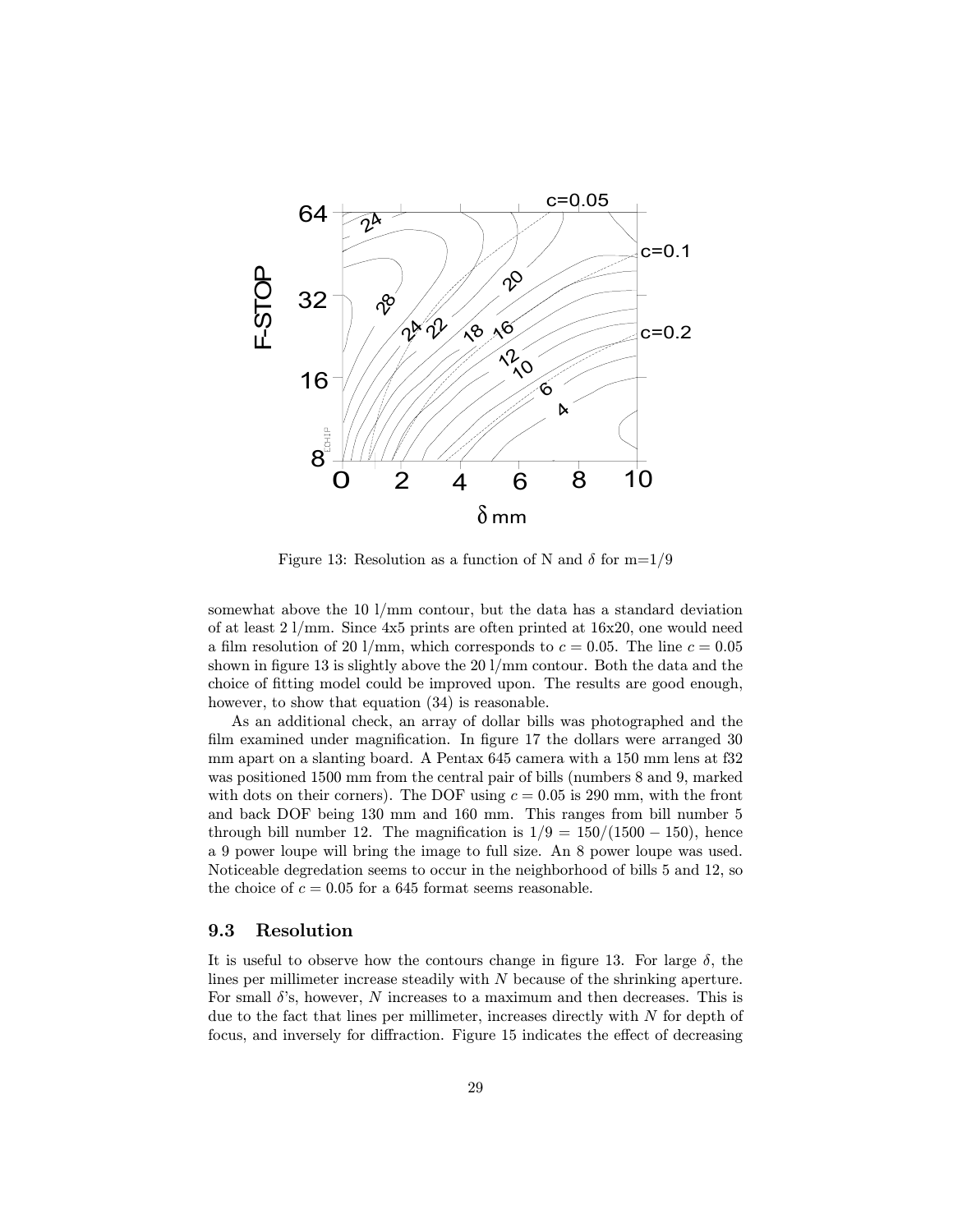

Figure 14: Optimum N as a function of  $\delta$  for m=1/9

the aperture on the image circle. This figure may be compared with figures 8 and 9. For a fixed depth of focus with a constant distance between IP and FP, decreasing the aperture is seen to decrease the image circle, thus increasing the resolution. The effect of diffraction on resolution is just the opposite, since decreasing the aperture makes the image more diffuse and decreases the resolution.

For depth of focus, equation (34) gives

 $L_{\delta} = (2N(1+m))/\delta.$ 

From equation  $(41)^9$  for diffraction, one has

$$
L_d = K_{\lambda}/[N(1+m))].
$$

The point at which the diameter of the depth of focus circle of confusion equals the diameter of the diffraction circle of confusion is obtained by equating  $L_{\delta}$  to  $L_{d}$ , giving

$$
N = \frac{\sqrt{K_{\lambda}\delta/2}}{1+m},\tag{42}
$$

which is the maximum N for a given  $\delta$ , since the product  $L_dL_\delta = 2K_\lambda/\delta$  does not depend on N.

<sup>9</sup>Equation (40) is not appropriate since here one needs to compare resolutions on the image.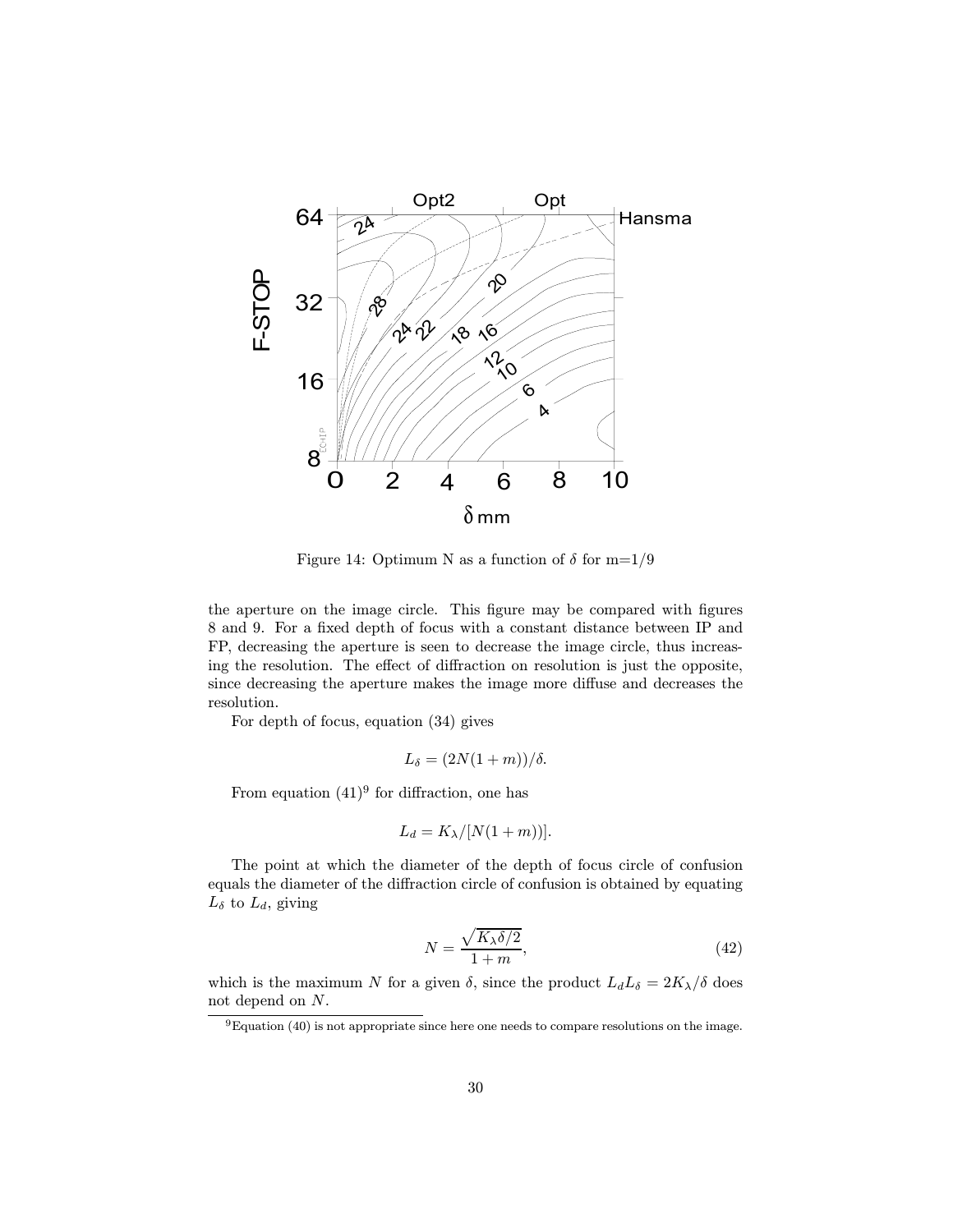

Figure 15: Effect of aperture on the image circle.

Hansma (1996) attempted to combine depth of focus and diffraction. He chose an empirical combination of depth of focus and diffraction by taking the RMS of the two. He seems to have made several errors such as using 2s for the diffraction circle of confusion, ignoring the magnification factor in equation (40), and even confusing equations (40) and (41). In any case, Hansma found the optimum N to be  $N = \sqrt{(375\delta)}$  for  $m = 0$ . This is  $1/\sqrt{(2)}$  of equation (42). The particular choice of RMS has no effect, since any linear combination of powers of the two circle of confusion expressions will produce the same optimum.

Equation (42) seems to agree better with the observed optimum than does Hansma's. Equation (42) is marked "Opt" in figure (14). The curve "Opt2" represents  $2L_{\delta} = L_d$ , which may help to visualize the effect of diffraction on resolution. The apparent intersection of the contours with the  $\delta = 0$  vertical are likely to be an artifact the polynomial form and measurement error.

#### 9.4 Format considerations

It is worth noting that equation (42) does not depend on format. Although the resolution values will differ among formats, the relationship between N and  $\delta$ does not change. Equation (36) gives  $\rho = \delta/2$  as a function of magnification, m, DOF, and f. The limit of equation (36) as DOF goes to infinity is  $\delta = 2mf$ . This assumes depth of focus on both sides of the focus. When the far limit is infinite, the near limit is half the hyperfocal distance, and this works out to  $\delta \approx 2mf$  where m is the magnification for an object at half the hyperfocal distance. For a fixed object size at a fixed distance from the lens, the  $m$  and  $f$ for 35 mm are both about  $1/3$  that for 4x5, reducing  $mf$  by about  $1/9$ . It is important to note that these changes do not effect DOF, as may be seen from equation (35) by substituting  $f/3$ ,  $m/3$  and  $\rho/9$ .

Figure (16) shows equation (42) for this 35 mm scaling.

The diffraction resolution  $L_d$  is affected in a very interesting way by format. From Section 6.5, N must change as format changes in order to keep DOF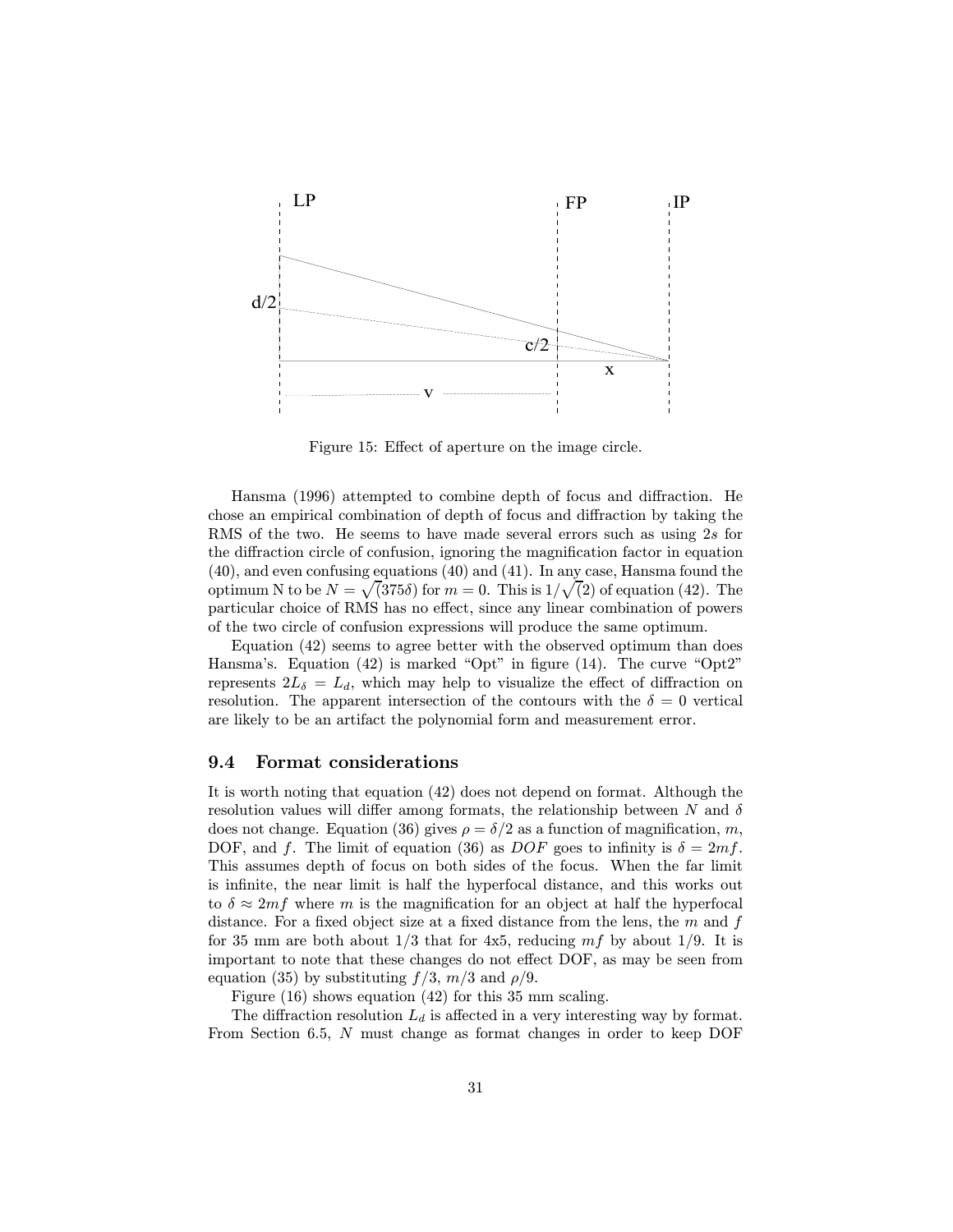

Figure 16: Optimum N as a function of  $\delta$  for 35 mm

constant: but  $L_d$  is inversely proportional to  $N(1 + m)$ , hence smaller formats must have greater resolution. The change from  $4x5$  to 35 mm is about  $1/3$ , hence 35 mm images must produce about 3 times the resolution of  $4x5$  images, and they do!

Another way to view this is to examine equation (41) with  $N = f/A$ , where A is the aperture. For any format, the smallest aperture that is practical is about 2 mm, hence resolution is a function of the distance between lens and film  $(f(1+m))$ . Since this is smaller for smaller formats, their resolutions must be greater.

## 9.5 Minimum aperture

The curve from equation  $(34)$  using the appropriate c lies well below the Opt curve in figures (14) and (16). The  $\delta$  at which the Opt curve meets the c curve is  $2K_{\lambda} \times c^2$ , which for  $K_{\lambda} = 1500$ , is about 1.8 for 35 mm and 30 for 4x5 – well outside any practical range. For any format the point  $(N, \delta)$  is usually well away from the optimum curve, except at extreme depth of focus limits for the format. At such extremes the point  $(N, \delta)$  comes close to the optimum, and any substantial increase in  $N$  will decrease resolution. Lens manufacturers use this to choose the minimum f-number for their lenses.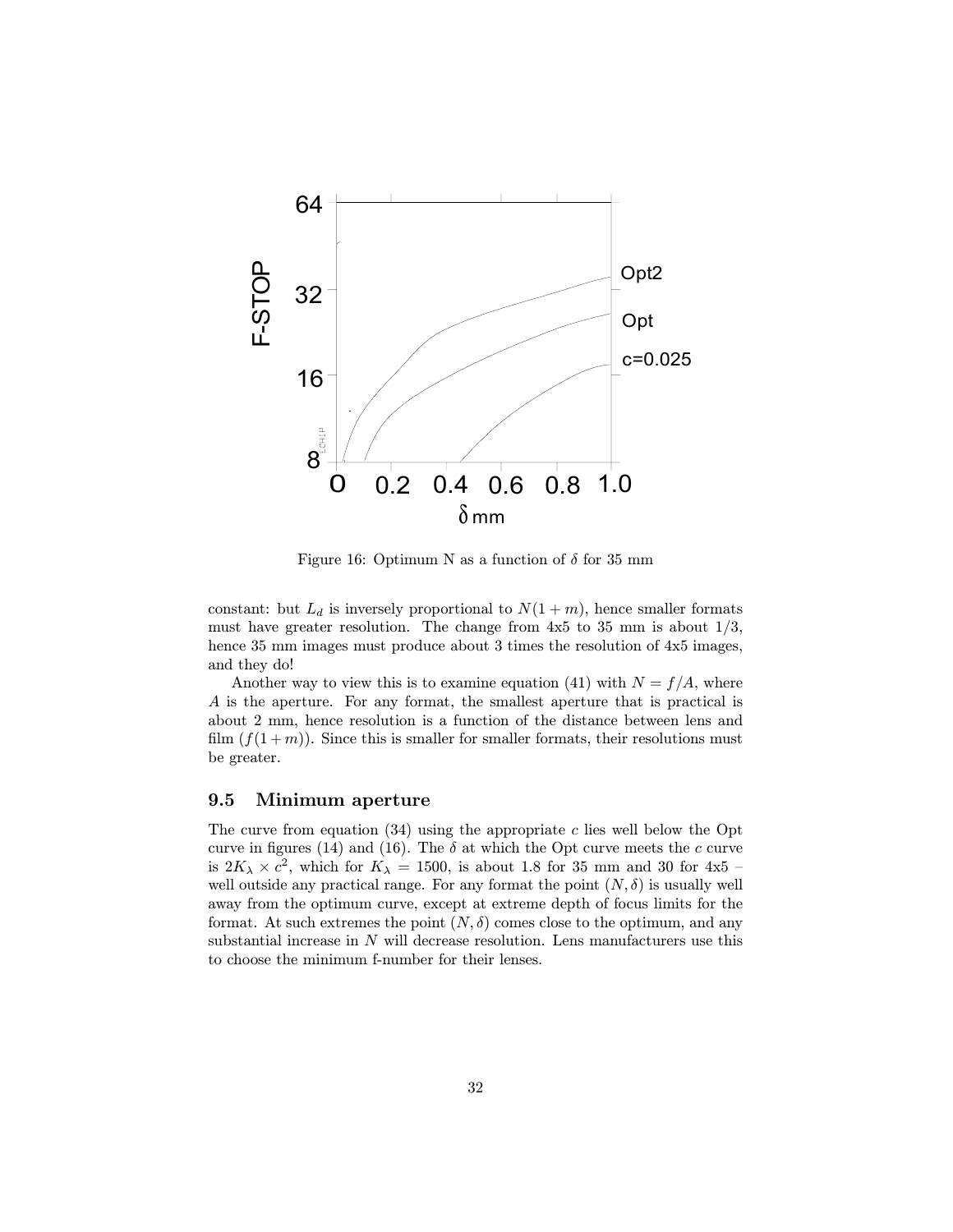

Figure 17: DOF determination

### 9.6 Theoretical curves

One must combine  $L_d$  and  $L_\delta$  in order to find the actual resolution. The combination should approach one of the resolutions as the other becomes extreme. One choice is  $(1/L_{\alpha})^{\alpha} = (1/L_{\delta})^{\alpha} + (1/L_d)^{\alpha}$ , which gives

$$
L_{\alpha} = \frac{K_{\lambda}N(1+m)}{\left((K_{\lambda}\delta/2)^{\alpha} + (N(1+m))^{2\alpha}\right)^{1/\alpha}},
$$
\n(43)

Substituting equation (42) into this gives the maximum  $\overline{L}_{\alpha} = 2^{-1/\alpha} \sqrt{\frac{K_{\lambda}}{\delta/2}}$ . The agreement between equation (43) and the data is good, suggesting that it captures a fundamental aspect of the problem. Values calculated from  $\overline{L}_{\alpha}$  agree reasonably well with figure (14) in view of the 2 l/mm error in the data, except for  $\delta = 0$ . Table 3 shows values calculated from equation (43), which may be compared with tables 1 and 2. A contour plot of this data is shown in figure (18), and may be compared with figure (13). The data at  $\delta = 0$  was not used to make the contour plot, thus the plot does not show the singularity at  $\delta = 0$ .

The predictions for the 35 mm case produce resolutions of a magnitude sim-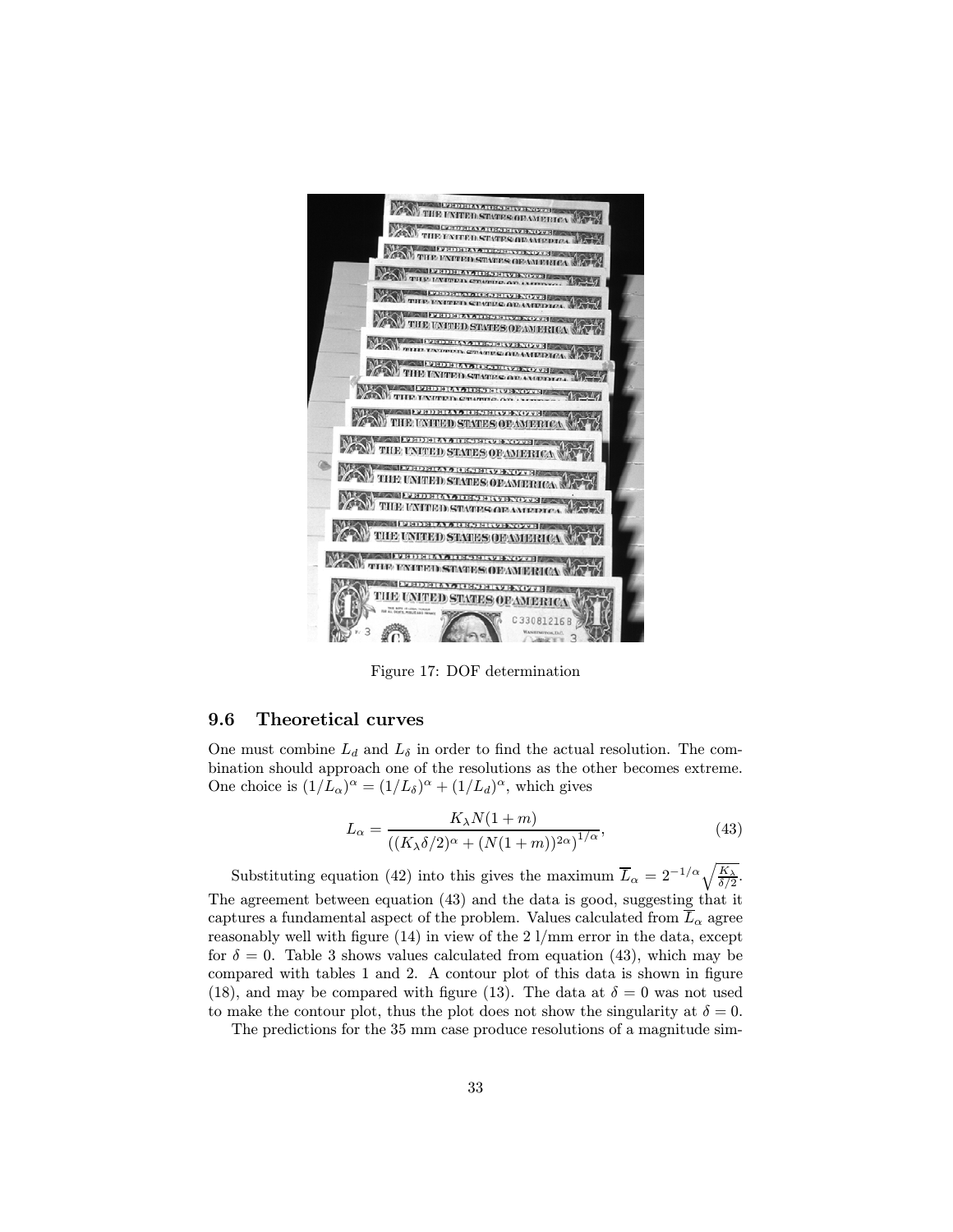ilar to what one expects from 35 mm. The implication of this is that differences in the formats are principally the result of size and not of superior lens quality for smaller formats! Both lens quality and focus precision play a role, but the higher resolutions for small format appear to be due to operating in the range of smaller  $\delta$ 's. This is consistent with the conclusion in Section 9.4.

|          |       | mm   |                |      |      |         |      |  |  |
|----------|-------|------|----------------|------|------|---------|------|--|--|
| f-number | 0     |      | $\mathfrak{D}$ |      | 6    | 8       | 10   |  |  |
| 64       | 21.1  | 20.9 | 20.2           | 19.4 | 15.8 | 13.6    | 11.8 |  |  |
| 45       | 30.0  | 28.7 | 25.7           | 19.2 | 14,6 | 11.5    | 9.5  |  |  |
| 32       | 42.2  | 36.3 | 27.2           | 16.4 | 11.4 | 8.7     | 7.0  |  |  |
| 22       | 61.4  | 38.2 | 22.7           | 12.0 | 8.1  | 6.1     | 4.9  |  |  |
| 16       | 84.4  | 32.8 | 17.4           | 8.8  | 5.9  | 4.4     | 3.6  |  |  |
| 11       | 122.7 | 24.0 | 12.2           | 6.1  | 4.1  | $3.2\,$ | 2.4  |  |  |
| 8        | 168.8 | 17.7 | 8.9            | 4.4  | 3.0  | 2.2     | 1.8  |  |  |

Table 3: Theoretical resolution from eq (43) with  $\alpha = 2$ .



Figure 18: Contours for theoretical resolution from eq (43) with  $\alpha = 2$ .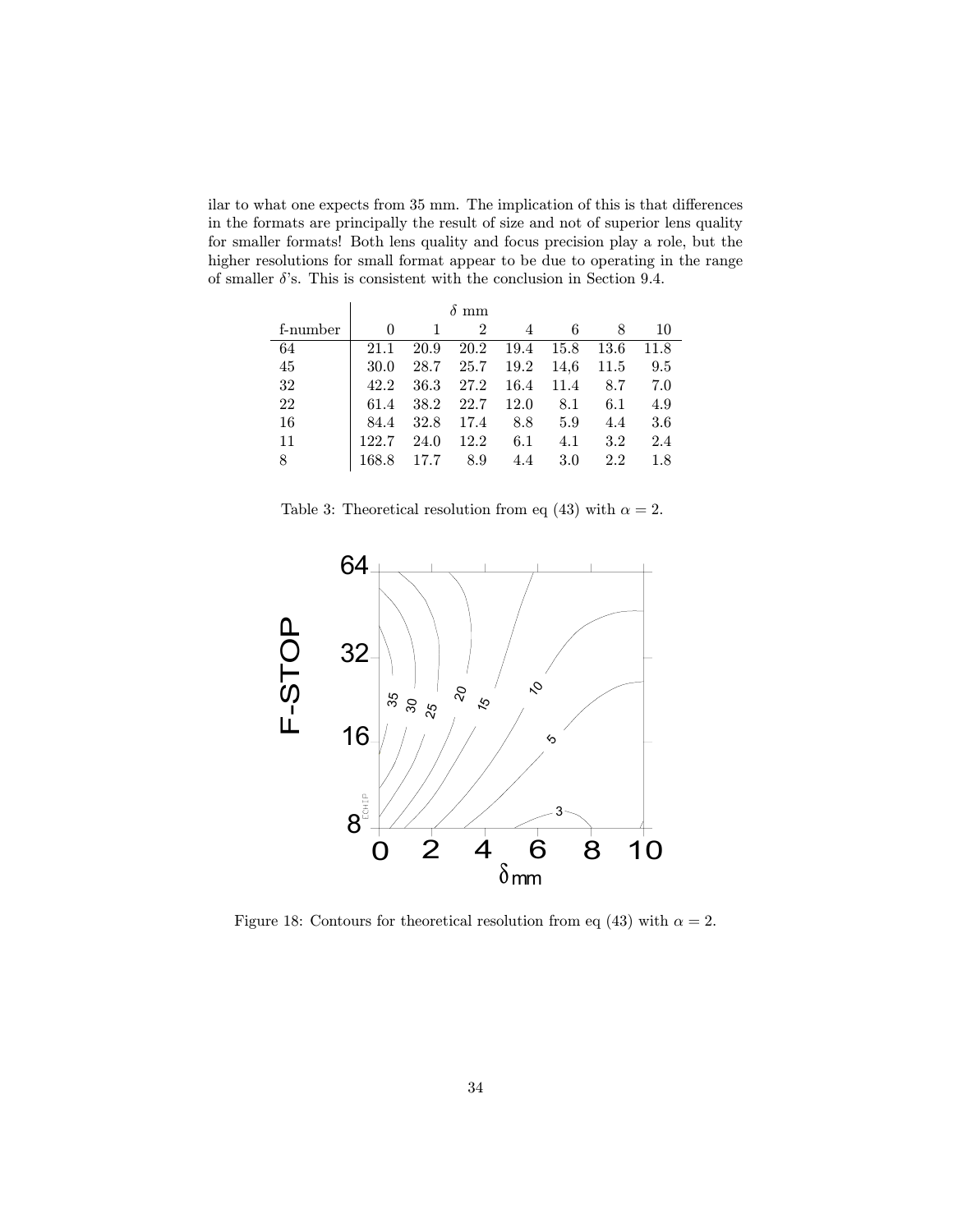## 10 Depth of field for a tilted lens

## 10.1 Near and far DOF equations

The DOF equations above hold for tilted lenses with minor modifications. Figure 19 shows the three planes SP, LP, and FP with a ray at angle  $\rho$ . Planes F and I are parallel to LP and have been drawn through the intersections of the ray with SP and FP. The distances of F and I from LP are  $u$  and  $v$ , respectively. Equation (14) may thus be used to find the near DOF which is labeled  $u'$  in figure 19. Let h be the distance from the lens center L along the ray to SP, then  $u = h \cos(\phi + \rho)$ , thus equation (14) becomes

$$
u' = \frac{hf^2\cos(\phi + \rho)}{f^2 + [h\cos(\phi + \rho) - f]Nc},
$$

and the near DOF along the ray is  $Z_n = u'/\cos(\phi + \rho)$ .

There is one minor problem: the diameter of the circle of confusion is not correct. The above assumes the image is on I not FP. The image on FP is an ellipse, and its maximum diameter varies slightly with  $\rho$ ; thus the near DOF for a ray at angle  $\rho$  is:

$$
Z_n(\rho) = \frac{hf^2}{f^2 + [h\cos(\phi + \rho) - f]g}.
$$
 (44)

where  $g \approx Nc$ .

The graph of this equation, with constant  $g$ , is a straight line, shown as NP in figure 19. It corresponds to the image plane IP behind FP, and passes through the pivot point.

Similar calculations follow through when the ray is below the lens axis, and following the sign convention used above, result in equation (44) with  $\rho$  a negative quantity.

The far DOF limit is derived in the same way and is

$$
Z_f(\rho) \approx \begin{cases} \frac{hf^2}{f^2 - [h\cos(\phi + \rho) - f]g} & \text{for } h < H(\rho), \\ \infty & \text{for } h \ge H(\rho) \end{cases}
$$
 (45)

where  $H(\rho) = f^2/(g \cos(\phi + \rho)).$ 

## 10.2 Near and far DOF equations in terms of  $\rho$

It is often more useful to calculate these limits in terms of  $\rho$  instead of h. To this end, it may be seen from figure (20) that

$$
\frac{h\cos\rho}{\tan\gamma} = J + h\sin\rho,
$$

hence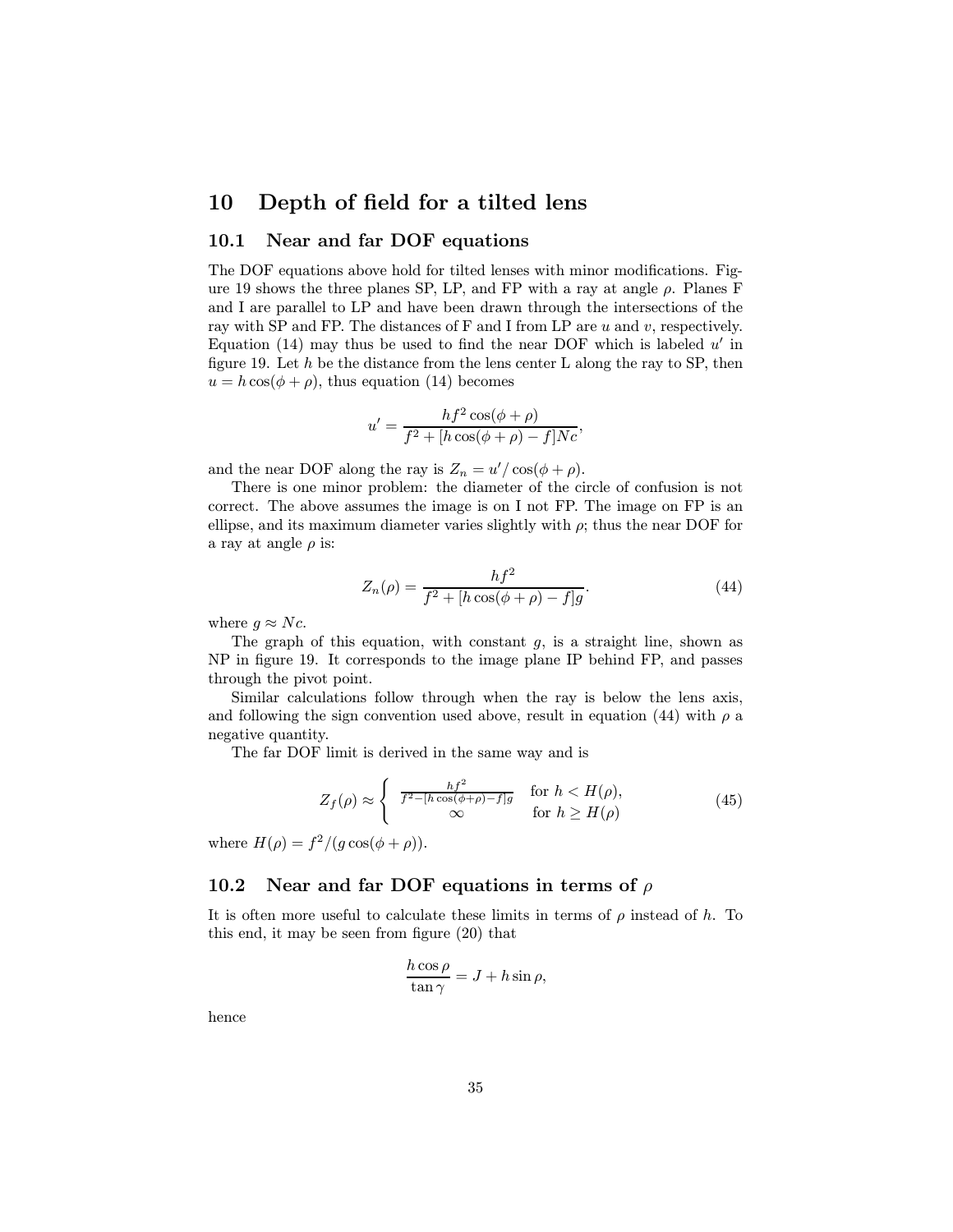

Figure 19: Tilted DOF diagram

$$
h = \frac{J\sin\gamma}{\cos(\rho + \gamma)},
$$

and thus, using  $J=f/\sin\phi,$ 

$$
Z_n(\rho) = \frac{f^2 \sin \gamma}{f \sin \phi \cos(\rho + \gamma) + g \cos \rho \sin(\gamma + \phi)},
$$
(46)

and

$$
Z_f(\rho) = \begin{cases} \frac{f^2 \sin \gamma}{f \sin \phi \cos(\rho + \gamma) - g \cos \rho \sin(\gamma + \phi)} & \text{for non-negative denominator} \\ \infty & \text{for negative denominator} \end{cases}
$$
(47)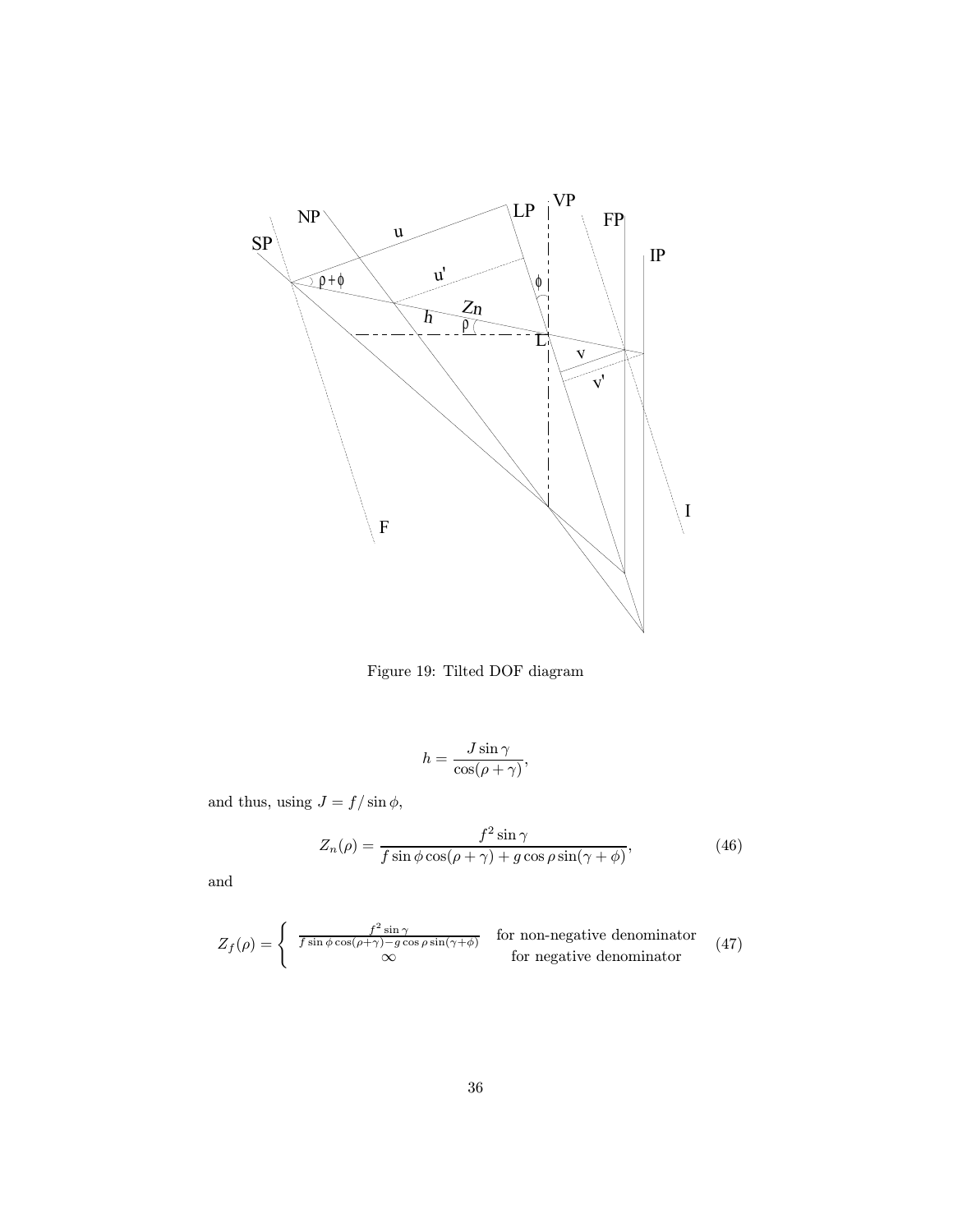

Figure 20: Finding  $h$  from  $\rho$ 

## 10.3 Focus given near and far limits

## 10.3.1 Object distances

Just as for parallel planes, one may obtain the focus distance from the near and far limits. An equation similar to the DOF Equation, equation (25), holds for  $Z_n(\rho)$  and  $Z_f(\rho)$ ;

$$
\frac{1}{Z_n(\rho)} + \frac{1}{Z_f(\rho)} = \frac{2}{h},
$$
\n(48)

which is most easily seen by assuming  $g$  constant and summing the reciprocals of equations (44) and (45).

The DOF for a given ray angle  $\rho$  is

$$
DOF(\rho) = \frac{2g(h\cos(\phi + \rho) - f)hf^2}{f^4 - [g(h\cos(\phi + \rho) - f]^2}.
$$

An expression for  $N$  given  $f$  is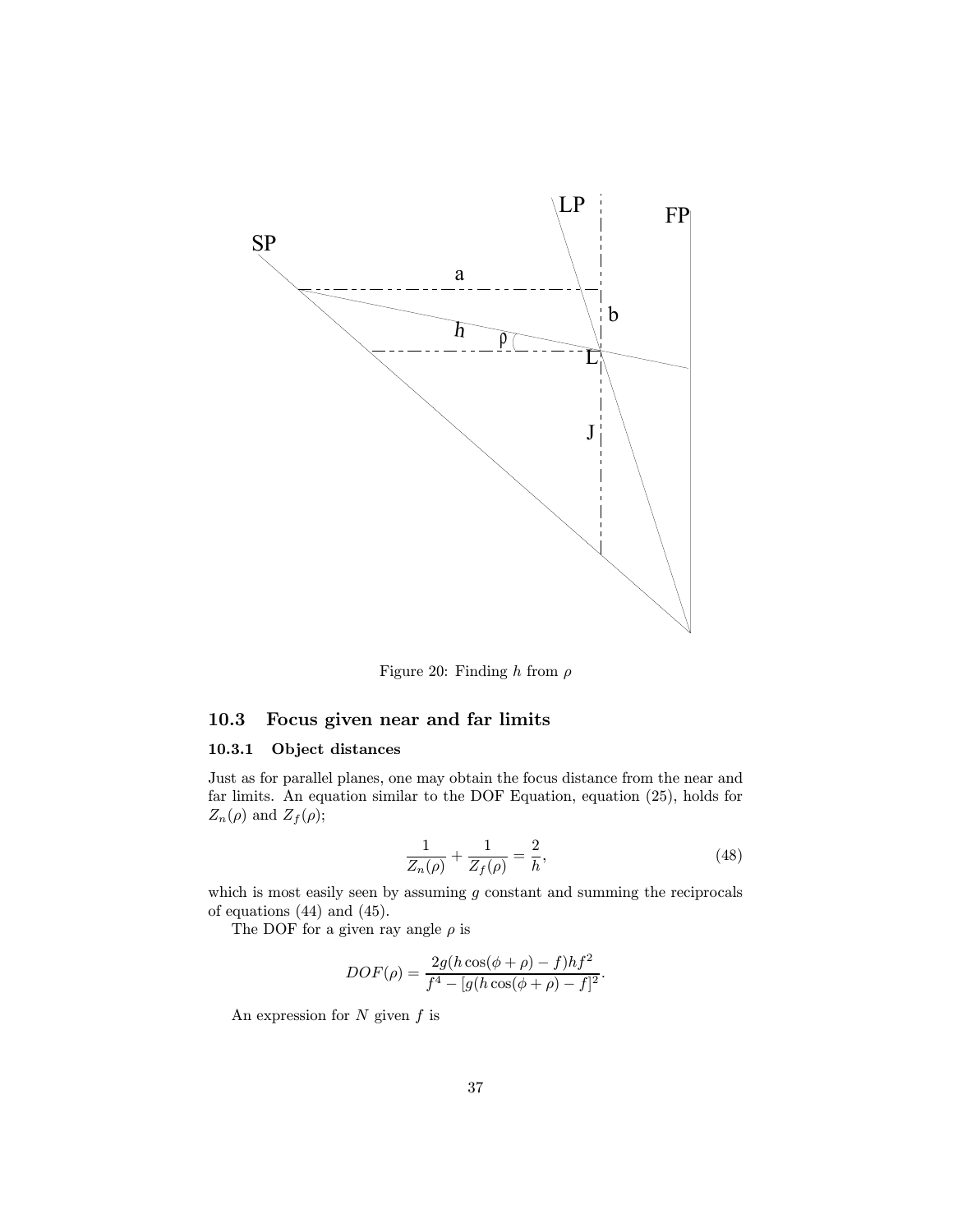$$
N = \frac{f^2}{c} \frac{Z_f(\rho) - Z_n(\rho)}{2Z_n(\rho)Z_f(\rho)\cos(\phi + \rho) - f(Z_n(\rho) + Z_f(\rho))},
$$
(49)

and for  $f$  given  $N$ :

$$
f = \sqrt{g \frac{2Z_n(\rho)Z_f(\rho)\cos(\phi + \rho) - fZ_n(\rho) + Z_f(\rho))}{Z_f(\rho) - Z_n(\rho)}}.
$$

One might use these expressions in calculating the lens tilt by replacing the distance to SP along one of the rays with the distances of the desired near and far limits.

#### 10.3.2 Image distances

Using equation (2) in the form  $hf/(h\cos(\phi+\rho)-f)$  in equation (49) gives

$$
cN = \delta \frac{f}{\mu},
$$

where  $\delta = (z_n(\rho) - z_f(\rho))/2$  and  $\mu = (z_n(\rho) + z_f(\rho))/2$ , with  $z_n(\rho)$  and  $z_f(\rho)$ the conjugates of  $Z_n(\rho)$  and  $Z_f(\rho)$  via equation (2). Since the parameters c, N, and f are constant in this formula, the ratio  $\delta/\mu$  is also constant for all  $\rho$ , and one may choose to measure  $\delta$  and  $\mu$  along the original lens axis, with  $\rho = 0$ .

In this case, one has  $\mu \cos(\phi) = f(1 + m)$ , and remembering that m is a constant for all angles, one has

$$
cN = \frac{\delta \cos(\phi)}{1+m}.\tag{50}
$$

This may be compared with equation (32) in section 6.9.2, which is equivalent for practical purposes, since  $\phi$  is never very large.

The expression for  $f$  given  $N$  is of course

$$
f = \frac{\mu cN}{2\delta \cos(\phi)}.
$$

## 10.4 The graph of the DOF limits

The tangent of the graph of  $Z_n(\rho)$  is

$$
T = \tan \rho + \frac{J}{Z_n(\rho) \cos \rho}.
$$

On substituting  $Z_n(\rho)$  as given by equation (46) into this, and using  $J =$  $f/\sin\phi$ , one has

$$
T = \frac{1}{\tan \gamma} + \frac{g}{f} \left( \frac{1}{\tan \phi} + \frac{1}{\tan \gamma} \right),
$$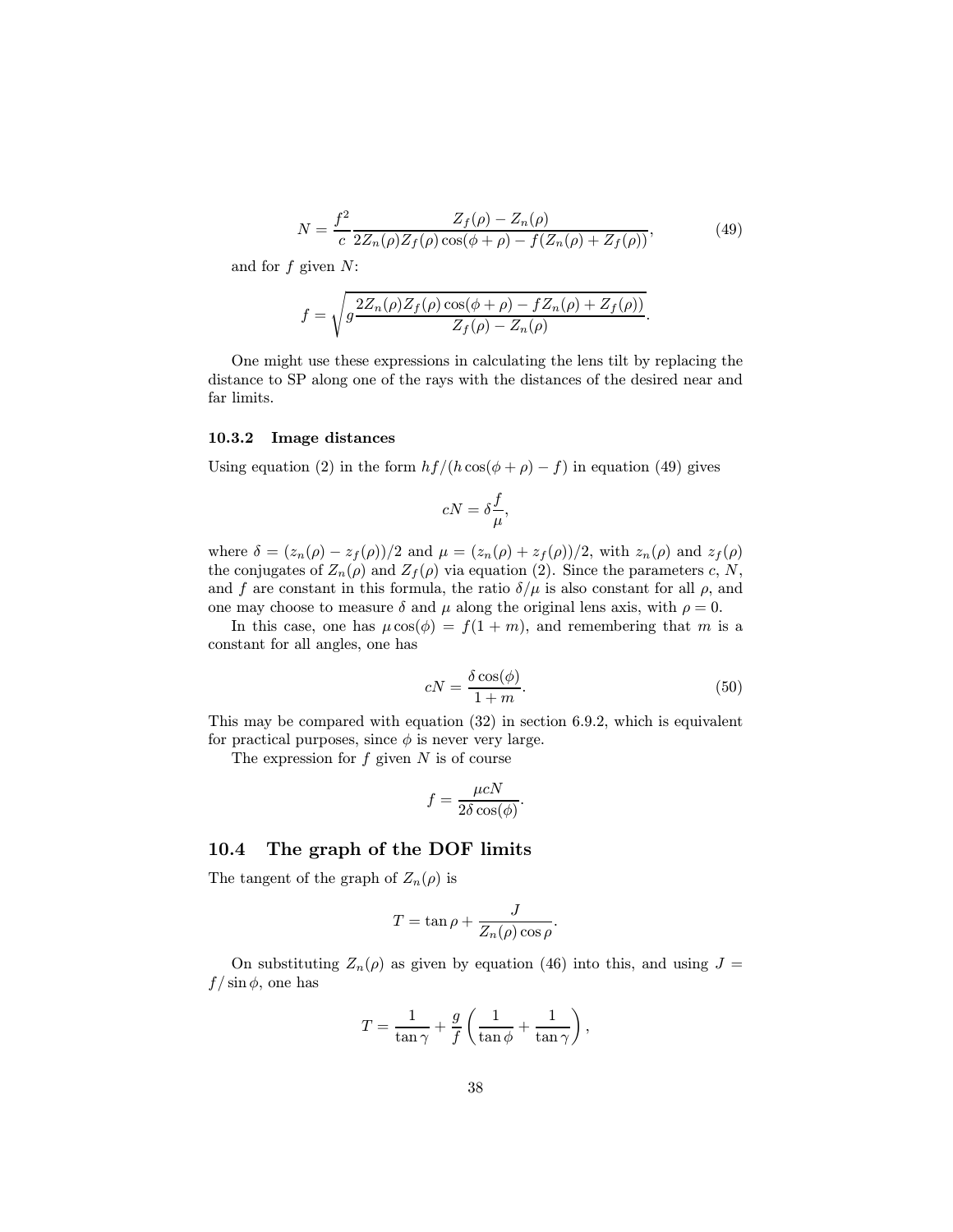which shows that the graph depends on  $\rho$  only through g, and hence if g is constant, the graph is a straight line. Similar comments apply to  $Z_f(\rho)$ : the equation is the same, save for a negative sign in front of  $g$ .

An interesting observation is that the rise of the  $Z_n(\rho)$  graph above SP at the hyperfocal distance is approximately equal to J. Let  $H = f^2/g$ , and note that  $H/\tan \gamma$  is on SP, then one sees from T, above that the rise above SP is

$$
J\cos\phi + \frac{f}{\tan\gamma}.
$$

This is practically different from J, only for very small  $\gamma$  or large  $\phi$ . The fall for  $Z_f(\rho)$  is also approximately equal to J.

Since  $\arctan(T)$  is  $\frac{\pi}{2} - \gamma_+$ , where  $\gamma_+$  is the angle of the near DOF plane with respect to the vertical, one has

$$
\frac{1}{\tan(\gamma_+)} = \frac{1}{\tan \gamma} + \frac{g}{f} \left( \frac{1}{\tan \phi} + \frac{1}{\tan \gamma} \right), \text{ and}
$$

$$
\frac{1}{\tan(\gamma_-)} = \frac{1}{\tan \gamma} - \frac{g}{f} \left( \frac{1}{\tan \phi} + \frac{1}{\tan \gamma} \right),
$$

with  $\gamma_-\$  the angle of the far DOF plane with respect to the vertical.

## 10.5 Variation of maximum diameter of the ellipse of confusion with  $\rho$

We will show that the variation of the maximum diameter of the ellipse of confusion is small, and consequently the DOF limits are approximately linear.

Figure 21 is a modified portion of figure 19. The aperture is the slightly darkened portion of LP with diameter d. The corresponding image on I, centered<sup>10</sup> about the slanted ray, has diameter<sup>11</sup>  $\delta$ . On FP, the image is an ellipse with extents c1 above and c2 below the ray. We desire  $c = c_1 + c_2$  to be constant, and thus must find  $\delta$ .

The distance, j, along the ray from LP to FP is  $v/\cos(\rho + \phi)$ , and similar triangles give  $\delta/x = d/(j + x)$ , or

$$
x = \frac{\delta v}{(d-\delta)\cos(\rho+\phi)},
$$

or after some manipulation:

$$
x = \frac{\delta}{d - \delta} \frac{f \sin \gamma}{\cos \rho \sin(\gamma - \phi)}.
$$

Let  $p = \frac{\delta}{2} \cos \phi$ , then one may write

<sup>&</sup>lt;sup>10</sup>LP and I are parallel, hence the ray divides  $\delta$  into two equal parts. Even more, the size of  $\delta$  is constant because  $x/j = \delta/(d - \delta)$  is constant – circles of confusion remain circles and do not turn into ellipses.

<sup>&</sup>lt;sup>11</sup>Note:  $q = N\delta$ .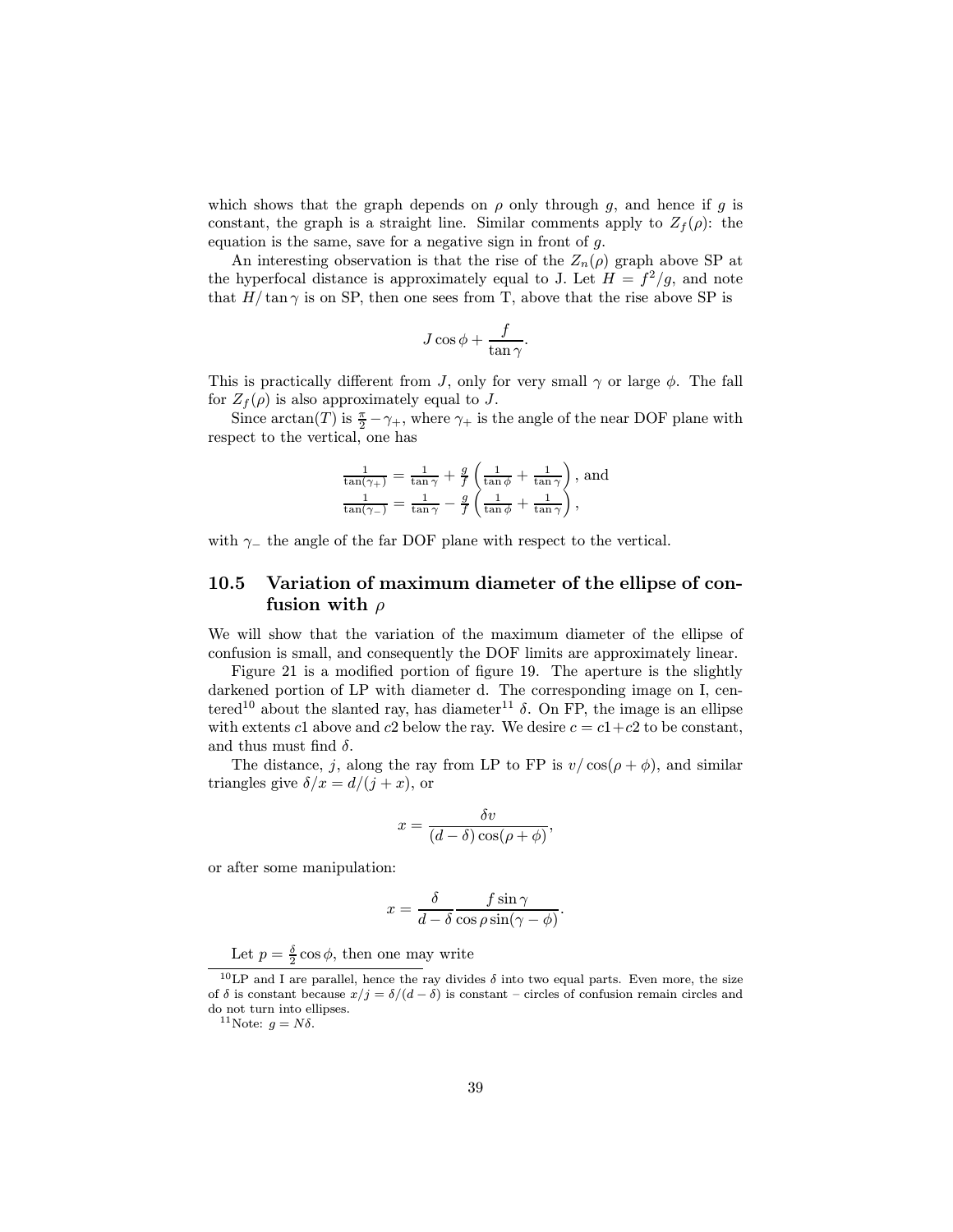

Figure 21: Ellipse of confusion diameter for tilted lenses

$$
c1 = p - e \frac{p+a}{b+e},
$$
  

$$
c2 = p + e \frac{p-a}{b-e},
$$

where  $e = \frac{\delta}{2} \sin \phi$ ,  $a = x \sin \rho$ , and  $b = x \cos \rho$ . Adding and simplifying gives

$$
c = \delta \cos \phi + \delta \sin \phi \left\{ \frac{(\frac{\delta}{2})^2 \cos \phi \sin \phi - x^2 \sin \rho \cos \rho}{(x \cos \rho)^2 - (\frac{\delta}{2} \sin \rho)^2} \right\}
$$
(51)

and for paraxial rays, the expression on the right differs negligibly from  $\delta$ ; hence one may reasonably take  $g = Nc$  as a constant in equations (46) and (47). Figure 22 shows a comparison of the near DOF plane, with a graph of equation (46) using  $g = N\delta$  obtained by solving equation (51) for  $\delta$  as a function of c. The parameters are  $\phi = 5^{\circ}$ ,  $\gamma = 80^{\circ}$ ,  $F = 150$ mm, and  $N = 32$ . The dotted curve, representing the graph of equation (46), becomes infinite when  $\rho \approx 22.6°$ : the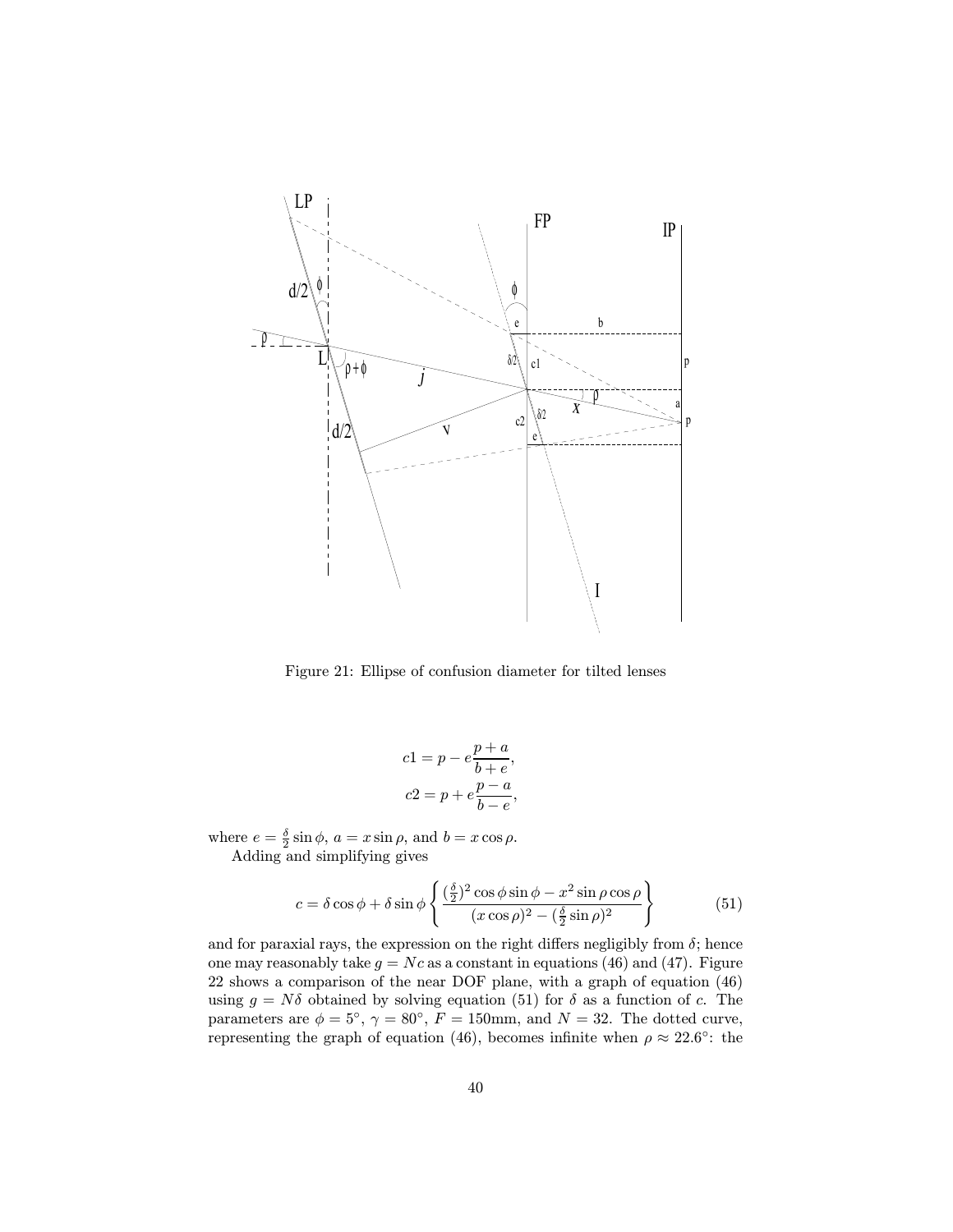

angle of the near DOF plane. This is an extreme example; the differences are usually smaller.

Figure 22: Comparison of near DOF plane (solid) with true curve (dotted).

## 11 Image control

#### 11.1 Exposure

There are two quantities of prime interest: the luminance,  $L$ , of the scene and the exposure,  $H_f$ , at the focal plane. The luminance is modified into the exposure by the camera controls, which are the f-number,  $N$  and the exposure time  $t$ . The exposure is decreased by increasing  $N$ , and increased by increasing  $t$ . Thus  $H_f$  is made smaller by increasing the ratio  $N^2/t$ . This means that if one fixes the scene luminance, then the ratio  $L/H_f$  increases with  $N^2/t$ . In fact,  $L/H_f$ is proportional to  $N^2/t$ , with the constant of proportionality being fixed by the scene and the film density desired.

Since  $N$  and  $t$  are under the control of the photographer, and the luminance is fixed by the scene, the photographer needs only two things to make an appropriate exposure: (1) the constant of proportionality, and (2) the value of  $H_f$ that will produce the desired density on the film. It turns out that the constant of proportionality can be obtained by a physical argument, so the only thing remaining is to specify  $H_f$  in terms of a film.

Now black and white films are characterized by the exposure,  $H_m$ , required to produce a density of 0.1 over background and fog. In fact if  $H_m$  is measured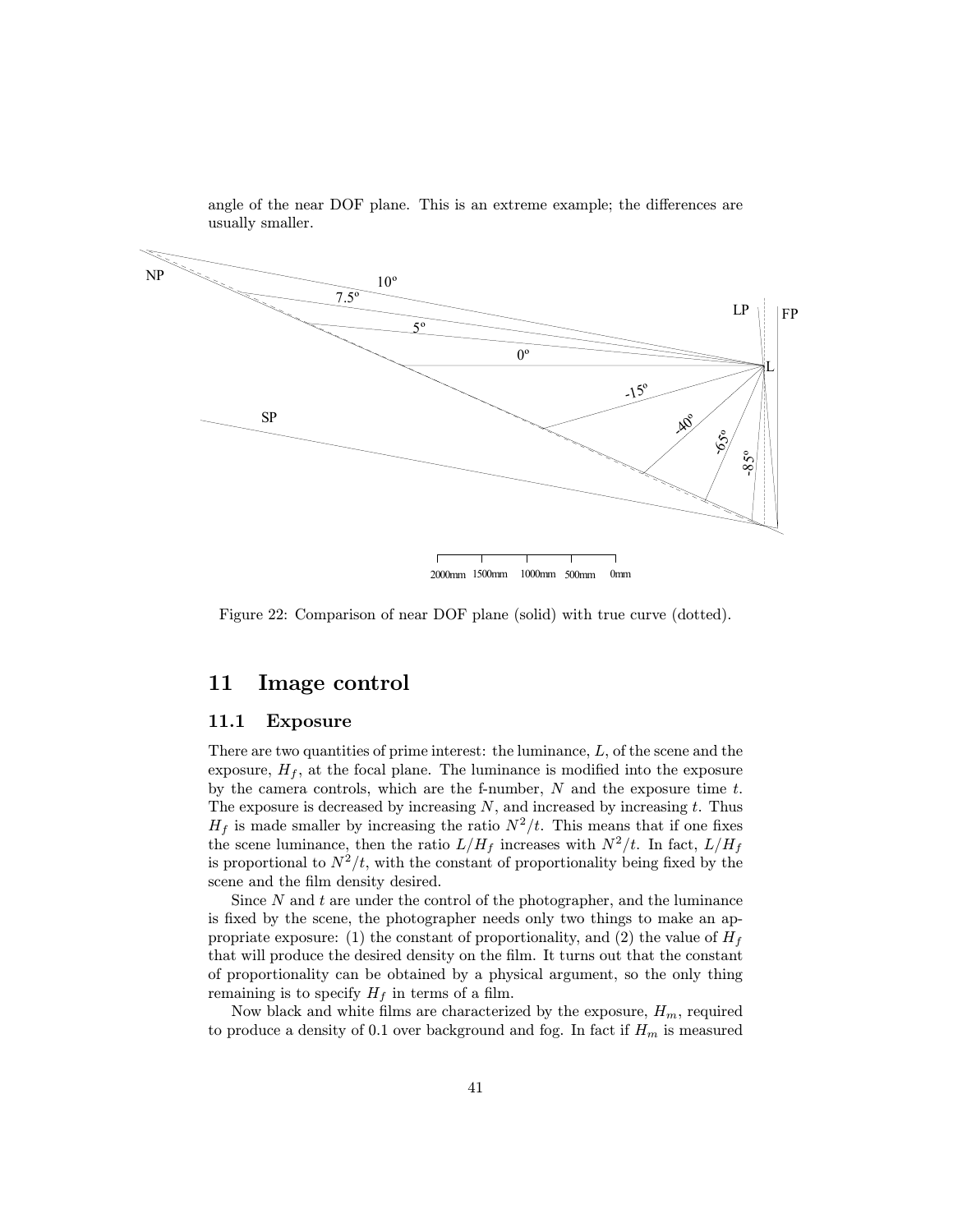in  $cd/m^2$ , then the ASA film speed is defined as  $S = 0.8/H_m$ . Thus a fast film, requiring a small value of  $H_m$  to produce a 0.1 density, will have a higher speed than will a slower film which needs a larger  $H_m$  to produce a 0.1 density. It follows then that one can use S to determine  $H_f$ , if one is happy with  $H_f$  being defined in terms of a density of 0.1 over background and fog.

This, however, is inconvenient, since measuring the luminance of shadows in a scene can be difficult. Therefore,  $H_f$  is usually defined in terms of a larger density, near the middle of the range of interesting densities. For black and white film, the range of usable densities is taken to be 7 stops, hence one needs to choose something like  $H_f = rH_m$ , where r is approximately 3.5. The upshot is that  $L/H_f$  becomes  $LS/K$ , where K is a called the calibration constant and is used to encompass both  $r$  and the physical constant of proportionality mentioned above. The details may be found in Jacobson(1988), pp 50-52, and pp 264-268. If L is measured in  $cd/m^2$  then  $K = 12.5$  for the current ISO standard.

In summary: one has a relationship between the camera controls,  $N$  and  $t$ and the scene luminance  $L$  and film speed  $S$ , expressed as

$$
\frac{N^2}{t} = \frac{LS}{K},
$$

which may seem more familiar in terms of the exposure value  $EV$ , defined by

$$
EV = log_2(N^2/t) = log_2(LS/K).
$$
 (52)

The ISO standard for color film is defined using the same calibration constant, but since color film involves three films, and since the range of color film is closer to 5 stops, the compromise is not always a happy one.

#### 11.2 Light meters

The calibration problem for color film is apparent for light meter calibration. Newer meters, such as the newer Sekonic's, use the current calibration constant of 12.5. Older meters use other values. The Minolta Spotmeter F uses a calibration constant of 14. The Sekonic manuals state this explicity, but it is easy to obtain for any meter that publishes a table converting EV into luminance. The formula  $K = LS/2^{EV}$  may be used with luminance  $\overline{L}$  in  $cd/m^2$  and  $S$  the ASA film speed. As mentioned in the previous section, calibration constants determine the correspondence between densities and exposure. Increasing the calibration constant, increases exposure and makes a thinner negative, which some find more appropriate for color film.

Many users find the calibration used by the Minolta Spotmeter F more appropriate for color film, and on occasion have been know to claim that the Sekonic's are miscalibrated. There is clearly a difference between the two calibrations over and above the calibration constant. Changing from  $K = 12.5$ to  $K = 14$ , will decrease the EV by 0.16, however, I find it necessary to decrease the EV by about 0.3 to make the meters match. There also seems to be difference in spectral response of the two meters.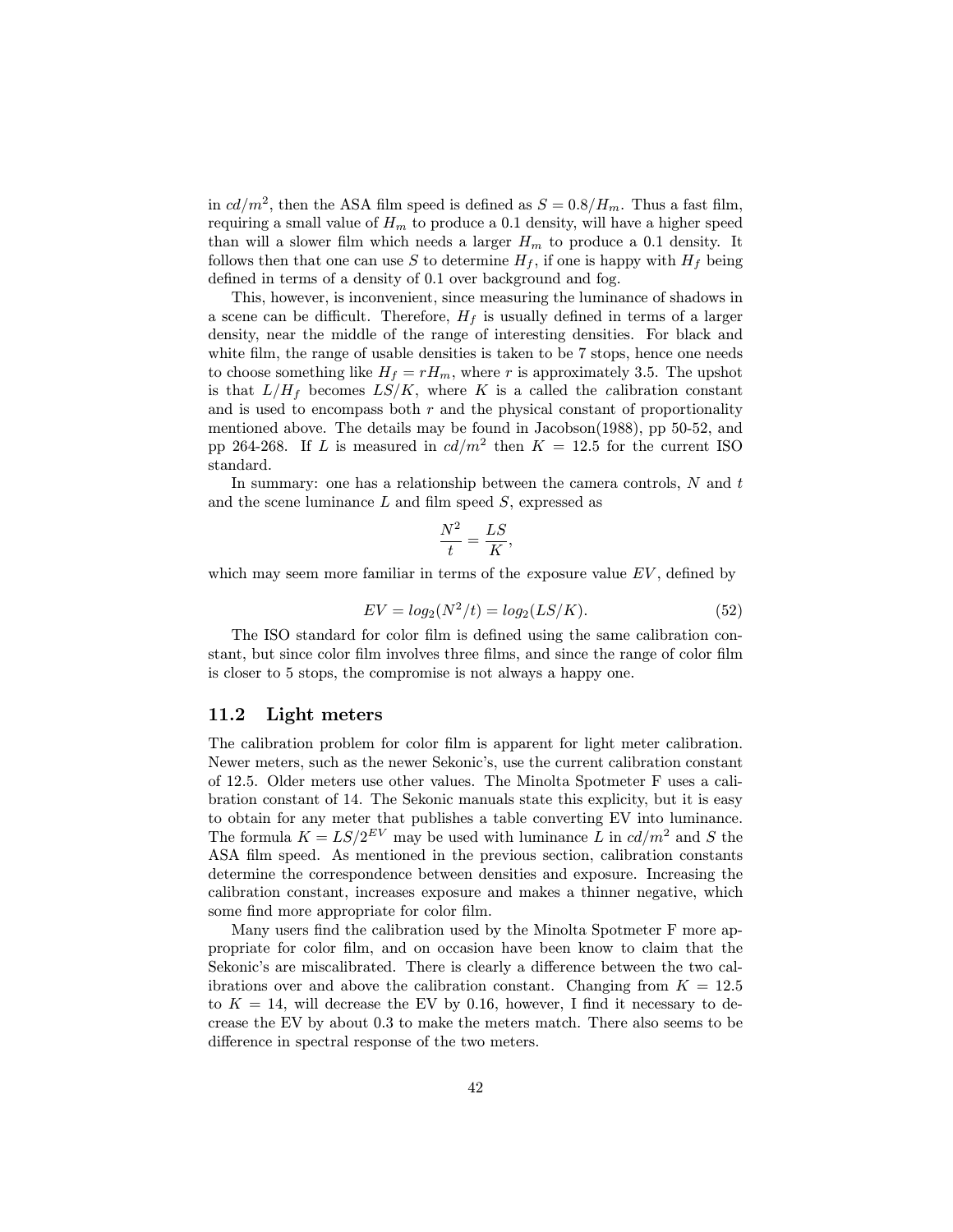## 11.3 18% gray cards

Since  $log_2(100/18) \approx 2.5$ , it follows that in any scene an 18% gray card will be placed 2.5 stops down from the maximum brightness. If the scene has a range of 5 stops, then the middle of the range will be 18% gray, and a lightmeter will place the lowest tone one stop up from  $H_m$ . For a 7 stop range, 18% gray will be placed 4.5 stops up from  $H_m$  and therefore an 18% gray will not be in the middle of a 7 stop range.

### 11.4 Sunny 16 rule

The sunny 16 rule states that the correct exposure for bright sunlight should be f/16 at 1/S seconds, where S is the ASA speed. The definiton of exposure value above, one has  $N^2/t = SL/K$ , and if one takes  $t = 1/S$ , then one has  $N^2 = L/K$ . For  $N = 16$  this gives L=3200  $cd/m^2$  which is the proper value for a mid-tone in bright sunlight. Interms of DIN, one has  $t = 10^{(DIN-1)/10}$ .

## 11.5 Contrast control — the Zone system

The standard assumes an exposure range of twice 3.6 EV, or about 7 EV. If the luminances in a scene span this or a smaller range, then all will fall on a usable portion of the characteristic curve. For longer ranges, the lower portions of the range will not be captured by the film and both extremes may be lost when printing: the difficulty is less serious for B&W film with its greater latitude. For a range smaller than 7 EV, one may adjust the standard by decreasing the EV. For larger ranges this will not help. For B&W film, one may change the characteristic curve by changing processing times, and this may be used to adjust the range to the range of the paper.

The Zone System is a methodology for controling the contrast of B&W negatives. Adams (1981) assigns 10 zones as shown in Table (4). In practice, the seven zones II through VIII are the only ones of interest. The object is to expose and process film so that the luminance range of the subject is capatured within this seven zone range.

|      | Pure paper black                          |
|------|-------------------------------------------|
|      | Black; virtually indistinguishable from 0 |
| Π    | Near black; texture but no detail         |
| III  | Very dark gray                            |
| IV   | Dark gray                                 |
|      | Middle gray                               |
| VI   | Light gray                                |
| VII  | Very light gray                           |
| VIII | Near white; texture but no detail         |
|      | Pure paper white                          |

Table 4: Zone definitions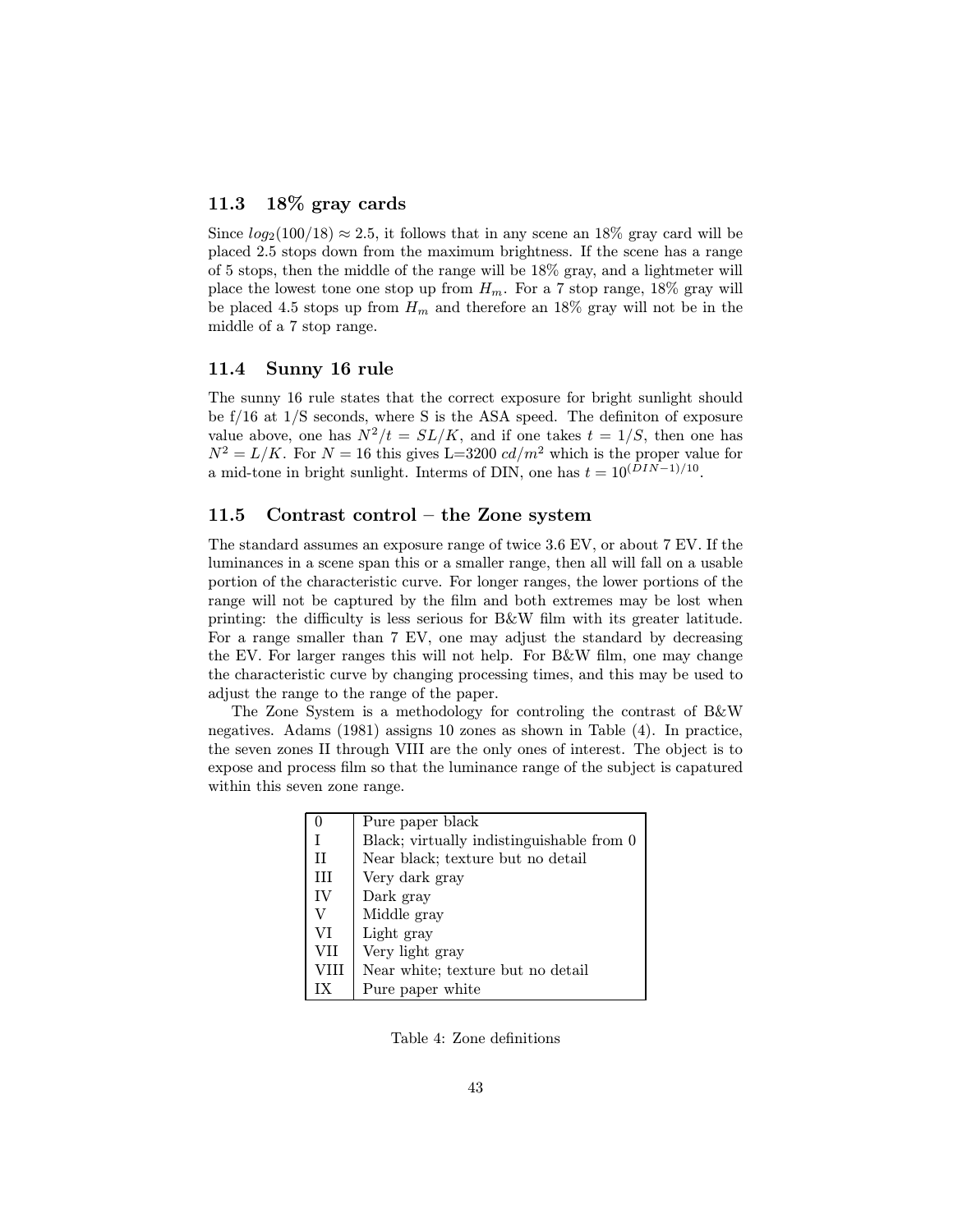Davis (1999) describes a systemaic methodology for adjusting the contrast for B&W. He uses the subject luminance range, which he designates by SBR, as a basis. If  $\Delta E$  is the range of EV's in the scene to be mapped into a range  $\Delta Z$  of zones, then he defines  $SBR = 7/r$ , where  $r = \Delta Z/\Delta E$ . The assumption being that  $7$  is a normal range. He multiplies the average gradient,  $G$  by r to obtain the average gradient required of the characteristic curve in order to place the zones in an acceptable density range for the negative. Experiental effort is required to find suitable processing parameters to achieve  $\overline{G}$ .

The appropriate exposure is obtained from

$$
EV = (loEV) - (loZone - 1.5)/r + 3.6 + \log_2(r),
$$
\n(53)

where  $loEV$  is the EV to be placed on the zone  $loZone$ . The argument leading to equation (53) is that since the light meter calibration adjusts EV's by -3.6 to produce mid gray tones on a seven stop scale, one can remove this calibration to obtain a base level corresponding to an exposure which will produce a just noticeable tone: presumably this corresponds to zone  $I+1/2$ . Since each zone corresponds to  $1/r$  EV units, one must then add  $(loZone-1.5)/r$  to obtain the EV that will produce a tone corresponding to lo Zone.

In addition, one must allow for the effect of speed, which changes according to the SBR. If  $ASA_7$  is the ASA speed when  $SBR = 7$ , then the ASA speed should be adjusted to  $r \times ASA_7$ .

Davis apparently increments from zone  $I-1/2$ , and uses 4 instead of 3.6 to obtain equaion (54),

$$
EV = (loEV) - (loZone - 1/2)/r + 4.
$$
 (54)

The difference between equation (53) and (54) is  $log_2(r) - 0.4 - 1/r$ , which is negative for  $r < 1.9$ , resulting in overexposure for developing times that compress the range. The lighter tones will appear to be blocked using Davis's formula.

#### 11.6 Characteristic curves

#### 11.6.1 Graduating function

The following function may be used to describe a characteristic curve:

$$
D(x) = F + D_M \sin\left(\frac{\pi x - I}{2 R}\right)^2, \tag{55}
$$

where D is density,  $D_M$  is the maximum density, x is exposure (log H), I is the intercept, R is the exposure range, and F is base plus fog.

The gradient at x is

$$
D'(x) = D_m \frac{\pi}{R} \sin\left(\frac{pi}{2} \frac{x - I}{R}\right) \cos\left(\frac{pi}{2} \frac{x - I}{R}\right),\,
$$

and the average gradient over  $[I, I + R]$  is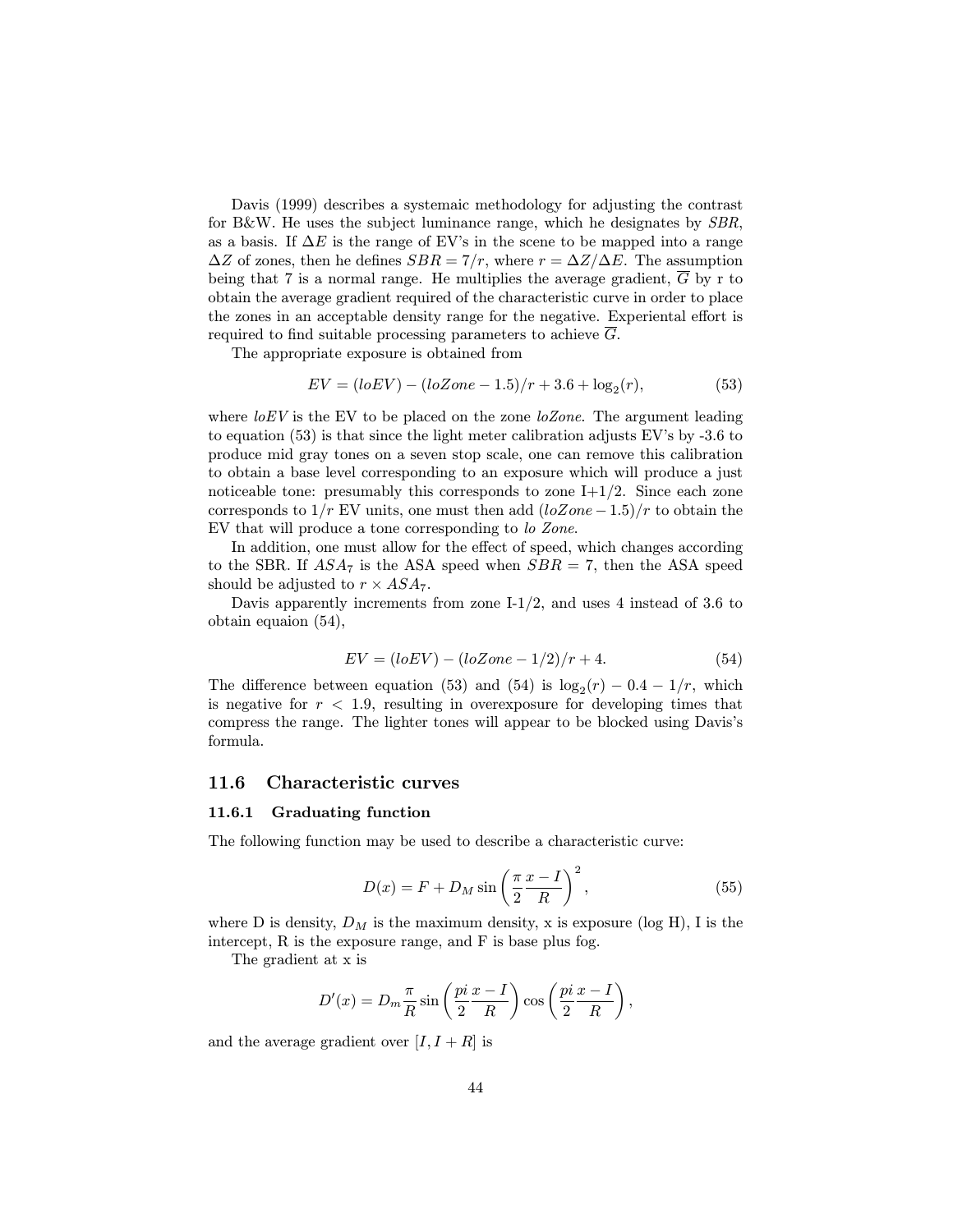$$
\bar{G} = \frac{D_M}{R} \sin\left(\frac{\pi}{2} \frac{x - I}{R}\right)^2 \left| \begin{array}{cc} I + R \\ I \end{array} \right| = \frac{D_M}{R},\tag{56}
$$

which differs slightly from that used by Davis (1999), where only the center range of densities are used.

### 11.6.2 Data

|                     | Test 1   | Test 3   | Test <sub>5</sub> |
|---------------------|----------|----------|-------------------|
| F                   | 0.077    | 0.069    | 0.056             |
| $D_M$               | 0.796    | 1.792    | 2.531             |
| T                   | $-2.934$ | $-3.176$ | $-3.220$          |
| R.                  | 3.805    | 4.131    | 3.506             |
| Speed               | $-2.06$  | $-2.55$  | $-2.77$           |
| Davis's Speed       | $-2.2$   | $-2.6$   | $-2.8$            |
| Ğ                   | 0.21     | 0.43     | 0.72              |
| $\bar{G}_c$         | 0.27     | 0.57     | 0.86              |
| Davis's $\bar{G}_c$ | 0.31     | 0.56     | 0.88              |
| SBR.                | 9.8      | 5.8      | 3.9               |
| Davis's SBR         | 10.7     | 5.9      | 3.8               |

#### Table 5: Fitted parameters

The data in table (6) was copied from page 47 of Davis (1999), and fitted with equation (55). Figure (23) shows a plot of the fitted values. The fit is essentially a perfect fit, suggesting that the graduating function captures the essence of the underlying mechanism. Similar plots with other films show the same good agreement.

Table (5) gives the fitted parameters plus other derived estimates. Film speed is obtained as the log H value corresponding to a density of  $0.1 + F$ . The  $\bar{G}$  is calculated from equation (56), and  $\bar{G}_c$  is the average gradient obtained from the center range of densities from  $0.1+F$  to  $DR+0.1+F$  using equation (55), where DR is the useable density range which is approximately equal to the paper's SI: here the DR is taken as 1.0. The subject luminance range, SBR, defined by Davis is  $DR/(\bar{G}_c \log(2))$ .

It is important to note that the maximum density predicted by the graduating function is M, which in the case of Test 1 is less than  $DR+0.1+F$ . In this case  $\bar{G}_c$  is calculated using the density range from  $0.1+\mathrm{F}$  to M. Since the graduating function maximizes at this point, it suggests that the development process will not achieve higher densities, and than greater exposures will produce a decreasing density solarizaiton. The SBR is therefore taken as  $M/\bar{G}_c$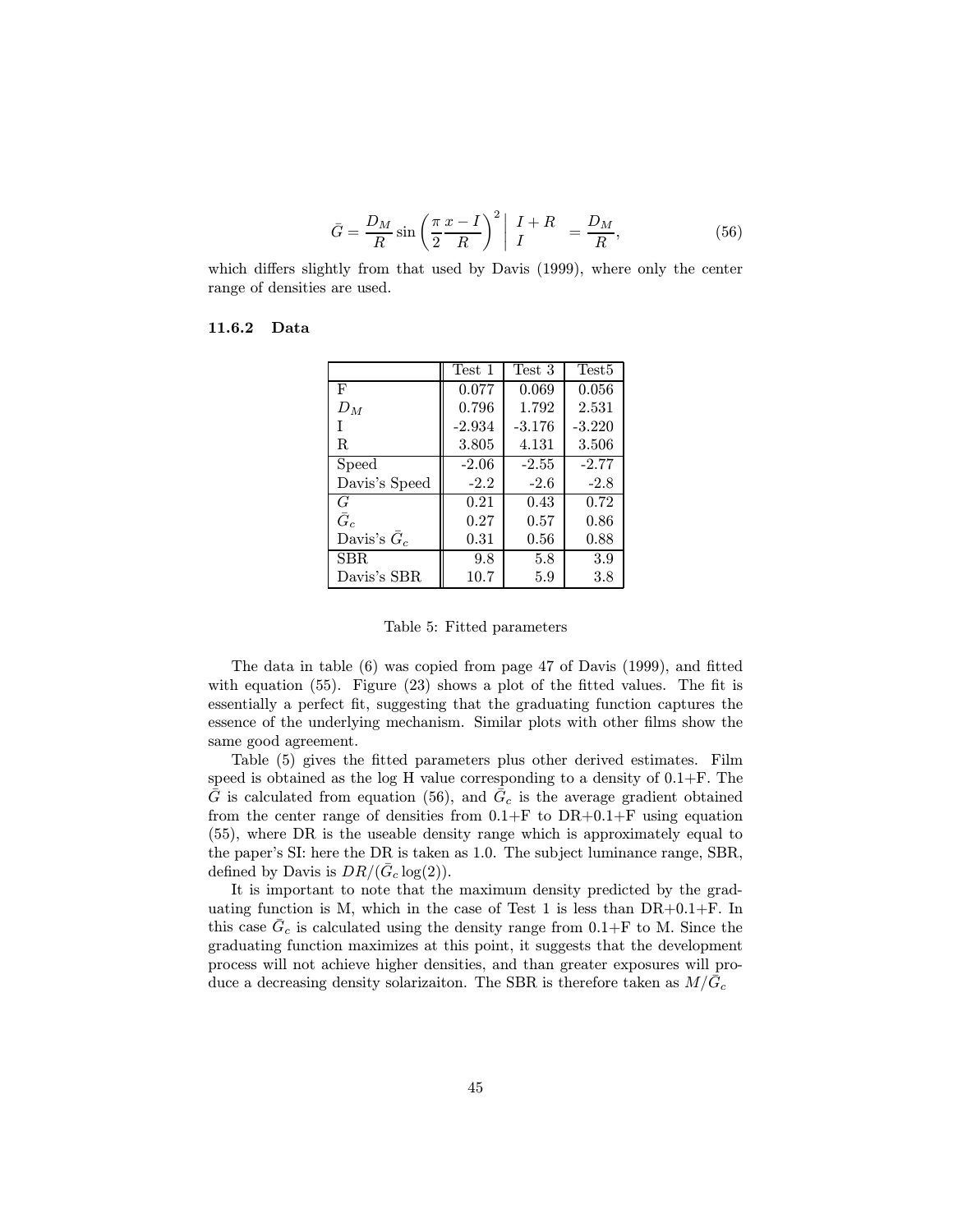**Fifted Values** 



Figure 23: Fitted values

## 12 Perspective and normal lenses

Without the ability to assess distance using binocular vision, the visual system must rely on other clues: the principal one being angular size. The assumption that the angular size of an object is proportional to distance is not a bad one. The ratio of object height, h, to distance, s, is  $h/s = (h/f)[m/(1+m)]$  which is approximately  $m(h/f)$  for small m, where f is focal length, and m is magnification. Thus twice  $m(h/f)$  means either that the object is twice the size  $m(2h/f)$  or twice as close  $2m(h/f)$ , since  $2/s \approx 2m/f$ . For small angles, one has  $\arctan h/s \approx h/s$  and thus the proportionality also applies to angles.

The human eye is not a camera, but it does obey the laws of optics, and it is interesting to discuss it as if it were a camera. Such a camera would have a focal length of about  $1''$  and the image projected on the retina would also be 1''. It follows that the angle of view, AOV, is  $2 \arctan(1/2) = 53^\circ$ .

Let  $D_n$  be the nearest distance of clear vision, which seems to be in the neighborhood of 10" for normal eyes. The magnification is thus  $m = 1/D_n$ , and an object filling the retina will be of size  $D_n$ . Since m is small, the proportionality holds for the entire practical range of the visual system: for all objects from the nearest focus to the most distant. Cameras are not limited to small m, and nearby objects which violate proportionality, can be brought into focus, enabling pictures in situations to which the eye is unaccustomed.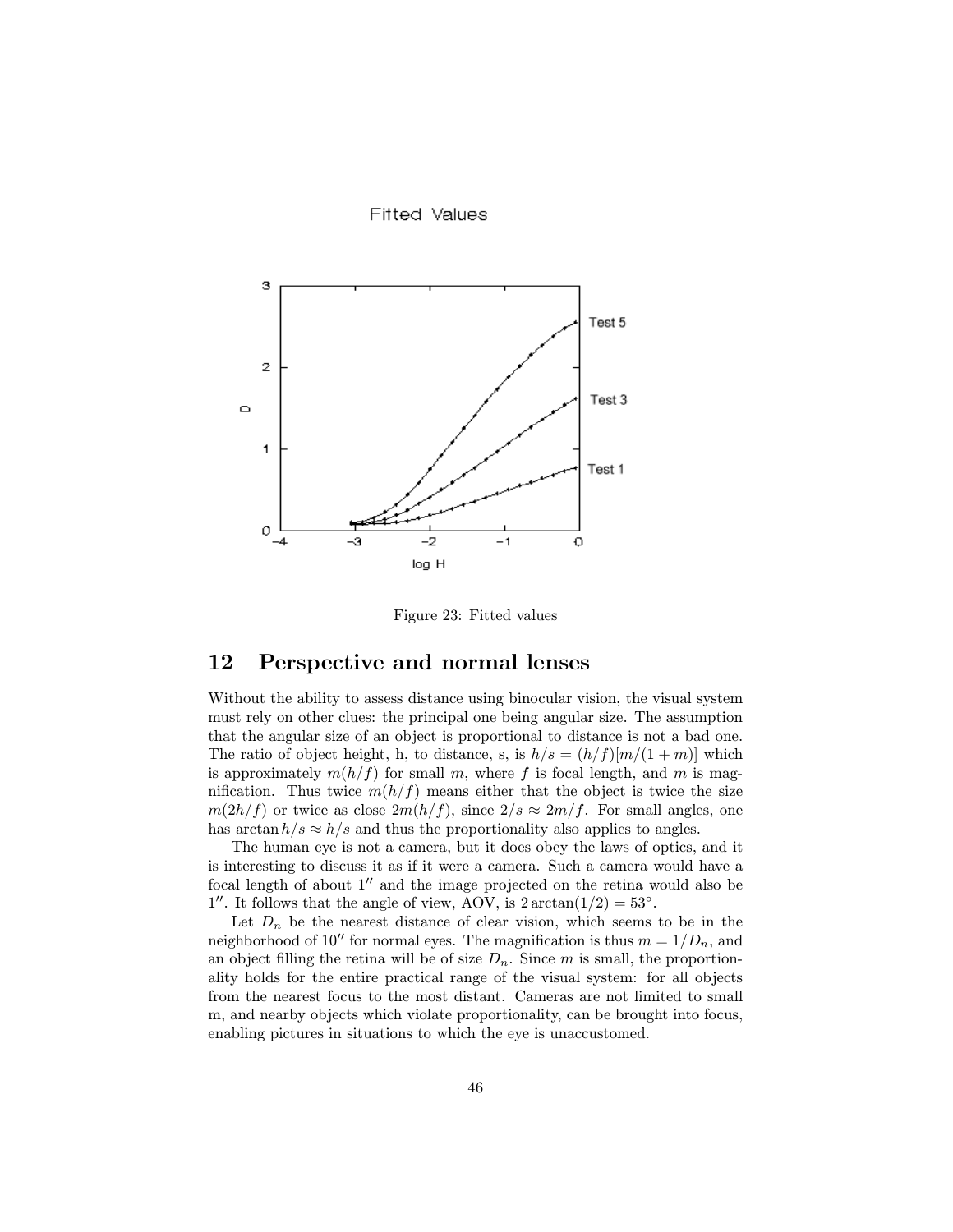| log H   | Test1 D | Fit 1 | Test 3 D | Fit 3 | Test <sub>5</sub> D | Fit 3 |
|---------|---------|-------|----------|-------|---------------------|-------|
| $-3.05$ | 0.08    | 0.08  | 0.09     | 0.07  | .10                 | 0.07  |
| $-2.9$  | 0.08    | 0.08  | 0.09     | 0.09  | 0.11                | 0.11  |
| $-2.75$ | 0.08    | 0.09  | 0.11     | 0.12  | 0.16                | 0.17  |
| $-2.6$  | 0.09    | 0.09  | 0.14     | 0.15  | 0.23                | 0.25  |
| $-2.45$ | 0.10    | 0.11  | 0.19     | 0.20  | 0.32                | 0.34  |
| $-2.3$  | 0.12    | 0.13  | 0.25     | 0.26  | 0.44                | 0.46  |
| $-2.15$ | 0.15    | 0.16  | 0.33     | 0.33  | 0.58                | 0.59  |
| $-2$    | 0.19    | 0.19  | 0.41     | 0.40  | 0.75                | 0.74  |
| $-1.85$ | 0.23    | 0.23  | 0.50     | 0.49  | 0.92                | 0.90  |
| $-1.7$  | 0.27    | 0.27  | 0.59     | 0.58  | 1.08                | 1.06  |
| $-1.55$ | 0.32    | 0.31  | 0.68     | 0.67  | 1.25                | 1.23  |
| $-1.4$  | 0.36    | 0.36  | 0.77     | 0.77  | 1.41                | 1.40  |
| $-1.25$ | 0.41    | 0.40  | 0.87     | 0.87  | 1.58                | 1.57  |
| $-1.1$  | 0.45    | 0.45  | 0.97     | 0.97  | 1.73                | 1.73  |
| $-0.95$ | 0.50    | 0.50  | 1.07     | 1.07  | 1.88                | 1.89  |
| $-0.8$  | 0.55    | 0.55  | 1.17     | 1.18  | 2.01                | 2.03  |
| $-0.65$ | 0.59    | 0.60  | 1.27     | 1.27  | 3.15                | 2.17  |
| $-0.5$  | 0.64    | 0.64  | 1.36     | 1.37  | 2.27                | 2.29  |
| $-0.35$ | 0.68    | 0.69  | 1.45     | 1.46  | 2.38                | 2.39  |
| $-0.2$  | 0.73    | 0.73  | 1.54     | 1.54  | 2.48                | 2.47  |
| $-0.05$ | 0.77    | 0.76  | 1.62     | 1.61  | 2.55                | 2.53  |

Table 6: Observations and fitted values

To appear normal, a picture held at  $D_n$  should produce the same angles for objects as does the image that forms on the retina. An image occupying a proportion,  $\alpha$ , of the picture will have an angle of  $53\alpha^{\circ}$ . If a camera lens has this AOV, then an object occupying the proportion  $\alpha$  will also have angle  $53\alpha^{\circ}$ , and thus appear normal on a print. It follows then that normal lenses are those whose focal lengths are approximately equal to the diagonal of the film size.

A lens with a smaller than normal focal length will have an AOV greater than 53◦, making an object occupy a smaller angle and thus appearing farther away. A larger focal length does the opposite, making distant objects appear closer: the consequence of this is that two objects which to the naked eye appear  $X$  units apart, will appear to be to be  $X_0^2 A_L$  units apart, where  $A_L$  is the AOV for the longer lens. For shorter lenses with  $A<sub>S</sub>$ , the AOV, the situation is reversed, so the objects appear to be  $X\frac{A_S}{53}$  units apart: the separation appears greater than the naked eye expects. In addition, short lenses are more frequently used for nearby objects for which proportionality does not hold, producing even greater exaggeration. It should be noted, of course, that such nearby objects, even when they cannot be brought into focus, still appear reasonable to the eye because binocular vision provides triangulation information to the visual system.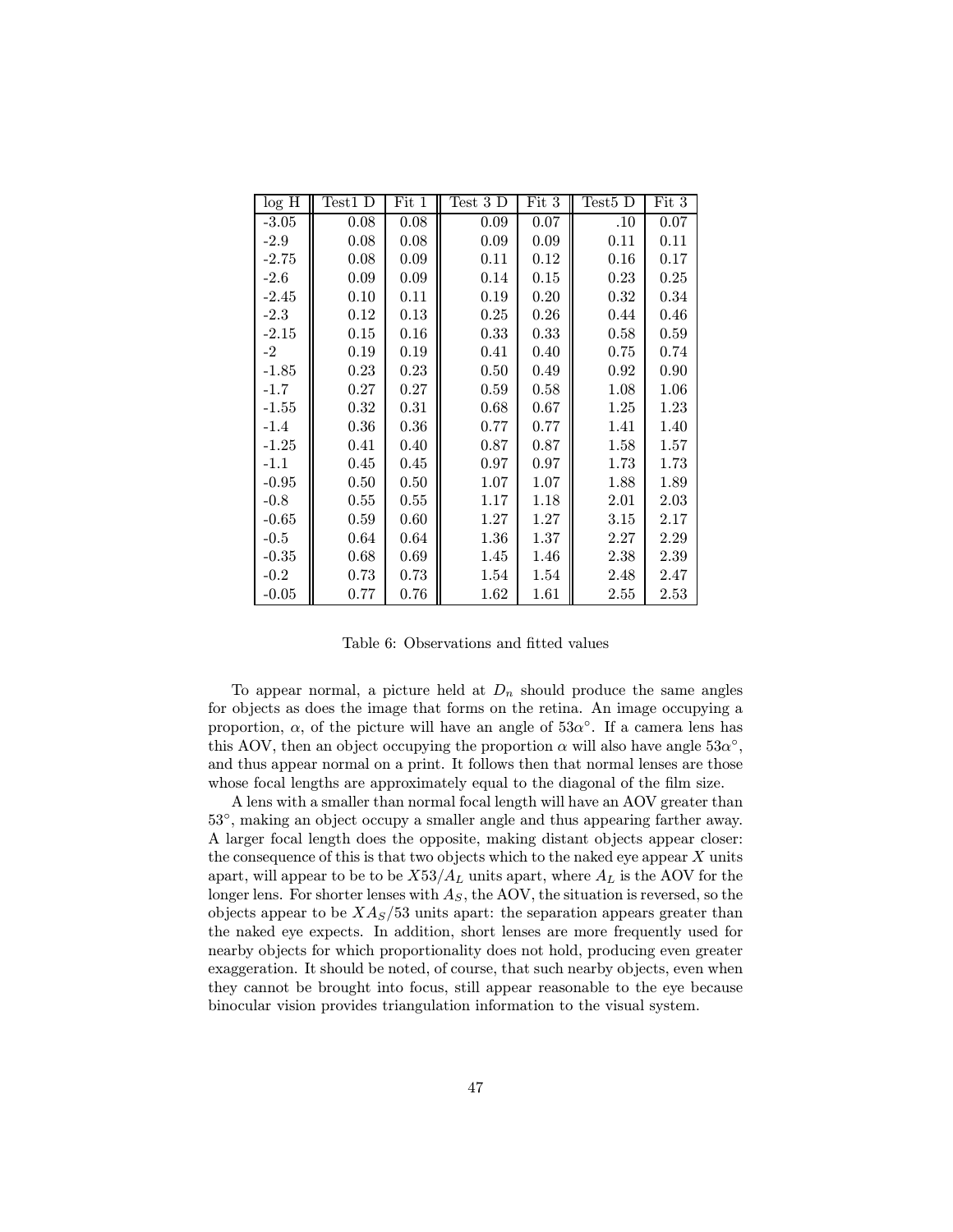## 13 Digital

## 13.1 Scanning and resolution

The aim of scanning is to extract that amount information from the source material required by the output material. How much is this? Obviously it varies with the purpose, but for photographs, it need not be more than the human eye can use. The minimum distance of distinct vision is about 25 cm. Which means that most people cannot focus on closer objects. In bright light the human eye at this distance can just resolve 5 l/mm which sets a limit on the print resolution required. What is the corresponding resolution on the film?

There are two parts to the problem: (1)Scan to digital, (2) Digital to print.

(1) A careful examination of scans a USAF test target, suggests about 3 dots seems to be the minimum number required to separate lines. A line on these charts is the extent of a black and white bar, which is the distance between the frontiers of one line and its successor. With two dots, the line may be missed because both dots fall in the black or in the white, while with 3 there will be at least one on each color. It follows that for a scanning density of R dpi, the captured film resolution  $r_f$  is about  $R/3$  l/in, or about  $R/75$  l/mm.

(2) The density, R, must be determined from the print requirements. Now 5 l/mm, the resolution of the human eye, corresponds to 127 l/in, but printers need 2 input dots to show a USAF test target line, this means that about 250 dpi must be sent to the printer. As confirmation, tests using photographs of a USAF test target with the Epson Photo EX shows that this printer requires a value between 200 and 240 dpi. The 240 dpi is excellent, and the 200 dpi is almost as good, but a slight degradation can be detected. Large commercial printers often require 300 dpi. For convenience, let us choose 225 dpi as the required dot density for a printer.

The total number of dots required by a printer is  $T = 225 \times d_p = R \times d_f$ , where  $d_p$  and  $d_f$  are corresponding dimensions of the print and the film. From this, one has  $R = T/d_f$ , and thus the captured  $r_f$  becomes  $r_f = R/75$  $(T/d_f)/75 = (225d_p/d_f)/75 = 3M$  in 1/mm, where  $M = d_p/d_f$ . If one chooses 2 dots instead of 3 in paragraph (1), then  $r_f = 4M$  or 5M. If one sends 300 dpi to the printer, as one would to with a LightJet 5000, then  $r_f = 4M$ .

Taking  $r_f = 3M$ , the captured  $r_f$  is shown in Table 7 for several film and print sizes. Appropriate scan rates for each film size and the maximum on-film captured  $r_f$  is also shown.

|                 |    |    | $\begin{array}{ c c c c c c c c } \hline 4x5 & 8x10 & 16x20 & R & R/75 \\\hline \end{array}$ |            |     |
|-----------------|----|----|----------------------------------------------------------------------------------------------|------------|-----|
| 35 <sup>1</sup> | 12 | 24 |                                                                                              | $51*$ 3000 | 40  |
| 6x7             | 6  | 12 |                                                                                              | 24 2000    | -27 |
| 4x5             | 3  | 6  |                                                                                              | 12   1000  | 13  |

Table 7: Captured film resolutions in l/mm given print size \* Not possible with available scanning rate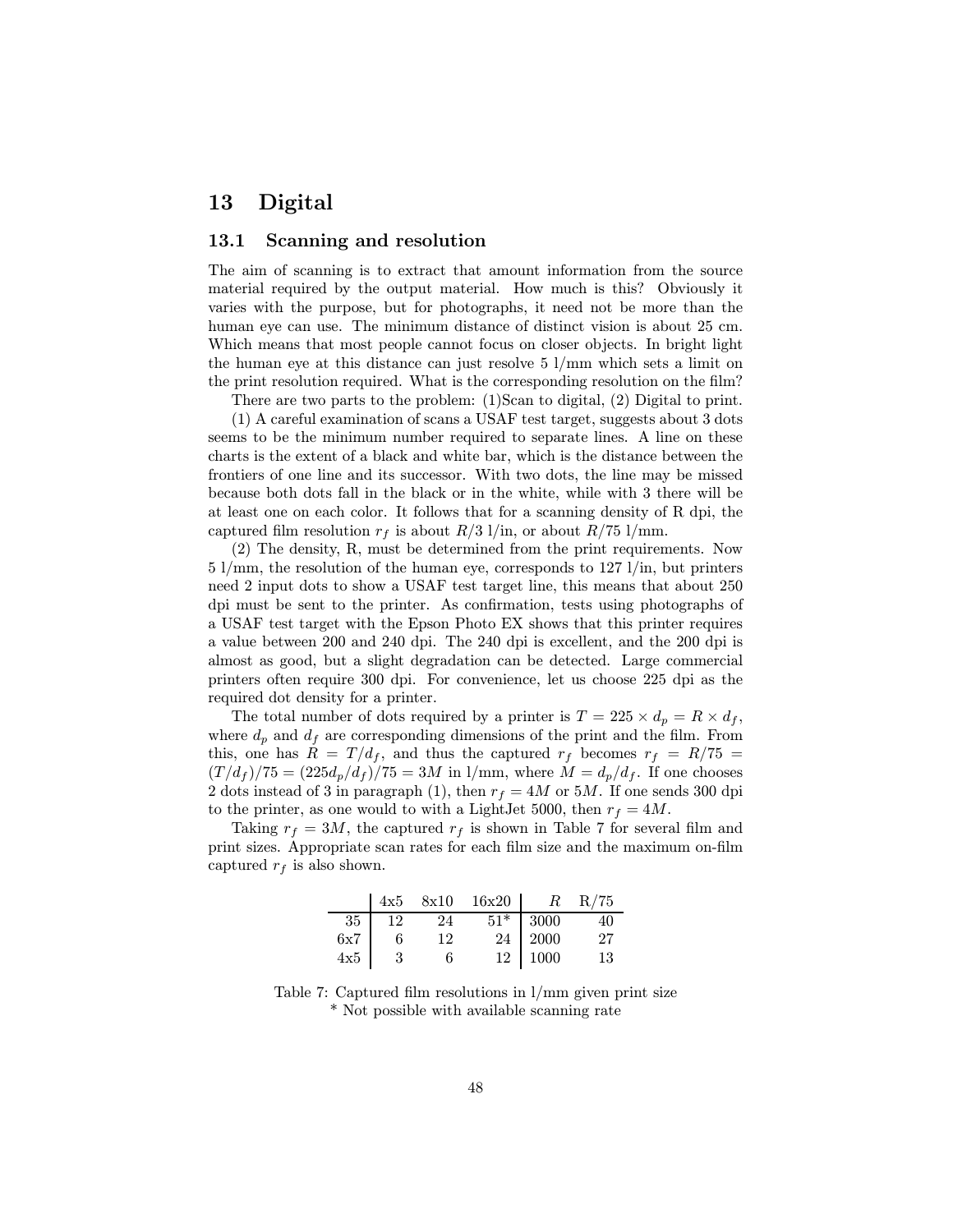One sees, for example, that the minimum captured detail in an 8x10 digital print from a  $4x5$  transparency is about 6  $1/\text{mm}$ . This is less than the minimum resolution for a conventional print of about 10 l/mm. The difference is traceable to the fact that 3 dots are needed by the scanner for a digital print. The loss can often be compensated by sharpening the edges with unsharp masking.

It is useful to note that four times the 4x5  $r_f$  is equal to the 35 mm  $r_f$ . Therefore given a fixed print size, the resolutions for all formats represent the same degree of detail in the subject: e.g. an object just resolved in an 8x10 print from a 35 mm slide will be just resolved in an 8x5 print from a 4x5. This is not true for a 16x20 print, where there is a difference between 35 mm and 4x5 because the 35 mm  $r_f$  is limited to 40 l/mm (= 3000/75) instead of 48 l/mm.

As a caution, there is always much more resolution in a film than may be captured in a scan. Figure 17 on page 33, shows a stack of dollars which were photographed and scanned at  $3000 \text{ dpi} -$  it is printed here only to show the test setup, since the resolution is low in this printing. The photo used was 132-2 in my files. The resolution of the film is near 60 or so  $1/\text{mm}$ , since the major fine lines at 45 l/mm are clear with a 20 power loupe, but the lines in the leaves at about 72 l/mm are not distinguishable<sup>12</sup>.

In the scanned image, the major fine lines can be seen against a black background, but they cannot be separated when near each other as in the wreaths, nor can the lines in the leaves be separated. I conclude that one needs more than two dots to make a line clearly distinguishable. If one requires 3 dots instead of 2, then the resolution from a 3000 dpi scan is  $3000/150 = 20$  l/mm, which seems reasonably consistent with these observations. Scanned photographs of the USAF chart confirm that 3 dots are needed at the highest detectable frequency.

## 13.2 Digital cameras

The arrays in digital cameras are much smaller than film sizes. The commonly used ones are shown in Table 8. The dimensions have been rounded to the nearest millimeter. The names  $1/3$  inch, etc. are a holdover from previous technology and do not represent the actual size of the arrays.

|            | height | width | pixels    |
|------------|--------|-------|-----------|
| $1/3$ inch |        | h,    | 480x640   |
| $1/2$ inch | 5      | 6     | 1000x1300 |
| $2/3$ inch | 6      | 9     | 1400x1700 |
| large      | 18     | 28    | 2000x3000 |

Table 8: Approximate digital camera array sizes in mm

 $12$ Comparing the line width with that of an Edmund chart shows the major lines are about 5 l/mm, and the ones on the leaves perhaps 8 l/mm. A 150 mm lens was used at a distance of 1500 mm, giving a multiplying factor of 9, so  $9 \times 5 = 45$ .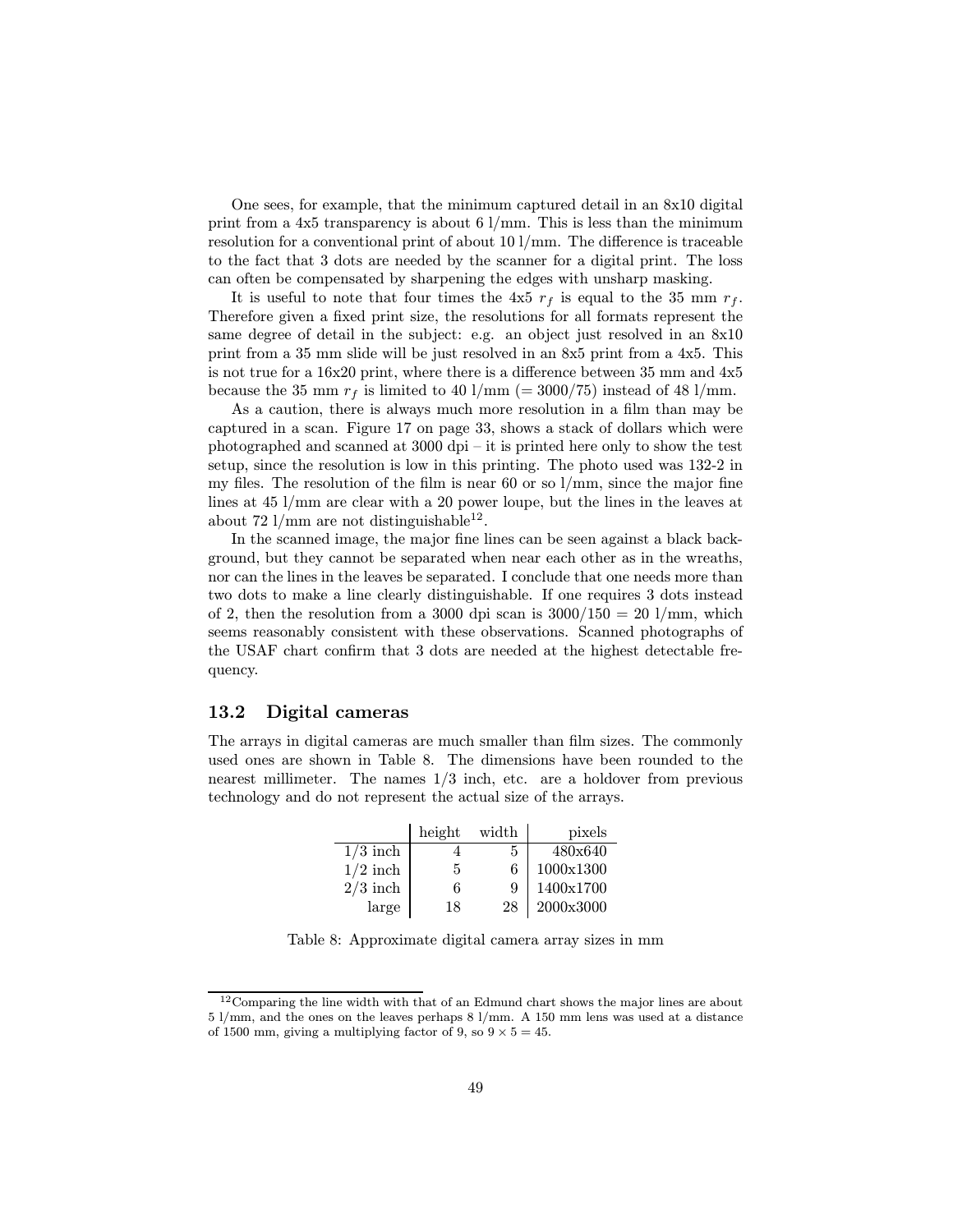|                                       | 3x5 | 5x7   | 8x10   | $R_{\parallel}$ | R/75 |
|---------------------------------------|-----|-------|--------|-----------------|------|
| $1/3$ inch   $\overline{57^* + 95^*}$ |     |       | $152*$ | 3200            | 43   |
| $1/2$ inch                            | 45  | $76*$ | $122*$ | 5000            | 67   |
| $2/3$ inch                            | -38 | 63    | $102*$ | 6000            | 80   |
| large                                 | 13  | 21    | 34     | 2820            | 38   |

Table 9: Captured digital array resolutions in l/mm given print size \* Not possible with available array dimensions

A table of captured resolutions for these cameras is shown in Table 9. The R in this table is the number of pixels per inch for the shorter dimension of the array. It may be seen that only the large array is adequate for 8x10 prints. A limited test seems to confirm the accuracty of this table. Tests on the Olympus C-2500L with a 2/3 inch array produced 60 to 68 l/mm depending on the focal length used. This agrees with the captured resolution in Table 9 of 63 l/mm.

## 14 Miscellany

## 14.1 Fractional stops

The amount of light admitted through the aperture is of great importance, as early photographers quickly learned. It may be controlled by the duration of the exposure and by the lens aperture. About 1880 according to (Kingslake, 1989) it became customary to designate a lens by its f-number. Iris shutters were also introduced about 1880 (ibid), and markings on the lenses were likely to have been in terms of f-numbers. Sequences of stops and f-numbers were proposed at the turn of the century, but the present standard sequence of f-numbers {1, 1.4, 2, 2.8, 4, ...} is fairly recent.

There is not a lot that can be said in justification of this standard sequence for a practical photographer. It requires an act of memory to use, and it increases as the light admitted decreases, which is contrary to what one wants. One way to think of it is as a measure of the luminance of the object, in which case a small opening and large f-number represents a bright object, but the odd sequence is still something to remember.

A rational scale of values corresponding to aperture diameters<sup>13</sup> is the exposure value,  $EV$ , scale. From equation (52), one can see the relationship between EV and the f-number, N by setting the time t to unity: it is  $N^2 = 2^{EV}$ , or  $EV = 2log_2(N)$ .

The EV value 2.5 corresponds to a point between  $f/2$  and  $f/2.8$ . It is this

<sup>&</sup>lt;sup>13</sup>The blades of iris diaphragms are curved to produce an aperture scale with equidistant spacings, (Ray,1994). The movement may not be completely uniform for intermediate stops, since the opening is a polygon, not a circle. In general fractional stops on large format lenses should not be relied on to less than  $1/3$  stop and probably not to  $1/2$  stop.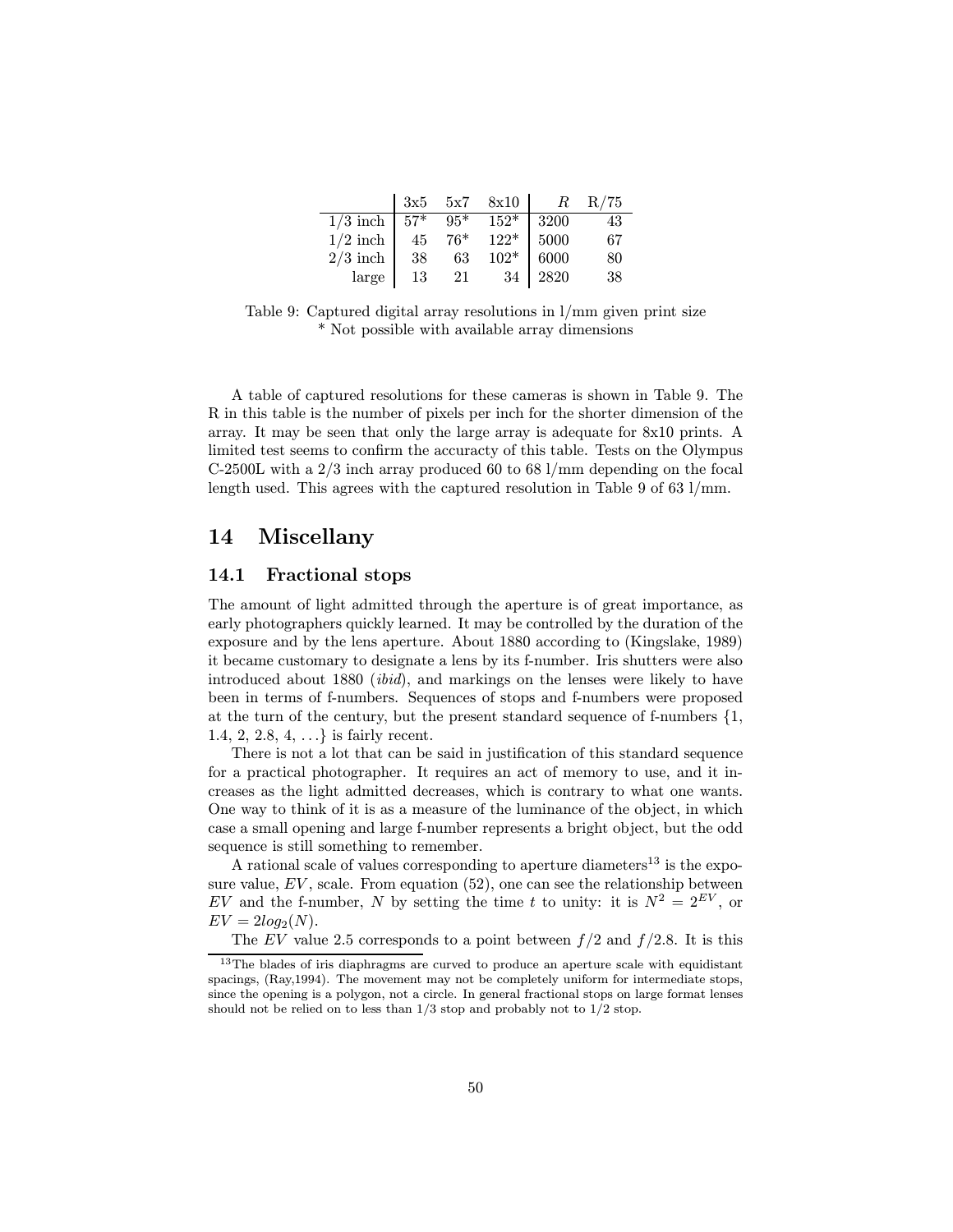"fractional" value that appears on digital light meters<sup>14</sup>: e.g. a meter reading might be 1.4<sup>5</sup> with the "5" in smaller type than the "1.4". Useful notations for the printed page are  $1.4-5$ , and  $1.4+1/2$ . Cameras with automatic diaphragms can be expected to adjust their apertures to this scale, at least to a 0.1 step (Ray, 1994).

The amount of light actually admitted through the diaphragm is not, however, %50 more at  $EV = 2.5$  than at  $EV = 2.0$ . From equation (52), one has  $2^{EV} = LS/K$ . Thus  $2^{EV+0.5} = (LS/K)2^{0.5} = (LS/K)\sqrt{2} \approx (LS/K)1.41$ ; thus the increase is %41 not %50.

When magnification,  $m$ , is not zero, one may desire the number of stops associated with the bellows factor. If  $V$  is the f-number when focused at infinity, then  $U = V/(1+m)$  is the f-number allowing for the bellows extension. Suppose  $EV_1$  is the exposure value corresponding to V, that is  $2^{EV_1} = V^2$ , then  $U^2 =$  $2^{EV_1}/(1+m) = 2^{EV_1-log_2(1+m)}$ . Thus one opens up  $log_2(1 + m)$  stops<sup>15</sup> from V to obtain the correct f-number U.

## 14.2 Stopping Motion

Let  $c$  be the diameter of the circle of confusion, and  $s$  the corresponding subject size at distance  $u$  for a lens with focal length  $f$ , then

$$
\frac{c}{s} = \frac{f}{u - f},
$$

and if an object moves at a rate r then  $s = r/T$ , where  $1/T$  is the shutter time in seconds, one finds that the shutter speed necessary to stop this motion is

$$
T = \frac{rf}{c(u-f)} = m\frac{r}{c},
$$

where m is magnification and r is in millimeters per second.

If  $r$  is in mph,  $u$  in meters, and  $f$  and  $c$  in millimeters, then

$$
T = \frac{447.04rf}{c(1000u - f)}.
$$

It may also be useful to cite the distance the image of a point moves during  $1/T$  seconds. This is given by

$$
\frac{mr}{cT},
$$

where the distance is in units of c.

<sup>14</sup>See the Minolta Spotmeter F instruction manual, or the tables in the Sekonic Zoom Master L-508, or L-608.

<sup>&</sup>lt;sup>15</sup>Remember that a decrease in  $EV$  corresponds to a decrease in f-number, and an increase in aperture size.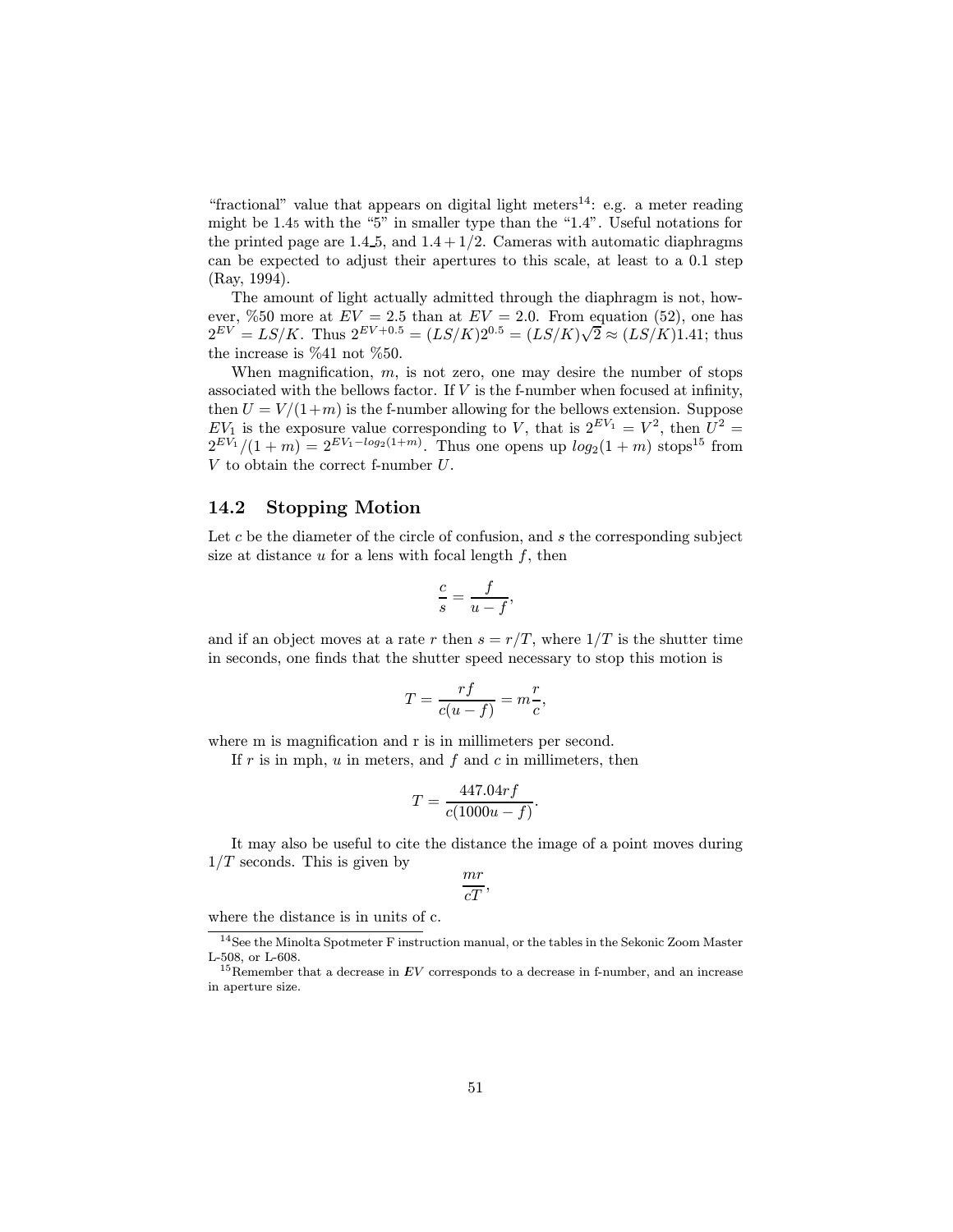## 14.3 Bellows Factor

The inverse square law applies to bellows movements: the intensity of the light falling on a surface is inversely proportional to the square of its distance from the lens. Thus a bellows with extension equal to the focal length of the lens delivers  $\frac{1}{4}$  the light, or exposure, as one with zero extension.

If  $e$  is the extension of the bellows, then the bellows factor is defined as

$$
BF = \left(\frac{f+e}{f}\right)^2 = (1+m)^2,
$$

where m is magnification.

The time value  $(1/sec)$  is multiplied by BF to adjust for the decrease in light, or the f-number can be divided by  $\sqrt{BF}$ .

An easy procedure is to divide  $f + e$  and f by something that brings them into the conventional f-number range and then to count the stop differences: thus,  $e = 250$  with  $f = 200$  produces the 45 and 20 f-numbers, which is a bit more than 2 stops. This may be compared with the actual value of 2.3 stops given by  $log_2(BF)$ .

## 14.4 Stops as distances

The inverse square law gives the ratio  $(d_2/d_1)^2$  for light intensity at two distances  $d_1$  and  $d_2$ , and the number of stops is the base 2 log of this ratio; hence  $2log_2(d_2/d_1)$  is the change in stops.

## 14.5 AOV

The angle of view, A, is the angle subtended at the center of the lens by either the object field or the image extent. Simple trigonometry shows:

$$
A = 2 \tan^{-1} \left( \frac{d}{2f(1+m)} \right),
$$

where d is the image extent, m the magnification, and f the focal length.

It is useful to note that this may be rearranged as,

$$
1 + m = \frac{d}{2f \tan(A/2)},
$$

which shows that if  $f$  is scaled by the same scaling as  $d$  when format is changed, then magnification is unaffected for a constant AOV. The camera must be moved to accommodate this, since

$$
v = f(1 + m) = \frac{d}{2\tan(A/2)},
$$

changes with d.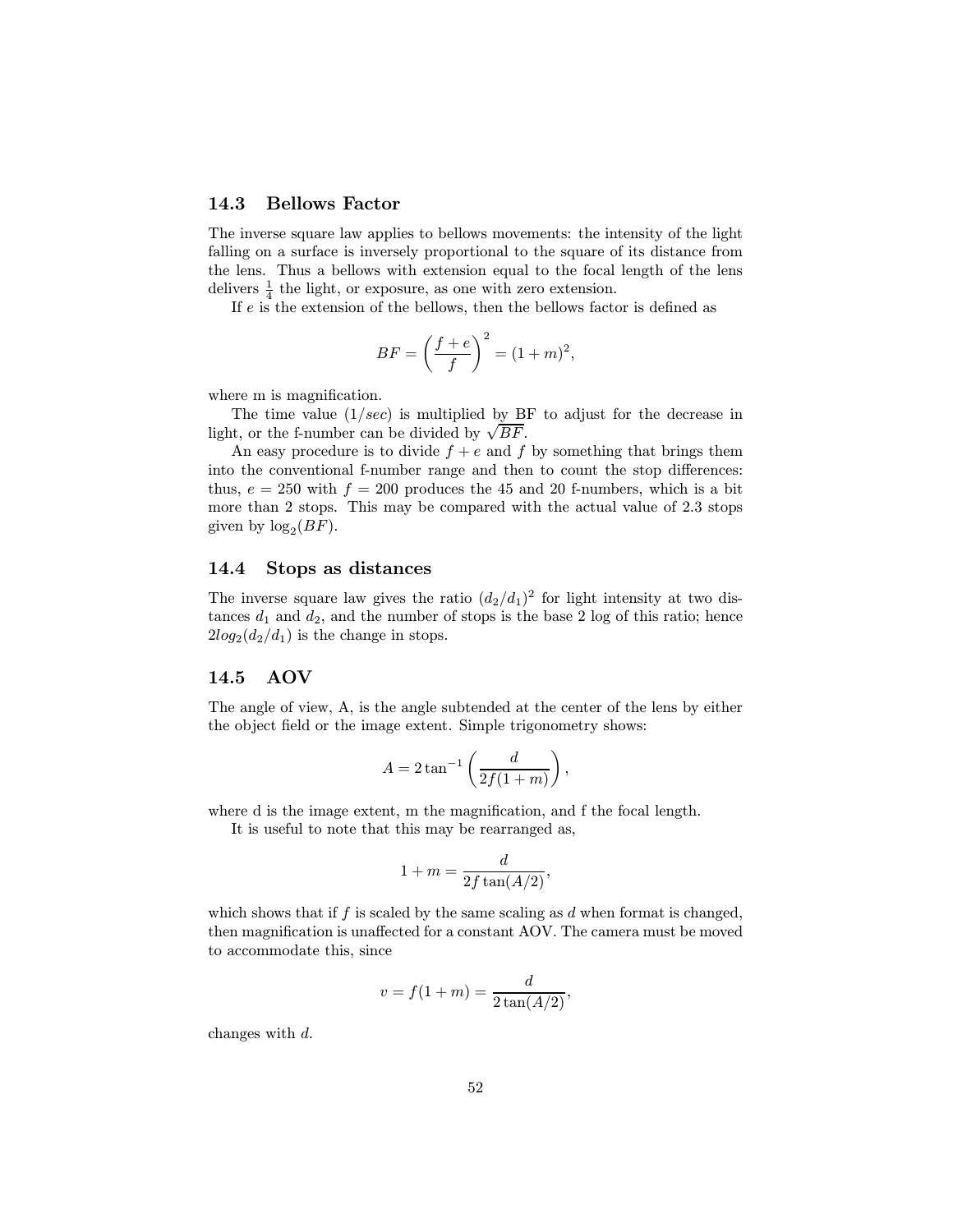### 14.6 Film flatness and vibration effects

The effect of a lack of film flatness or vibration may be assessed in terms of changes in the depth of focus. Equation (34) may be used with  $c = 1/L$ .

$$
L = \frac{2N(1+m)}{\delta},
$$

where  $\delta$  is the depth of focus along the rail, and L is lines per millimeter. The differencial of  $\delta$  with respect to  $L$  becomes

$$
d\delta = -\frac{\delta}{L}dL = -\delta c \, dL,
$$

which is the amount of film movement which degrades the image by one line per millimeter – the smaller the  $|d\delta|$  the more sensitive. One should probably use half of this, since the film backing is presumably fixed.

This suggests that film movement disturbs the image at the exact focus more than at the DOF limits.

## 14.7 Hand holding a camera

Taking  $1/f$  as the exposure time is a common rule for hand holding. It has some justification: First assume that halving the time of exposure will halve the size of the blur. Fix the magnification so that the subject will always image the same size on the film. Suppose that vibrations from a lens of focal length f, can be damped by an exposure time of  $1/f$  . This means that a point in the subject will image as a circle of confusion, c. It follows that a  $2f$  lens puts the image twice as far from the lens, and with the same amount of vibration, the image will be of size 2c.Hence one should cut the vibrations in half by using  $1/(2f)$  as the time of exposure to obtain an image of size c.

A test must be run to justify  $1/f$  in the first place. It is likely that a parameter will be needed to reflect individual variation.

## 14.8 Finding the 1:1 focus point

Since  $u + v = \frac{u^2}{u - f}$  which has a minimum at  $u = 2f$ , one sees that the 1:1 focus point is attained when  $u + v$  is a minimum. In practice one could use a measurement from a mark on the rear standard to a mark on something that moves with the subject and vary the subject distance until the minimum in-focus distance is found.

#### 14.9 Miscellaneous equations

Magnification as a function of nearDOF.

$$
m = \frac{Nc(f - \Delta)}{f\Delta} + \sqrt{\left(\frac{Nc(f - \Delta)}{f\Delta}\right)^2 + \frac{Nc}{\Delta}},\tag{57}
$$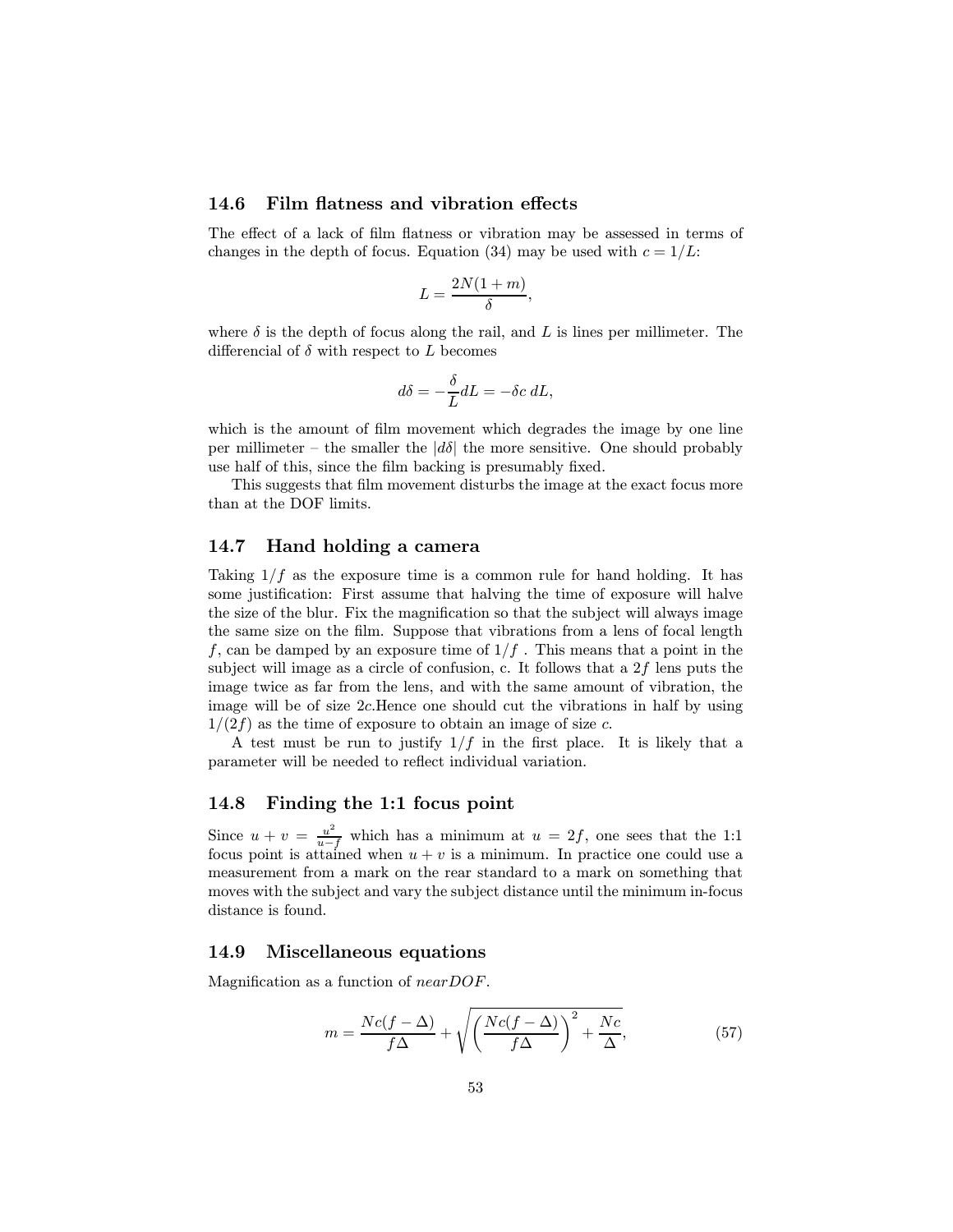where  $\Delta = u - Z_n$  is near DOF.

Focal length as a function of DOF.

$$
f = \left(\frac{Nc}{m}\right)\sqrt{\frac{DOF}{DOF - 2NcM}},\tag{58}
$$

where  $M = (m + 1)/m^2$ .